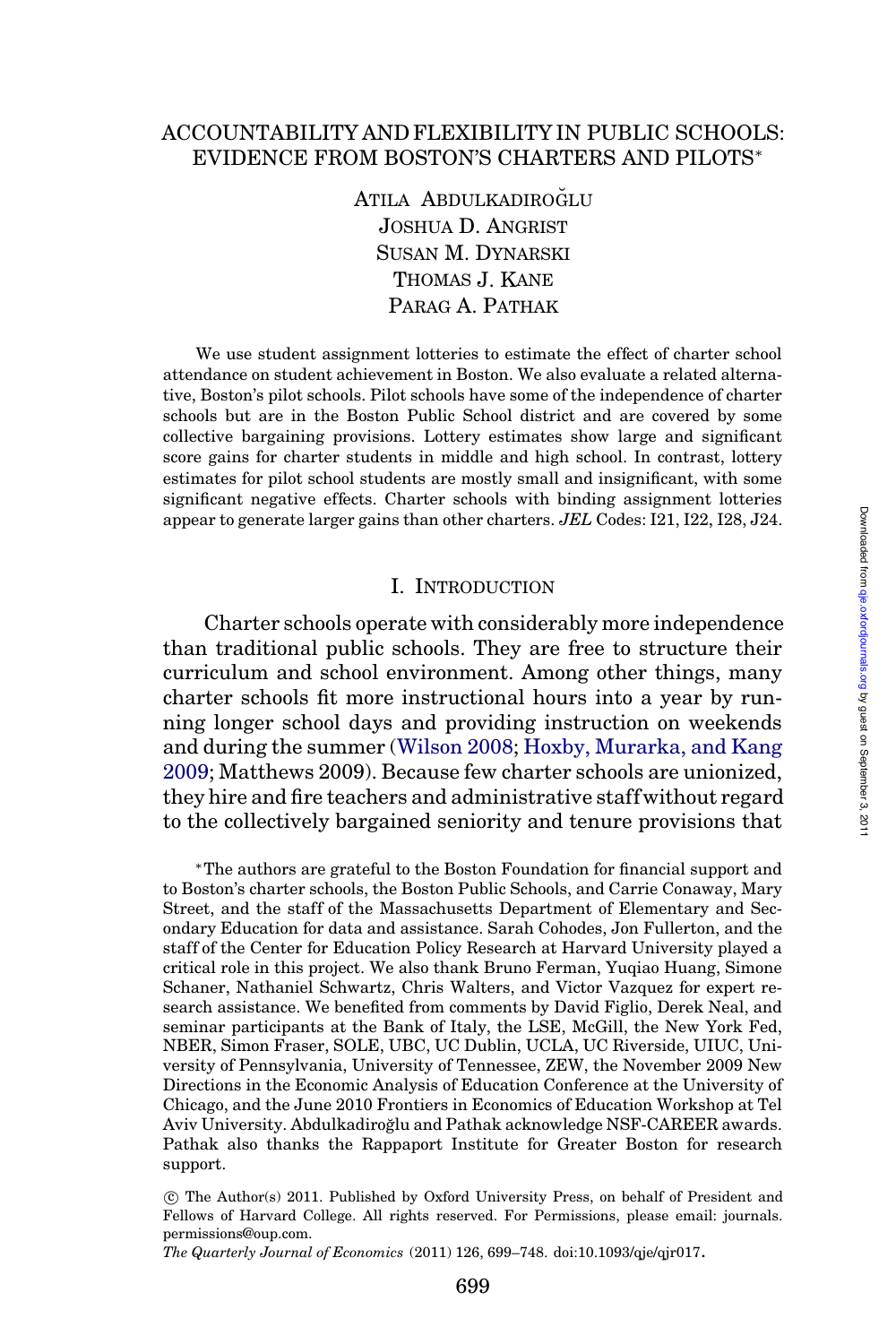constrain such decisions in many public schools. Although charter students made up only 2.9% of U.S. public school enrollment in 2008–2009, charter enrollment has grown rapidly and seems likely to accelerate in the near future [\(NAPCS 2009\)](#page-49-0). Charter schools are an active component of the contemporary education reform movement's pursuit of accountability and flexibility in public education.

Proponents see charter schools' freedom from regulation as a source of educational innovation, while also providing competition that may prompt innovation and improvement in the rest of the public school system. At the same time, charter schools are controversial because after a transition period in which the state provides subsidies, they are typically funded by students' home (or "sending") districts. In Massachusetts, the site of our study, tuition payments are determined largely by average per-pupil expenditure in sending districts. Not surprisingly, therefore, public school districts are concerned about the revenue lost when their students enroll in charter schools.

The purpose of this article is to assess the causal effects of charter school attendance and a closely related alternative, called pilot schools, on student achievement. Pilot schools arose in Boston as a union-supported alternative to charter schools.<sup>[1](#page-1-0)</sup> Boston's charter schools are constituted by the state as individual school districts and therefore operate independently of the Boston Public Schools (BPS). In contrast, Boston's pilot schools are part of the BPS district, and the extent to which they operate outside collective bargaining provisions is spelled out in school-specific election-to-work agreements signed by pilot faculty. In addition to these negotiated exemptions, pilot schools have more flexibility and decision-making powers over school budgets, academic programs, and educational policies than do traditional BPS schools. This freedom includes the opportunity to set school policies related to student promotion, graduation, discipline, and attendance.[2](#page-1-0)

1. See [Center for Collaborative Education](#page-48-0) ([2006\)](#page-48-0).

<span id="page-1-0"></span>2. See the Boston Teachers Union website [\(http://www.btu.org/leftnavbar/](http://file://localhost/Users/joshangrist/Downloads/(http://www.btu.org/leftnavbar/HP_PilotSchools.htm)) HP [PilotSchools.htm\),](http://file://localhost/Users/joshangrist/Downloads/(http://www.btu.org/leftnavbar/HP_PilotSchools.htm)) which also notes: "Pilot schools do not have to purchase a variety of services provided by the central office, such as substitute teachers, textbooks, SPED contracted services, and academic coaches. By not purchasing these services pilot schools 'save' , typically, \$300 to \$400 per year per student. They are allowed to retain these funds and purchase these services privately if they wish."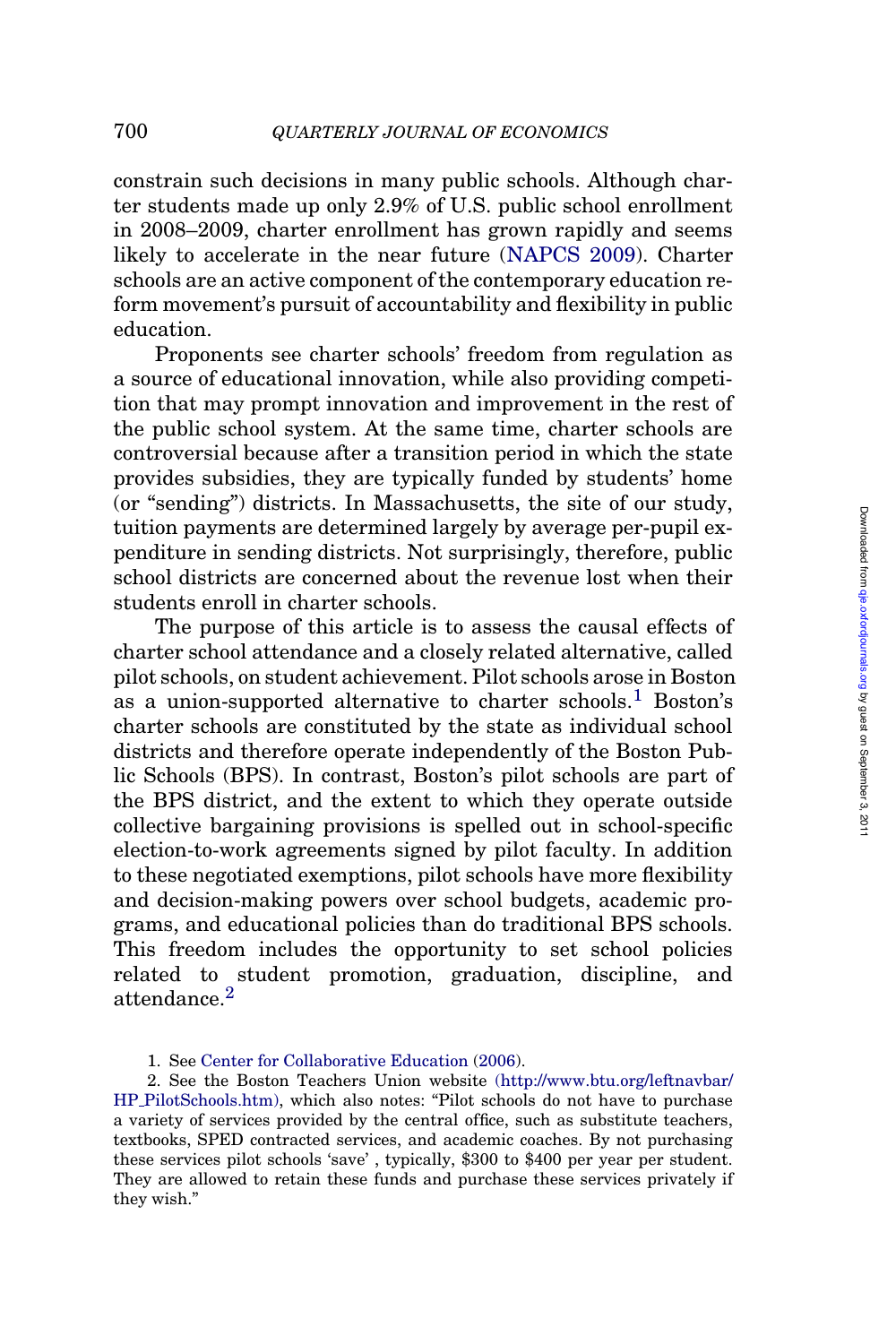In practice, pilot schools occupy a middle ground between charter schools and traditional public schools. Pilot school teachers are part of the Boston Teachers Union (BTU), with pay, benefits, and working hours determined by the district-wide BTU contract. On the other hand, pilot schools are free to set policies with regard to curriculum, student promotion, and graduation. They also fit more instructional hours into a school year than do traditional schools, though the pilot school day is typically shorter than that at the charter schools in our sample. Accountability standards bind less strictly for pilot schools than for charter schools: whereas nine Massachusetts charters have been lost, no pilot school has yet been closed.

This study contributes to a growing literature that uses admissions lotteries to measure the effects of charter schools on student achievement. Recent investigations of a large sample of schools in New York City and three schools in Chicago find modest score gains ([Hoxby and Rockoff 2005](#page-49-0); [Hoxby and Murarka 2009\)](#page-49-0). Two schools in the Harlem Children's Zone appear to produce large gains, with math scores increasing by about half a standard deviation for each year spent in a charter school ([Dobbie and](#page-49-0) [Fryer 2009](#page-49-0)). A recent analysis by Mathematica Policy Research uses lotteries to evaluate over-subscribed charter middle schools in several states, with mixed results ([Gleason et al. 2010\)](#page-49-0). [An](#page-48-0)[grist et al.](#page-48-0) [\(2010\)](#page-48-0) evaluate a Knowledge Is Power Program (KIPP) school in Lynn, Massachusetts. The KIPP results show large positive effects much like those reported here for Boston charter middle schools.[3](#page-2-0)

The schools in our study are attended by students who would otherwise attend traditional Boston public schools. The BPS system serves a disproportionately black and Hispanic student population. Like students in many urban schools, BPS students have lower test scores, lower high school graduation rates, and are less likely to go to college than students from nearby suburban districts. Boston's charter schools also serve a high proportion of

<span id="page-2-0"></span><sup>3.</sup> Farther afield, Clark (2009) uses a regression-discontinuity design to study the impact of attendance at Britain's grant-maintained schools, a charter-like model. Grant-maintained schools appear to have produced large achievement gains. Charter evaluations that don't use lotteries have generally produced more mixed results. See, for example, [Booker et al.](#page-48-0) [\(2008](#page-48-0)) for Chicago and Florida; [Eberts and Hollenbeck](#page-49-0) [\(2002](#page-49-0)) for Michigan; [Bifulco and Ladd](#page-48-0) [\(2006](#page-48-0)) for North Carolina; [Berends, Mendiburo, and Nicotera](#page-48-0) [\(2008](#page-48-0)) for a Northwest Urban District; and [CREDO](#page-49-0) ([2009\)](#page-49-0).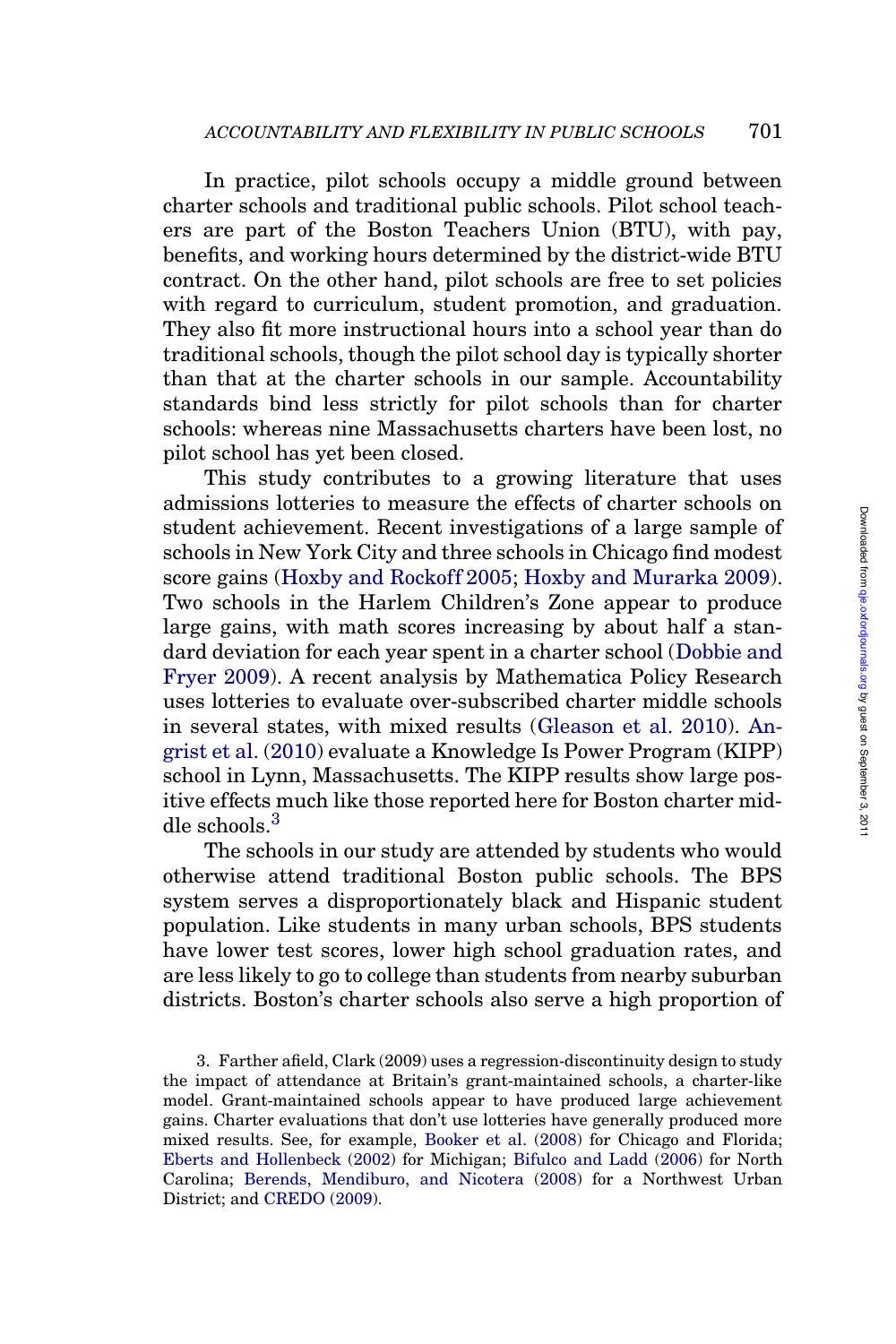black students, even relative to the majority nonwhite BPS district. The effects of charter schools in urban populations are of special interest because any gains in this context might help reduce the black-white achievement gap.

The primary empirical challenge in any study of alternative school models is selection bias. Students who attend charter and pilot schools differ in a number of ways from the general pool of public school students, a fact that may bias naive comparisons. We can hope to eliminate some of this bias by controlling for student characteristics such as free lunch status, but the possibility remains of bias from unobserved variables such as motivation or family background. An important aspect of our study, therefore, is the use of student admissions lotteries to estimate causal effects. These lotteries, which admit applicants randomly at oversubscribed schools, are used to construct a quasi-experimental research design that should generate unbiased estimates of the causal effects of charter and pilot attendance.

A charter or pilot school contributes application cohorts to our lottery analysis when the school is over-subscribed and therefore runs a lottery, has complete lottery records, and, in the case of pilots, uses a lottery to select students instead of tests or an audition.<sup>[4](#page-3-0)</sup> In addition, the charter schools in our lottery study were operating at the time we collected lottery data (closed charter schools have often been under-subscribed). These selection criteria may have consequences for the external validity of our results. The over-subscription condition tilts our sample toward charter and pilot schools that parents find appealing, as does the requirement that schools still be open. From a policy perspective, however, this is an interesting set of schools. As it stands, Massachusetts currently limits both the number of charter schools and the proportion of a district's budget that can be lost due to charter enrollment. Were the supply of alternative school models allowed to freely vary, it seems reasonable to expect currently operating over-subscribed schools to be among the first to expand and for imitators to open similar schools.<sup>[5](#page-3-0)</sup>

The requirement that participating schools have complete lottery records also affects our selection of charter schools for the

<sup>4.</sup> More precisely, a given school-year-grade cell contributes to the lottery analysis if entry at that point is over-subscribed and the associated lottery records are available.

<span id="page-3-0"></span><sup>5.</sup> [Vaznis](#page-49-0) ([2010](#page-49-0)) discusses proposals for expansion by many of the charter schools in our sample. Most of these expansions were approved in February 2011.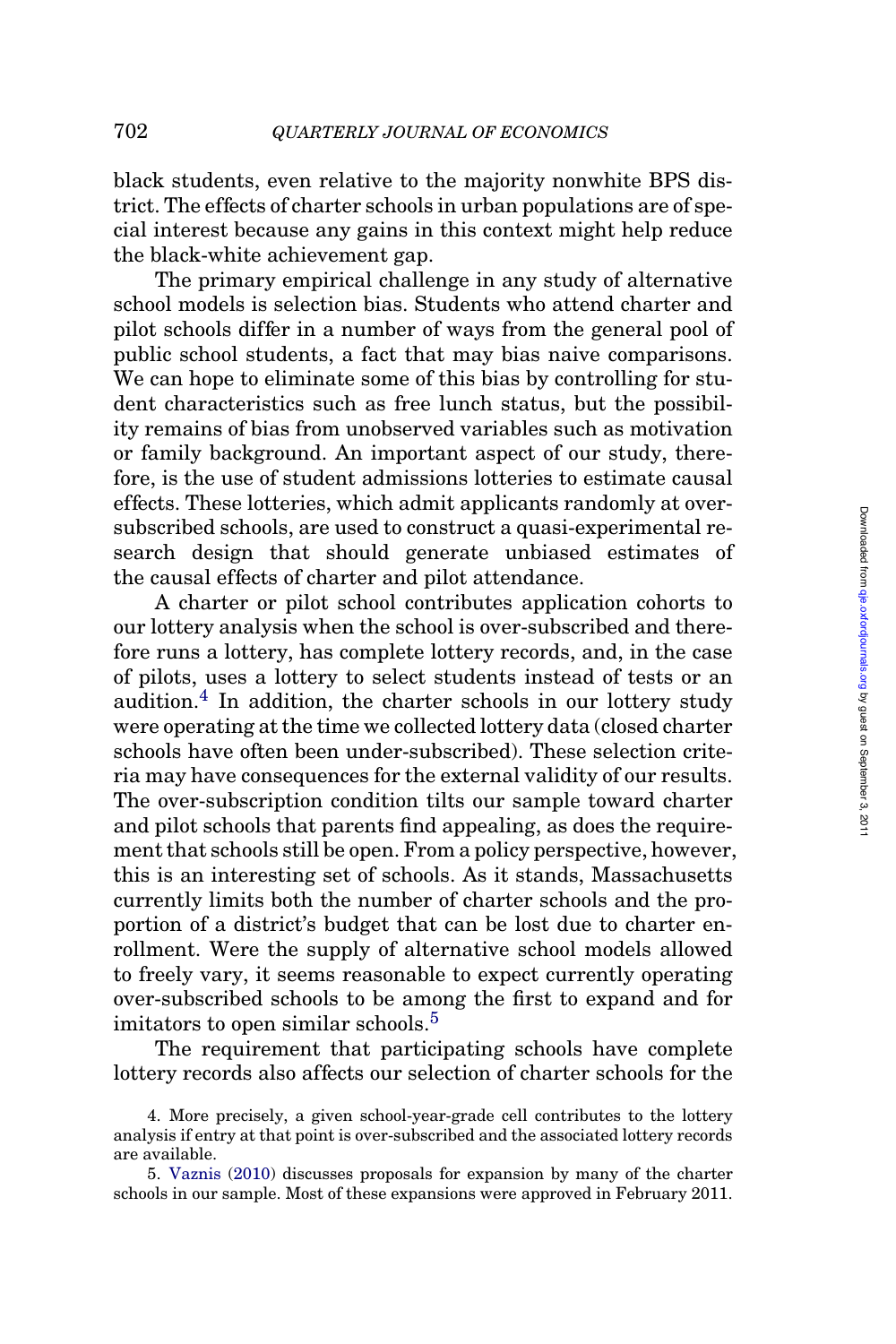lottery study. Specifically, the records requirement tilts the charter lottery sample toward schools that have archived lottery records. Massachusetts law does not require charter schools to retain lottery data. The net impact of the record-keeping constraint is unclear. On one hand, poor record-keeping may be a sign of disorganization that spills over into teaching. On the other hand, lottery record-keeping may be a distraction that takes time and energy away from instructional activity. In some cases, lost records are also a result of bad luck and the fact that the preservation of lottery data is not a priority after the school admissions process is complete. Finally, on the pilot side, not all schools use the centralized lottery system embedded in the BPS school assignment mechanism. Some pilot schools opt out of the BPS assignment mechanism and admit students using tests or auditions. Nonlottery pilots share this feature with Boston's elite exam schools (the most famous of which is the Boston Latin School). In contrast, over-subscribed charters are required to use lotteries to select students.

Lottery-based estimates show large score gains for students who spend time at a charter school but zero or even negative effects of time spent in a pilot school. In an effort to gauge the generality of these findings, we complement the quasi-experimental lottery analysis with an observational analysis of the full set of charter and pilot schools. The observational analysis controls for demographic and background characteristics as well as students' lagged test scores (for example, the elementary school scores of middle school students). This investigation produces estimates remarkably similar to the lottery-based estimates of charter effects when carried out in the sample of charter schools that have lotteries, lending credence to the observational analysis. At the same time, the observational analysis suggests that the charter schools in the lottery study are better than others in the sense of generating larger treatment effects. The schools in the Boston lottery study generally subscribe to a philosophy and pedagogical approach know as "No Excuses." We therefore see our lottery estimates as indicative of what the No Excuses charter model can accomplish, rather than an overall charter-school treatment effect.

The next section describes Boston's charter and pilot schools in more detail. Section [III](#page-10-0) lays out our lottery-based estimation framework and Section [IV](#page-12-0) discusses data and descriptive statistics. Section [V](#page-22-0) presents the main lottery results. Section [VI](#page-35-0)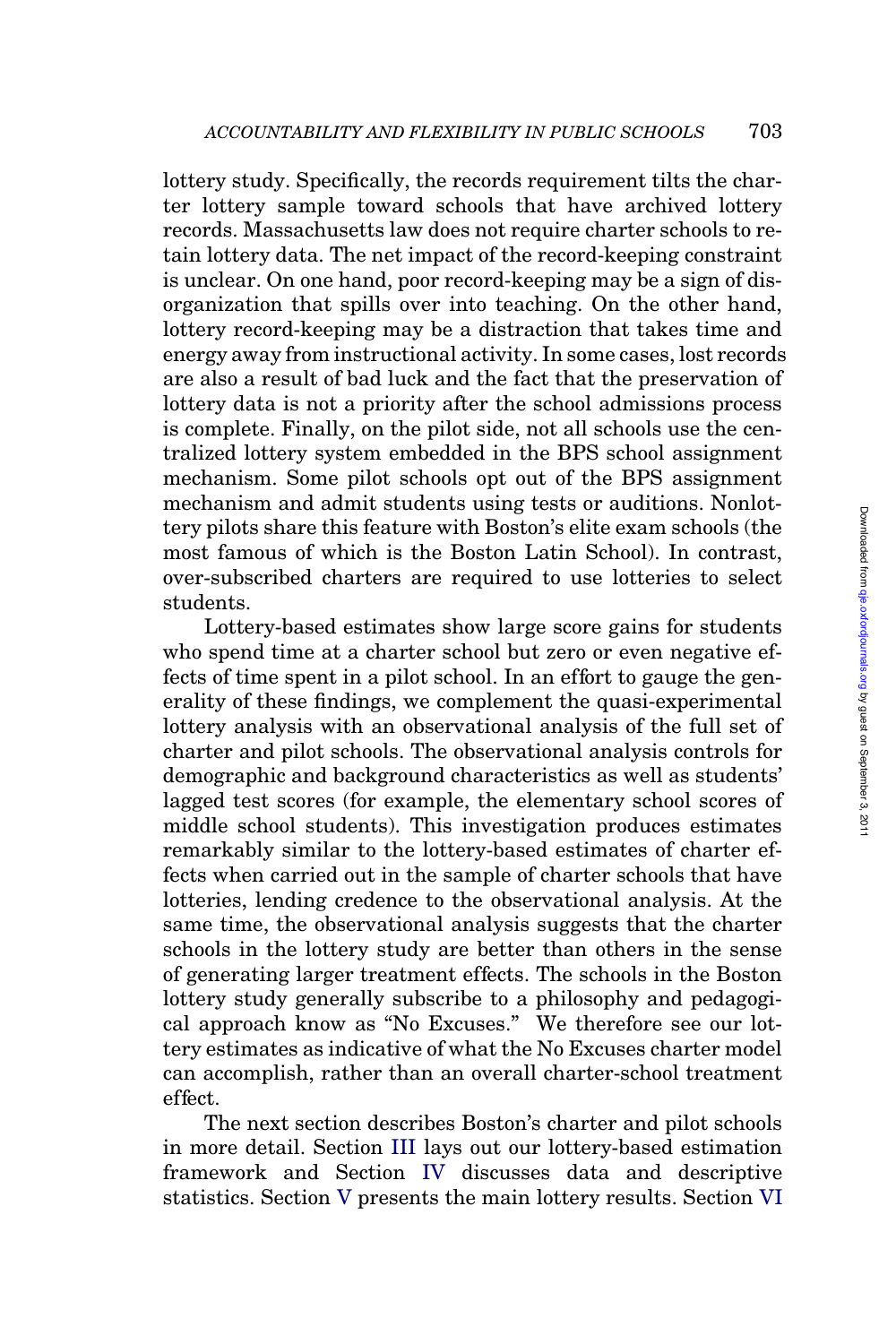discusses attrition and school switching and Section [VII](#page-39-0) reports results from models allowing for ability interactions and peer effects. Section [VIII](#page-43-0) reports observational results from a broader sample and compares these to the lottery estimates. The paper concludes in Section [IX.](#page-46-0)

## II. BACKGROUND

The 1993 Massachusetts Education Reform Act opened the door to charter schools in Massachusetts. Nonprofit organizations, universities, teachers, and parents can apply to the state's Board of Elementary and Secondary Education for a charter (there are no for-profit charter schools in Massachusetts). Massachusetts charter schools are generally managed by a board of trustees and are independent of local school committees. Charter schools are funded mostly by sending districts according to formulas set by the state.

Massachusetts charter schools have a number of organizational features in common with charter schools in other states. They are typically outside local collective bargaining agreements and therefore have more flexibility than traditional public schools in staffing, compensation, and scheduling. The five Massachusetts charter schools studied by [Merseth et al.](#page-49-0) [\(2009](#page-49-0)), four of which appear in our study, have a longer school day and year than traditional public schools. Many charter schools offer extensive tutoring during and after school. Teachers in charter schools need not hold an active state license to begin teaching, though they must pass the Massachusetts Test for Educator Licensure within the first year of employment.

[Wilson](#page-49-0) [\(2008\)](#page-49-0) describes seven Boston charters, six of which are in our study, as well as a KIPP school in Lynn, near Boston. Wilson identifies school practices prevalent at the schools in his sample. This collection of practices is sometimes called the No Excuses model, a term that probably originates with [Thernstrom](#page-49-0) [and Thernstom](#page-49-0) ([2003](#page-49-0)). No Excuses schools are characterized by small size, frequent testing, a long school day and year, selective teacher hiring, and a strong student work ethic. Other features include an emphasis on discipline and comportment, teacher-led whole-class instruction, and the absence of computer-aided instruction. [Merseth et al.'](#page-49-0)s [\(2009\)](#page-49-0) five Boston-area charters share these features.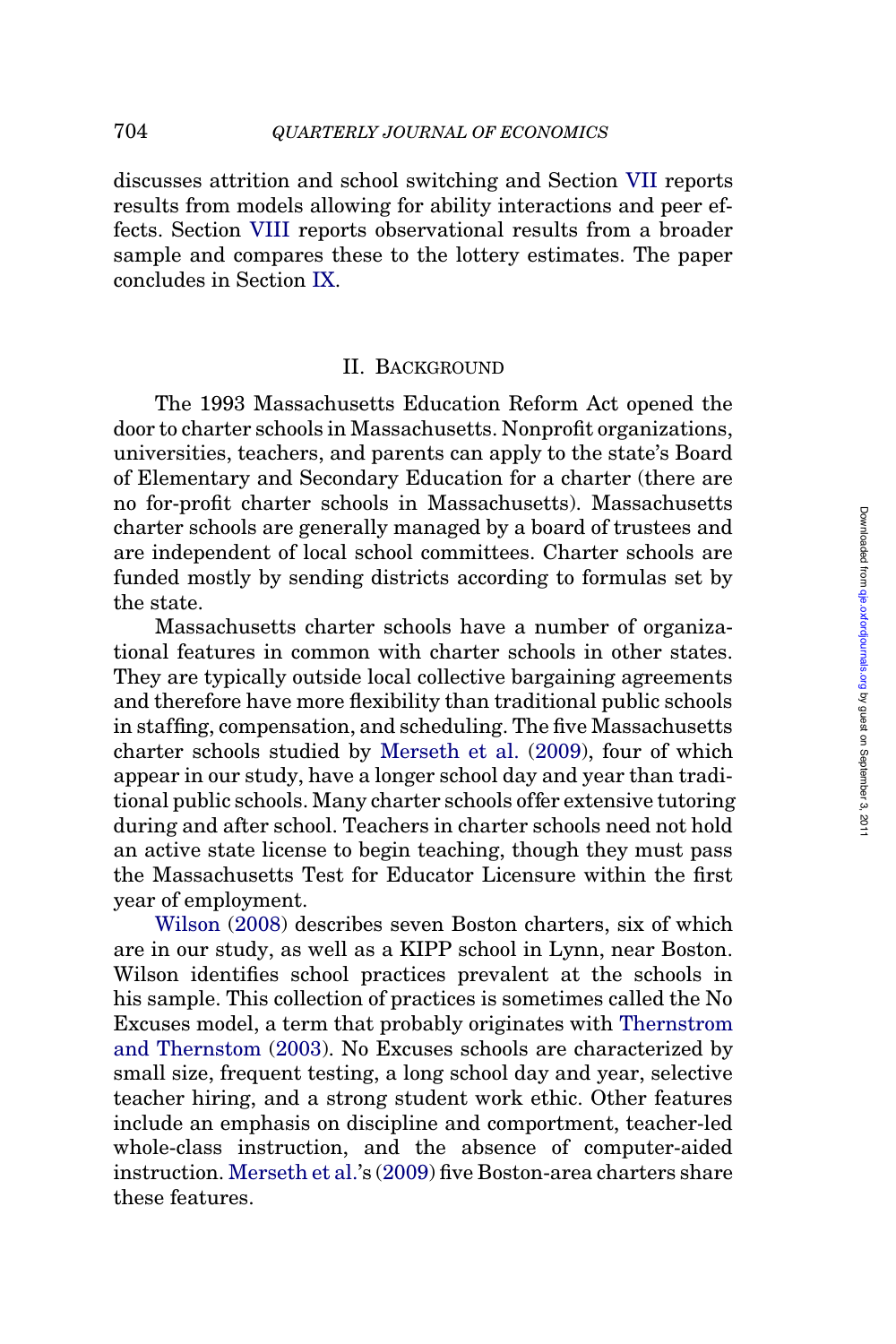The first two columns of Table [I](#page-8-0) compare Boston charter schools and traditional (BPS) public schools. This table shows student-weighted averages of teacher characteristics and studentteacher ratios by school type. The student-teacher ratio is lower in charter schools and charter teachers are less likely to be licensed or to be "highly qualified" as defined by No Child Left Behind (NCLB). The latter is likely a consequence of the relative inexperience of many charter school teachers, who are substantially younger than teachers in traditional public schools.<sup>[6](#page-6-0)</sup> As shown in column 7 of Table [I,](#page-8-0) the schools in our lottery study are much like the larger set described in column 2.

Massachusetts charter schools appear to face more stringent accountability requirements than do traditional public schools. The state Charter School Office reviews and makes recommendations on charter applications, reviews the performance of existing charter schools, and decides whether charters should be renewed. Charter schools are held accountable via annual reports, financial audits, and site visits, and are required to file for renewal every five years. Renewal applications must show that a school's academic program is successful, that the school is a viable organization, and that it has been faithful to its charter. Since 1994, the state has received a total of 350 charter applications and has granted 76. Eight of the 76 Massachusetts charters were surrendered or revoked as of fall 2009 [\(Massachusetts Depart](#page-49-0)[ment of Elementary and Secondary Education 2009b\)](#page-49-0). A ninth (Uphams Corner Charter School) was revoked later in 2009.[7](#page-6-0)

In the 2009–2010 school year, 26,384 Massachusetts students attended 62 charter schools, including 16 in Boston ([Massachusetts](#page-49-0) [Department of Elementary and Secondary Education 2009a\)](#page-49-0). State law caps the number of charter schools and total charter enrollment at a level that is not currently binding. However, a provision limiting each district's spending on charter school students generates binding or near-binding caps in districts (including Boston) where charter enrollment is relatively high. The question of whether to lift local caps is the subject of intense debate, fueled in

6. The definition of *highly qualified* has varied, but typically this designation is awarded to teachers who have a bachelor's degree, full state certification or licensure, and have shown that they know the subject they teach (usually this requires some additional certification).

<span id="page-6-0"></span>7. Four of the eight charter losses through fall 2009 occurred before school operations began. Two of the remaining four were revocations and two were nonrenewals.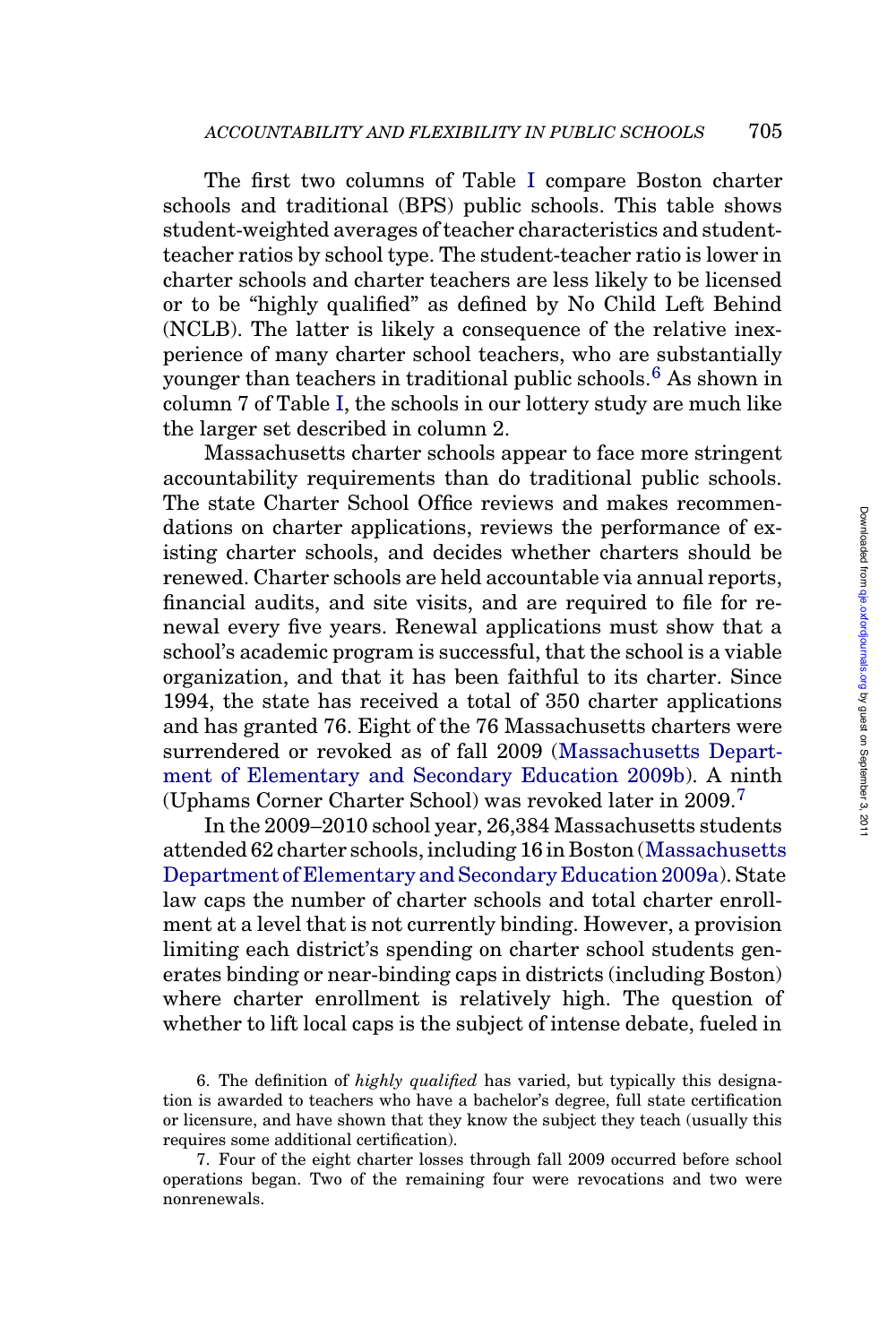|                                                         | TEACHER CHARACTERISTICS BY SCHOOL TYPE       |                          |                        |                          |                                            |                                            |                                                     |
|---------------------------------------------------------|----------------------------------------------|--------------------------|------------------------|--------------------------|--------------------------------------------|--------------------------------------------|-----------------------------------------------------|
|                                                         | Traditional                                  |                          |                        |                          | Pilot, Charter, Exam or Alternative School | Lottery Sample                             |                                                     |
|                                                         | <b>BPS</b> Schools                           | Charter                  | Pilot                  | Exam                     | Alternative                                | Charter                                    | Pilot                                               |
|                                                         | $\ominus$                                    | $\widehat{\mathfrak{D}}$ | $\widehat{\mathbf{e}}$ | $\bigoplus$              | $\widehat{e}$                              | $\widehat{\epsilon}$                       | $\circledS$                                         |
|                                                         | I. Elementary School (3rd and 4th grades)    |                          |                        |                          |                                            |                                            |                                                     |
| Teachers licensed to teach assignment $(\%$             | 96.0                                         | 673                      | 93.3                   |                          | 86.6                                       | I                                          | 92.3                                                |
| Core classes taught by highly qualified teachers $(\%)$ | 95.9                                         | 81.4                     | 91.7                   |                          | 74.9                                       |                                            | 90.6                                                |
| Total number of teachers in core academic areas         | 25.8                                         | 77.1                     | 29.6                   | $\overline{\phantom{a}}$ | 46.5                                       |                                            | $30.0\,$                                            |
| Student/teacher ratio                                   | 13.3                                         | 11.8                     | 12.2                   | I                        | 5.2                                        |                                            |                                                     |
| Proportion of teachers $32$ and younger $(\%)$          | 26.4                                         | 63.9                     | 53.9                   |                          | 27.2                                       |                                            | $\begin{array}{c} 12.2 \\ 50.7 \\ 11.0 \end{array}$ |
| Proportion of teachers 49 and older $(\%)$              | 39.9                                         | 8.2                      | 12.2                   |                          | 30.8                                       |                                            |                                                     |
| Number of teachers                                      | 32.2                                         | 87.3                     | 25.5                   |                          | 50.8                                       |                                            | 50.8                                                |
| Number of schools                                       | 73                                           |                          |                        |                          | $\sim$                                     |                                            | $\infty$                                            |
|                                                         | II. Middle School (6th, 7th, and 8th grades) |                          |                        |                          |                                            |                                            |                                                     |
| Teachers licensed to teach assignment $(\%)$            | 88.1                                         | 50.9                     | 78.5                   | 96.0                     | 82.6                                       | 52.2                                       | 78.5                                                |
| Core classes taught by highly qualified teachers $(\%)$ | 88.0                                         | 79.2                     | 79.1                   | 94.8                     | 75.2                                       | 86.2                                       | 79.1                                                |
| Total number of teachers in core academic areas         | 39.0                                         | 34.3                     | 31.2                   | 75.7                     | 40.7                                       | 20.3                                       | 31.2<br>14.7                                        |
| Student/teacher ratio                                   | 12.3                                         | 11.7                     | 14.7                   | 21.3                     | 5.9                                        | 11.6                                       |                                                     |
| Proportion of teachers $32$ and younger $(\%)$          | 27.8                                         | 76.1                     | 56.2                   | 30.0                     | 28.0                                       | $\begin{array}{c} 82.2 \\ 1.3 \end{array}$ | $\frac{56.2}{13.1}$                                 |
| Proportion of teachers 49 and older $(\%)$              | 35.8                                         | 4.3                      | 13.1                   | 43.1                     | 28.9                                       |                                            |                                                     |
| Number of teachers                                      | 47.6                                         | 37.7                     | 38.0                   | 88.4                     | 56.8                                       | 24.9                                       | 38.0                                                |
| Number of schools                                       | 29                                           | $\overline{c}$           |                        | S                        |                                            | r.                                         | $\overline{ }$                                      |

TABLE I TABLE I

# 706 *QUARTERLY JOURNAL OF ECONOMICS*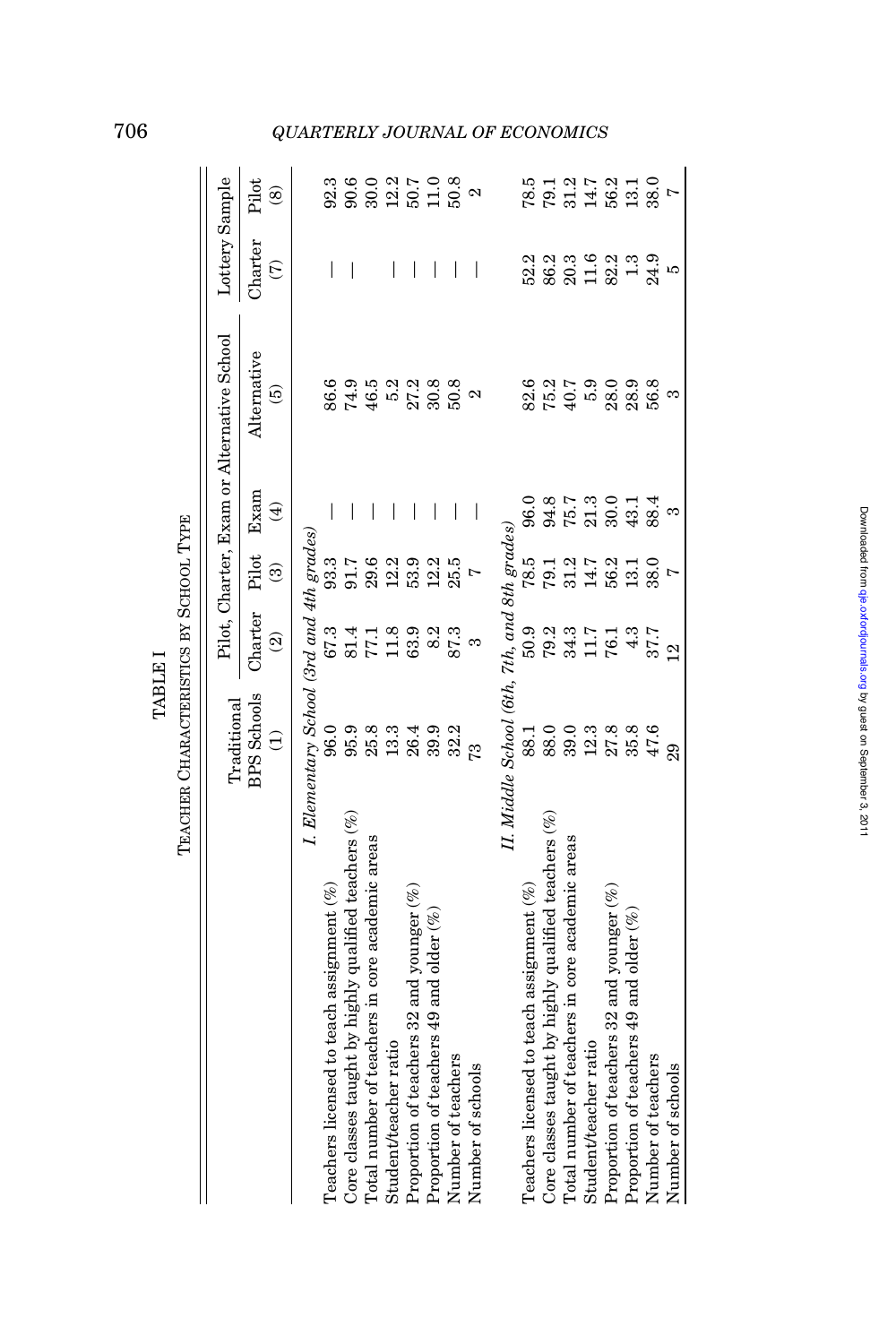<span id="page-8-0"></span>

|                                     |            |                                | Pilot, Charter, Exam or Alternative School | Lottery Sample             |                                 |
|-------------------------------------|------------|--------------------------------|--------------------------------------------|----------------------------|---------------------------------|
| Charter<br>$\widehat{\mathfrak{D}}$ | Pilot<br>ම | Exam<br>$\widehat{\mathbf{t}}$ | Alternative<br>ම                           | Charter<br>$\widehat{\Xi}$ | Pilot<br>$\widehat{\mathbf{e}}$ |
| III. High School (10th grade)       |            |                                |                                            |                            |                                 |
| 56.7                                | 84.7       | 96.2                           | 86.5                                       | 57.8                       | 90.5                            |
| 85.5                                | 83.2       | 94.7                           | 75.1                                       | 87.5                       | 89.6                            |
| 193                                 | 24.9       | 75.8                           | 36.9                                       | 16.5                       | 17.9                            |
| 12.0                                | 15.8       | 21.2                           |                                            | 12.8                       | 14.5                            |
| 57.7                                | 44.3       | 30.0                           | 31.4                                       | 71.6                       | 41.4                            |
| 6.2                                 | 15.1       | 44.1                           | 22.8                                       | 4.3                        | $7.7\,$                         |
| 21.3                                | 27.5       | $\frac{4}{8}$                  | 46.9                                       | 16.7                       | 20.3                            |
| ∞                                   |            |                                |                                            | S                          | $\mathbf{\Omega}$               |
|                                     |            |                                |                                            | $6.7\,$                    |                                 |

oore academic classes (defined as English, reading or language arts, mathematics, science, foreign languages, civics and government, economics, arts, history, and geography) taught<br>by highly qualified teachers (defined as core academic classes (defined as English, reading or language arts, mathematics, science, foreign languages, civics and government, economics, arts, history, and geography) taught by highly qualified teachers (defined as teachers not only holding a Massachusetts teaching license, but also demonstrating subject matter competency in the areas they teach). For more information on the definition of highly qualified teachers, see http://www.doe.mass.edu/nclb/hq/hq memo.html.

### *ACCOUNTABILITY AND FLEXIBILITY IN PUBLIC SCHOOLS* 707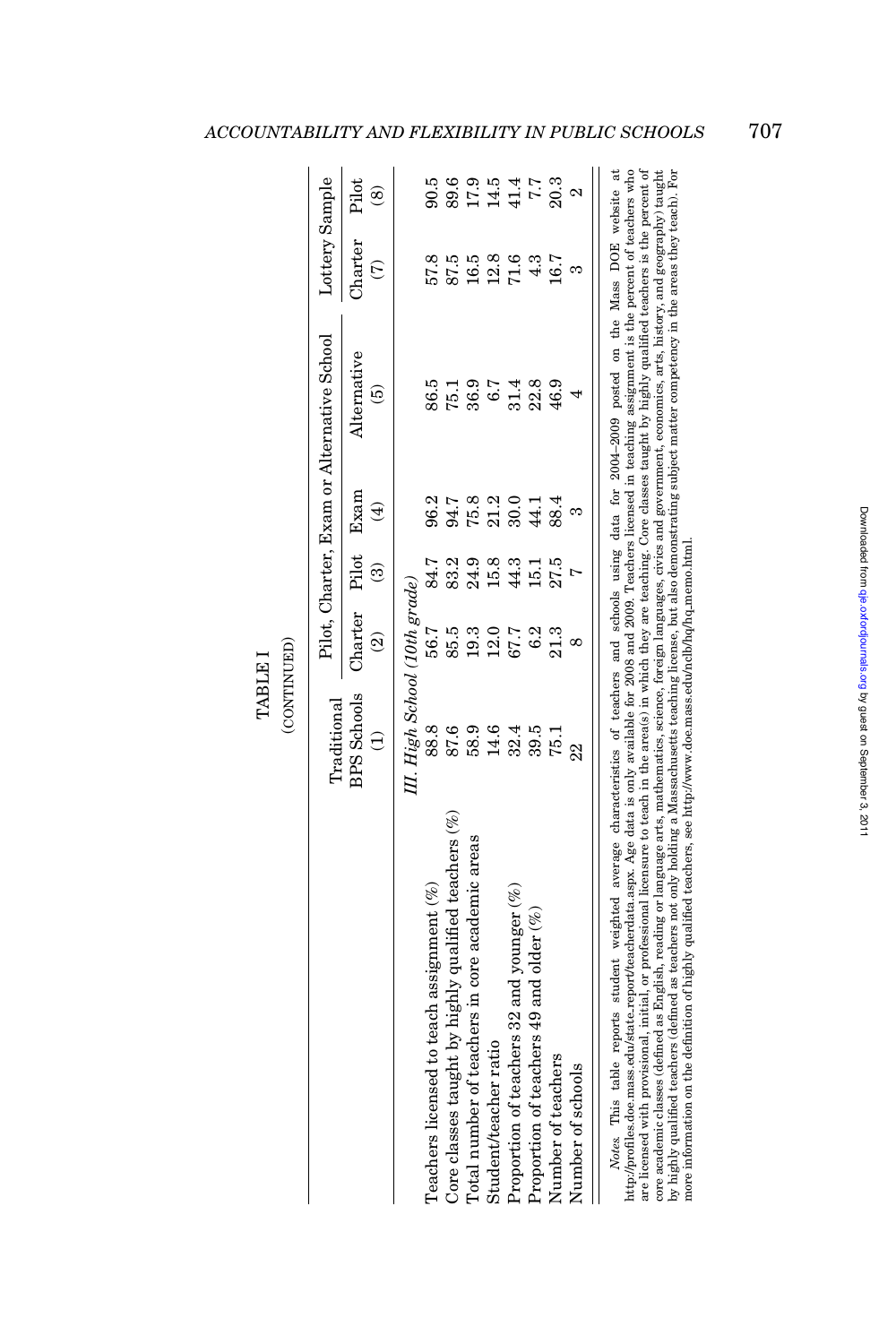part by the availability of federal stimulus money for states that facilitate new charters [\(Vaznis 2009\)](#page-49-0).

Pilot schools were developed jointly by BPS and the BTU as an alternative to both charter schools and traditional public schools. Pilot schools are created as the result of a planning process funded by the Boston Foundation, a private charity, with technical assistance from the Center for Collaborative Education, a local nonprofit organization that runs the Boston Pilot Schools Network. New schools may be granted pilot status, but most are conversions from traditional BPS schools. Pilot school conversions must be authorized by a two-thirds vote of the BTU membership employed at the school in question and authorized by the BTU Pilot School Steering Committee.<sup>[8](#page-9-0)</sup>

Like charter schools, pilot schools are answerable to independent governing boards. Also like charters, pilot schools determine their own budgets, staffing, curricula, and scheduling. Unlike charter schools, however, pilot schools remain part of the Boston school district and their teachers are BTU members covered by most contract provisions related to pay and seniority. Pilot school teachers have no job protection within schools but remain in the BPS system if they choose to leave a school or are removed by the principal. Many pilot schools develop and advertise a curriculum with a distinctive emphasis or focus, such as technology or the arts. In this respect, pilot schools are something like magnet schools.

Pilot teachers sign an election-to-work agreement that spells out the extent to which union contract provisions apply. These agreements vary by school.[9](#page-9-0) Pilot schools are subject to external review, but the review process to date appears to be less extensive and structured than state charter reviews. No pilot school has been closed or converted back to a traditional public school.[10](#page-9-0) Pilot

8. The pilot school model originated in Boston, but other Massachusetts districts have begun to experiment with it. The Massachusetts Board of Elementary and Secondary Education recently adopted a Commonwealth Pilot School option for schools that otherwise would have been designated as underperforming under NCLB. Five Commonwealth Pilot Schools operate in Boston, Fitchburg, and Springfield.

9. See <http://www.ccebos.org/pilotschools/resources/index.html> for sample agreements.

<span id="page-9-0"></span>10. For more on pilot structure, see [http://www.ccebos.org/pilotschools/pilot](http://www.ccebos.org/pilotschools/pilot_qa) qa .doc and <http://www.ccebos.org/pilotguides/>. The BTU contract in force in 2009 allowed for the creation of up to seven additional pilot schools. In 2007, two pilot conversions were voted down, while the Boston School committee approved three new pilots.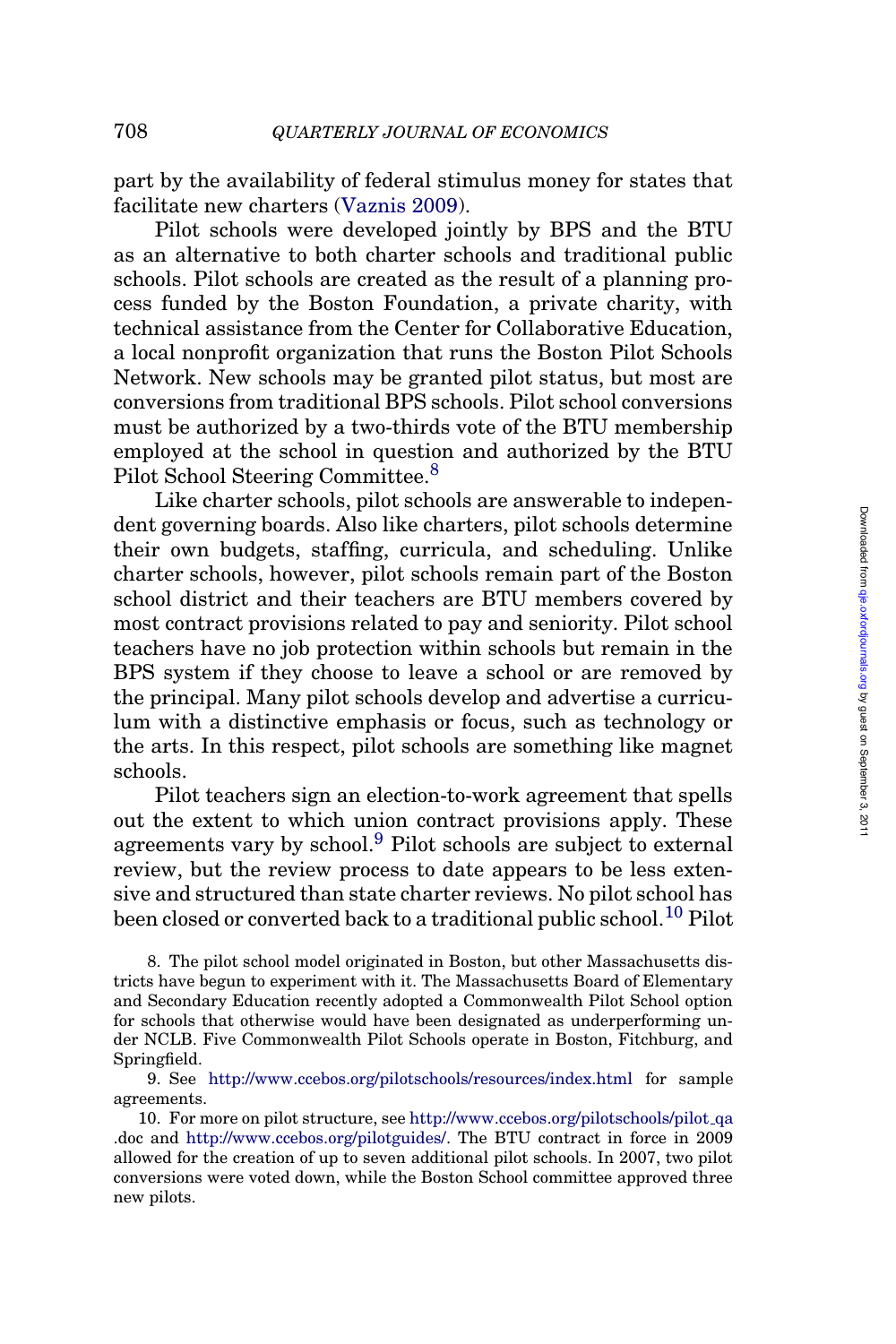schools are open to all students in the BPS district and operate as part of the district. In the 2007–2008 school year, 6,337 BPS students were enrolled in 20 pilot schools. Assignment to all elementary and middle pilot schools, and to two of the seven regular pilot high schools, is through the centralized BPS choice plan, which includes a lottery when schools are over-subscribed.

Pilot teachers have characteristics between those of teachers working at traditional BPS schools and charter schools, as can be seen in columns 3 and 8 of Table [I.](#page-8-0) For example, pilot teachers are younger than traditional BPS teachers but not as young as charter teachers. Many pilot schools share with charter schools longer school days and years. But the BTU agreement covering pilot schools limits uncompensated overtime, as do schoolspecific election-to-work agreements. This is reflected in statistics on hours of instruction that we collected from the schools in the lottery study. The official BPS school year runs for 180 days, with a little over 6 hours of instruction per day, for a total of 1,110 annual school hours. Annual school hours at pilot middle and high school hours run a little longer, but still under 1,200 hours per year. In contrast, the average charter middle school in our sample provides 1,500 hours of instruction, whereas charter high schools provide about  $1,400$  hours.<sup>[11](#page-10-0)</sup>

#### III. EMPIRICAL FRAMEWORK

We are interested in the effects of charter or pilot school attendance on student achievement. Because the effects of attendance at different types of school seem likely to be an increasing function of the time spent in school, we model score effects as a function of years in pilot or years in charter. The causal relation of interest is captured using equations like this one for the scores, *yigt*, of student *i* in grade *g*, tested in year *t*:

(1) 
$$
y_{igt} = \alpha_t + \beta_g + \sum_j \delta_j d_{ij} + \gamma' X_i + \rho S_{igt} + \epsilon_{igt}.
$$

The variable *Sigt* is the years spent in a charter or pilot school as of the test date, counting any repeated grades, and counting time in all charter and pilot schools, not only the ones in our lottery

<span id="page-10-0"></span>11. Data on hours of instruction at charter and pilot schools come from school websites.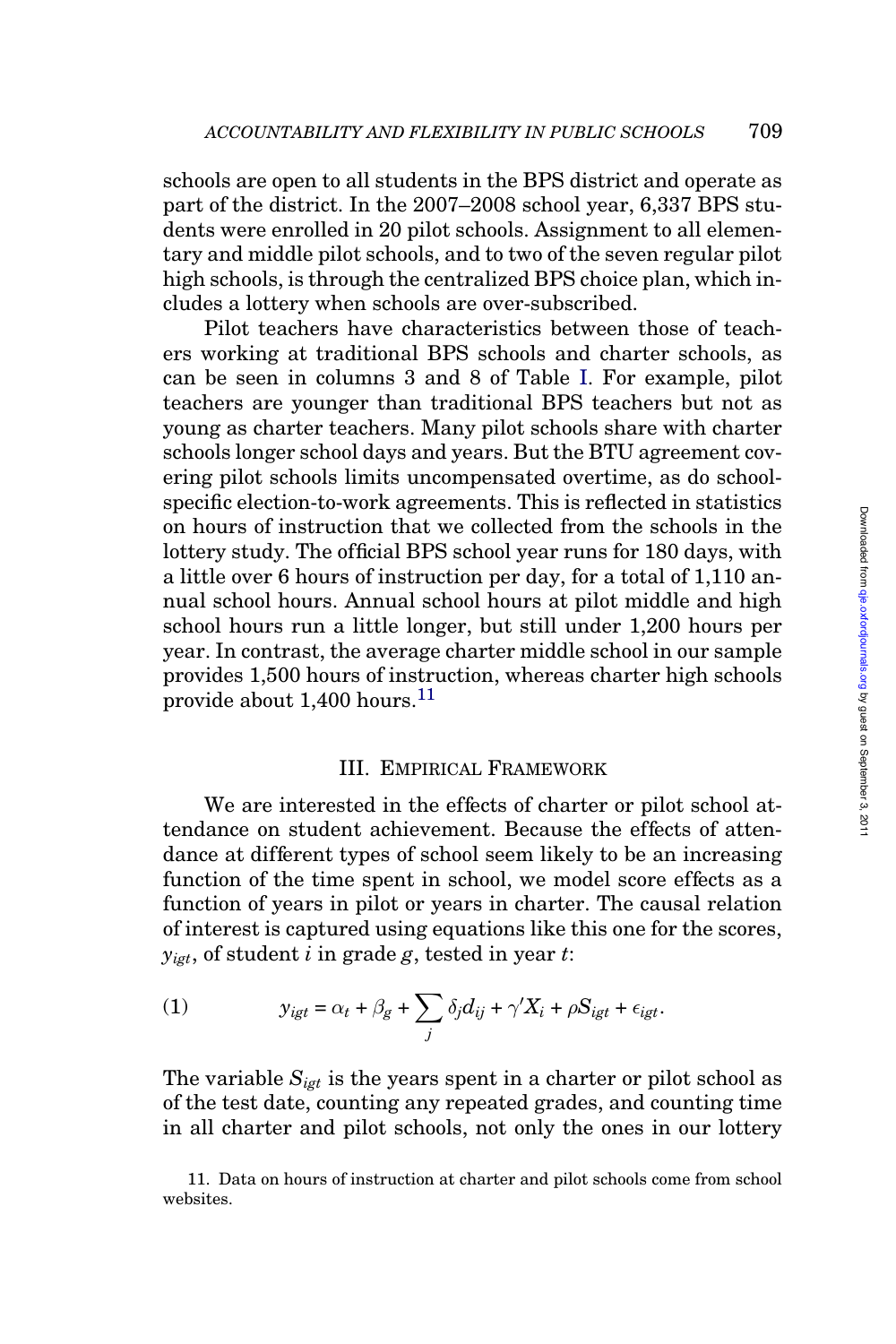sample. The estimating equations pool grades within levels (tests are given in 3rd and 4th grade in elementary school; 6th–8th grade in middle school; and 10th grade in high school). The causal effect of  $S_{igt}$  is  $\rho$ . The terms  $\alpha_t$  and  $\beta_g$  are year-of-test and grade-of-test effects, while  $X_i$  is a vector of demographic controls with coefficient  $\gamma$ , and  $\epsilon_{igt}$  is an error term that reflects random fluctuation in test scores. The dummies  $d_{ij}$  are indicators for lottery-specific risk sets (indexed by *j*), described shortly.

If *Sigt* were randomly assigned, ordinary least squares (OLS) estimates of ([1\)](#page-10-0) would capture an average causal effect of years spent at a charter or pilot school. Because students and parents selectively chose schools, however, OLS estimates may be biased by correlation between school choice and unobserved variables related to ability, motivation, or family background. We therefore use an instrumental variables (IV) strategy that exploits the partial random assignment of  $S_{iqt}$  in school-specific lotteries. Assuming the applicant lotteries are fair, students who win and lose a given lottery should have similar characteristics.

The first-stage equations for IV estimation take the form:

(2) 
$$
S_{igt} = \lambda_t + \kappa_g + \sum_j \mu_j d_{ij} + \Gamma' X_i + \pi Z_i + \eta_{igt},
$$

where  $\lambda_t$  and  $\kappa_g$  are year-of-test and grade effects. The coefficient,  $\pi$ , on the instrumental variable,  $Z_i$  captures the effect of the instrument on time spent in a charter or pilot school. The instruments are dummy variables indicating applicants who were offered seats in charter or pilot school lotteries. IV estimates of  $\rho$ in equation (1) can be interpreted as the weighted-average causal response to each year spent in a charter or pilot school, where the weights are proportional to the effect of the instrument on the cumulative distribution function of the endogenous variable.<sup>[12](#page-11-0)</sup>

In practice, the use of lottery instruments is complicated by the fact that the odds of being offered a seat at a charter or pilot school vary with the number of applications and the extent to which an applicant's chosen schools are over-subscribed. We therefore control for the number and identity of schools to which an applicant applied; this group of schools is called the applicant *risk set*. For a given charter applicant, the charter risk set is the

<span id="page-11-0"></span><sup>12.</sup> For more on this interpretation, see [Angrist and Imbens](#page-48-0) ([1995](#page-48-0)).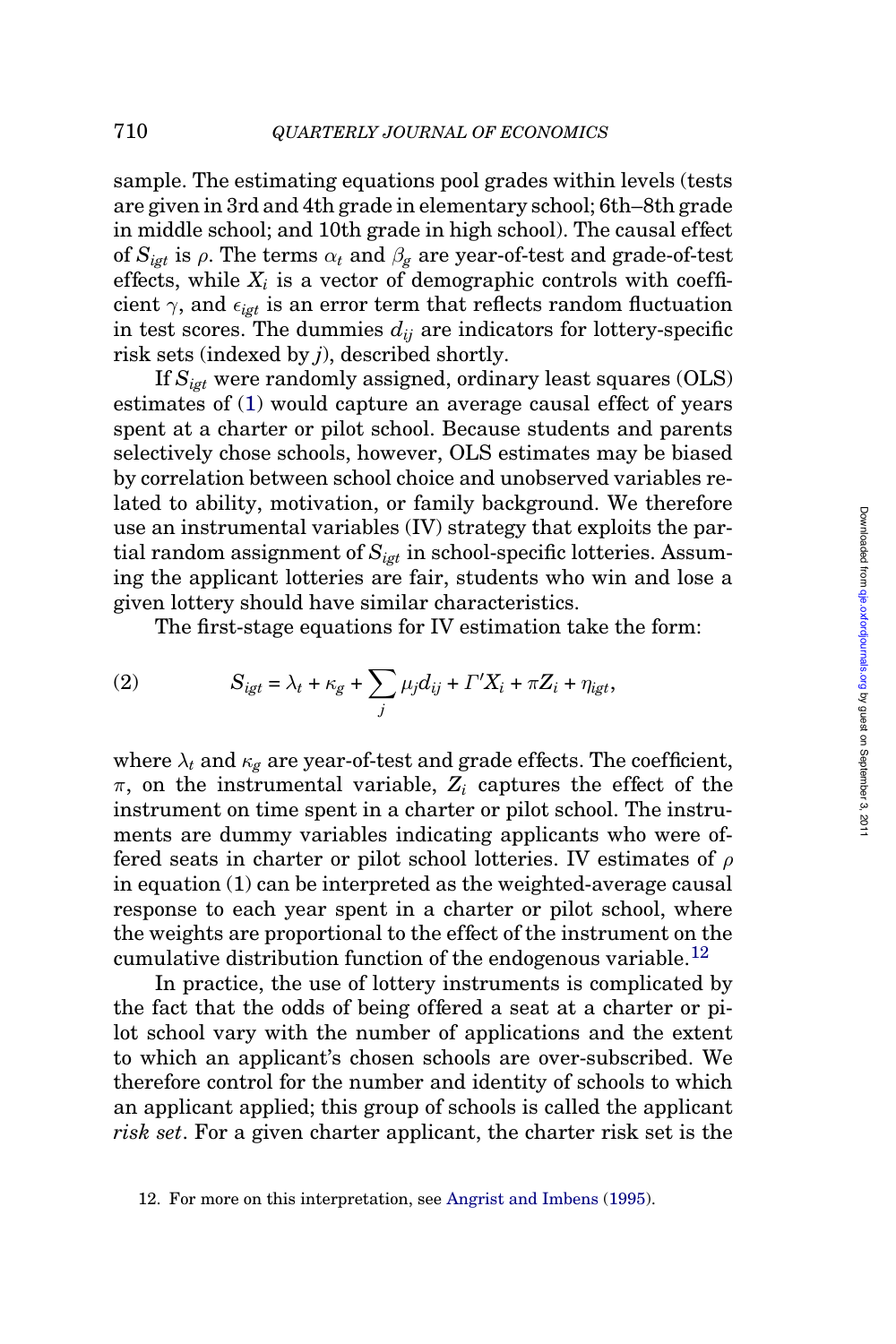list of all lotteries to which the student applied in a given year and entry grade, among the lotteries included in the charter lottery analysis. Students who did not apply to any of the charter schools included in the lottery study do not fall into any charter risk set and are therefore omitted. The pilot estimation sample includes only students who listed a pilot school first on their BPS assignment form (few students who did not do so end up in a pilot school). Pilot risk sets are defined by the identity of this first-choice school and the applicant's walk-zone status. Charter and pilot risk sets also vary by grade of entry and year of application (the entry cohort).<sup>[13](#page-12-0)</sup>

## IV. DATA AND DESCRIPTIVE STATISTICS

The Massachusetts Students Information Management System (SIMS) contains information on all Massachusetts public school students' race, ethnicity, sex, reduced-price lunch status, special education status, English-language learner status, town of residence, and current school. These data are collected in October and again at the end of the school year. We worked with SIMS files for the 2001–2002 through 2008–2009 school years. The SIMS data were used to determine how many years students spent in a charter, pilot, or traditional BPS school. A student observed any time during a school year in a charter or pilot school was classified as a charter or pilot student for that year. Our analysis file was constructed using student identifiers to merge SIMS demographic and school history data with test scores from the Massachusetts Comprehensive Assessment System (MCAS) database, from spring 2002–2008. The MCAS database contains raw scores for math, English language arts (ELA), and writing. MCAS is administered each spring, typically in grades 3–8 and 10. For the purposes of our analysis, scores were standardized by subject, grade, and year to have mean zero and unit variance in the population of students attending Massachusetts public schools.

<span id="page-12-0"></span>13. Specifically, pilot risk sets are based on the BPS assignment mechanism. Among first-choice applicants to a given pilot school, admission priority is randomly assigned, with lotteries run separately for students who live inside and outside the school's walk-zone. Pilot risk sets are therefore generated by the interaction of the four variables indicating the student's first-choice pilot school, walk-zone status for that school, and the year and grade of application.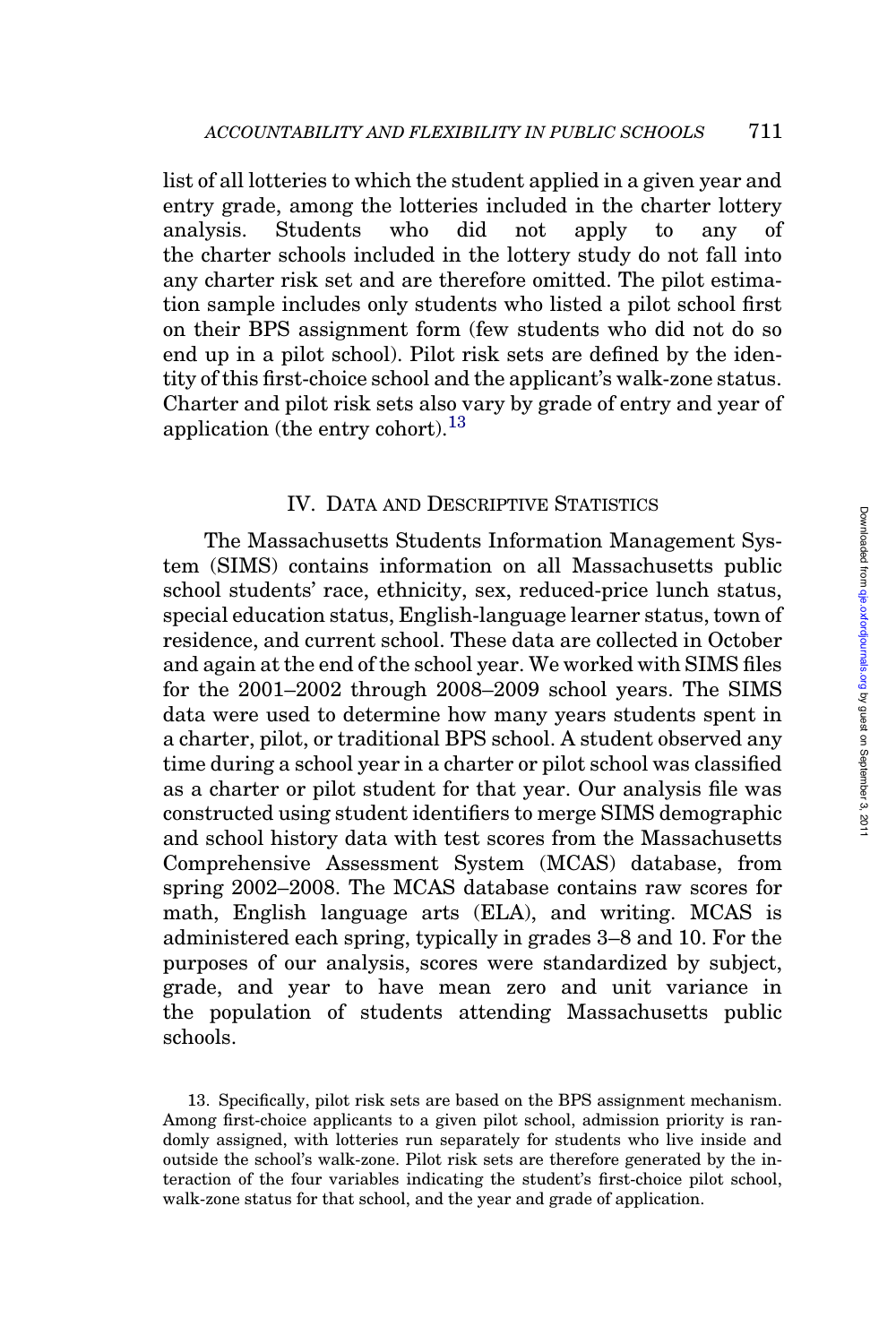#### *IV.A. Lottery Procedures and Sample Coverage*

The main data source for this study is our matched sample linking MCAS and SIMS data to applicant records from charter school lotteries.<sup>[14](#page-13-0)</sup> Each charter school collects applications and runs an admissions lottery in years in which the school is oversubscribed. Siblings of students already attending the school are guaranteed a seat, as are students continuing from earlier grades, so these groups are omitted from the lottery analysis.

In preparation for this study, we contacted all operating charter schools in Boston and asked for current and past lottery records. This resulted in a set of five middle schools and three high schools with usable records from over-subscribed lotteries. Online Appendix Table A.1 details the universe of Boston charter schools and the applicant cohorts included in our study, along with notes explaining why schools or cohorts were omitted. Of the four charter schools with elementary grades, three had no usable records. A fourth K–8 school had records for a cohort of sixthgrade applicants and is included in the middle school sample. Of 10 currently operating charter schools that enroll middle school students, 5 contribute to the lottery analysis. Two charter middle schools closed before or while our study was under way; one was under-subscribed. One of the excluded middle schools was too new to contribute outcome data, and four had inadequate records. Two of the omitted middle schools admit primarily in elementary grades in any case.

Among the four operating charter schools admitting students at the high school level, three contribute to the lottery analysis. The fourth, Health Careers Academy (HCA), is omitted because the lotteries at this school appear to have been substantially nonrandom, with marked imbalances in baseline scores between winners and losers. A case could be made for excluding this school anyway: HCA is a Horace Mann Charter school that operates under somewhat different rules than regular Massachusetts charters (known as Commonwealth charters) and pilots. (Our working

<span id="page-13-0"></span>14. Records were matched using applicants' names as well as year and grade of application. Gender, race, town of residence, and date of birth were used to resolve ambiguities. We matched 93.0% of charter applicants at the middle school level (93.6% of those admitted and 92.4% of those not admitted) and 95.8% of applicants at the high school level (95.8% of those admitted and 95.9% of those not admitted). Additional information related to the construction of analysis files appears in the Online Appendix (Appendix Table A.2 spells out our sample selection criteria).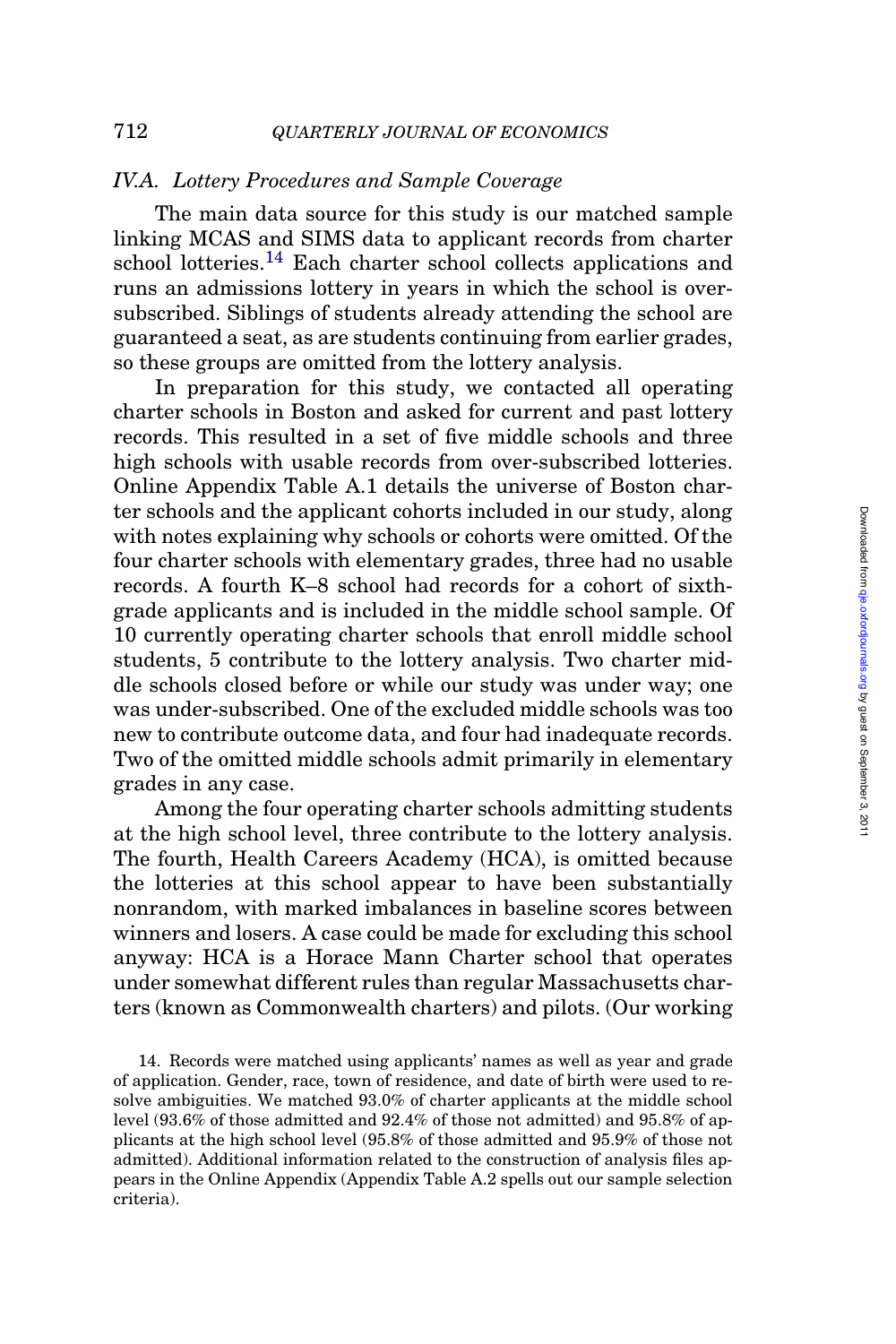paper, [Abdulkadiroglu et al. 2009](#page-48-0), reports results including HCA and discusses the difference between Horace Mann and Commonwealth charter schools.) Two schools with high school grades admit only in middle school and are therefore included in the middle school sample. Two charter high schools closed before or during our study (one was under-subscribed). We also omit charter high schools that focus on nontraditional, older, or working students.

Students can apply to as many charter schools as they like; charter school lotteries are statistically and administratively independent. Applicants may therefore be accepted or wait-listed at more than one school. When admitted students decline a seat, slots open up for additional offers farther down the lottery list. Thus, some students are offered spots immediately, whereas others may be offered seats closer to the beginning of the school year. This fact allows us to construct two charter instruments: *initial offer* and *ever offer*. Initial offer is a dummy set to 1 if a student is offered a seat at one of the schools in the applicant's charter risk set at the time of the lottery, while ever offer also counts offers made later. Suppose, for example, that 200 applicants apply for 100 seats. All applicants are sequenced in the lottery and the first 100 receive an initial offer in March, the day of or the day after the lottery. Because some students decline offers or cannot be located, an additional 50 are offered seats in August. Thus, 150 are coded as having ever received an offer.

The validity of the offer instruments turns in part on the completeness of school lottery records. We attempted to recover original sequence numbers and initial-offer data as well as ever-offer data. However, the complete sequence was not always available, and the initial-offer instrument cannot be constructed for some cohorts in some schools; see Online Appendix Table A.1 for details. We cannot be sure that each school's lottery data are complete or accurate. But the offer variables are highly correlated with eventual enrollment, while the demographic characteristics and preapplication test scores of winners and losers are reasonably well balanced, as we will show. This suggests our charter lottery reconstruction effort was successful though, for reasons discussed below, we prefer themorecompleteandpossiblymorereliable ever-offer instrument. The Online Appendix includes an anonymized school-by-school lottery audit showing how lottery records were processed.

Students apply to pilot schools as part of the regular BPS assignment mechanism. BPS parents submit a rank order list of at least three schools in January to obtain a seat at a new school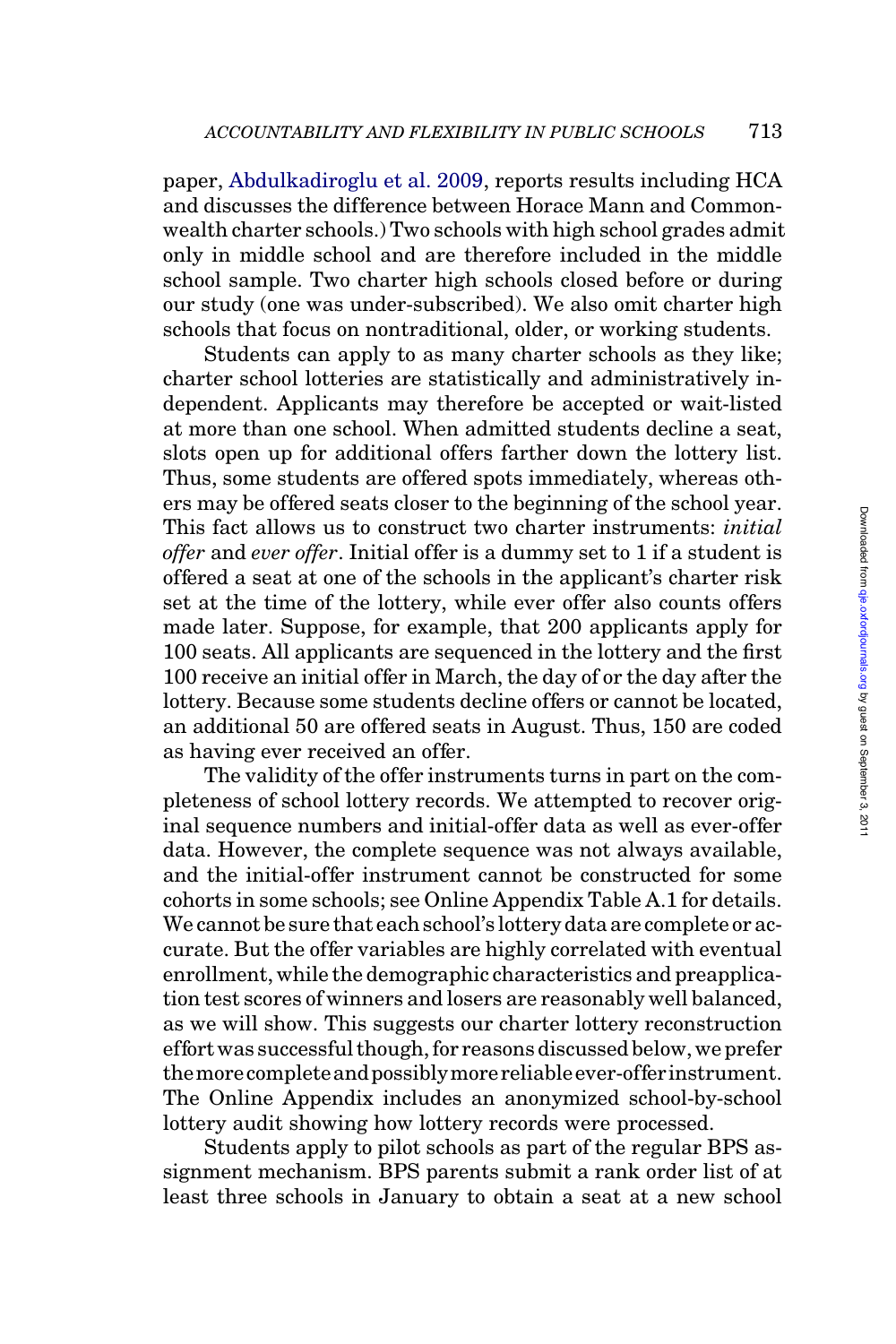in September. At each school, admission priority is determined in part by whether the applicant is a continuing student who is guaranteed admission, currently has a sibling at the school, or lives in the school's walk-zone. Within these priority groups, students are selected using an ordering determined by the BPS lottery number. The BPS mechanism tries to assign as many students as possible to their top choice, using coarse priority rankings and lottery numbers when there are more applicants than capacity.<sup>[15](#page-15-0)</sup> This produces a system that induces random assignment with varying probabilities, conditional on priority groups such as sibling and walk-zone status.

Students were classified as pilot applicants if they listed a pilot school that participates in the BPS assignment mechanism as a first choice. Because most pilot schools are over-subscribed, students who rank a pilot school as a second or lower choice are unlikely to be assigned to a pilot. The BPS assignment mechanism runs in multiple rounds, but we use information only from the first round. Data on parents' choices and BPS lottery numbers came from the BPS applications database. First-choice pilot applicants were coded as having received a pilot offer if this database shows they were offered a seat at their first choice school in the first round of the BPS assignment mechanism.

All elementary and middle school pilots use the BPS assignment mechanism, but only two pilot high schools do so. Four others use school-specific admissions criteria, such as musical auditions, to select their students. One of these is a 6–12 school that was not over-subscribed. Of the seven pilot schools that enroll elementary school students, five were over-subscribed and contribute to the lottery study. Of seven pilot middle schools admitting sixth graders, six were over-subscribed and contribute to the lottery study. Of the four K–8 pilot schools, our lottery middle school sample includes kindergarten applicants from three (the kindergarten entry grade is known as K2, the year after preschool, K1). One K–8 pilot school opened too late to contribute middle school test scores from K2 applicants.

### *IV.B. Student Characteristics and Covariate Balance*

Table [II](#page-17-0) reports descriptive statistics for students at Boston's traditional schools, charter schools, and pilot schools, as well as

<span id="page-15-0"></span>15. For details, see Abdulkadiroğlu and Sönmez [\(2003](#page-48-0)) and [Abdulkadiroglu](#page-48-0) [et al.](#page-48-0) [\(2006\)](#page-48-0).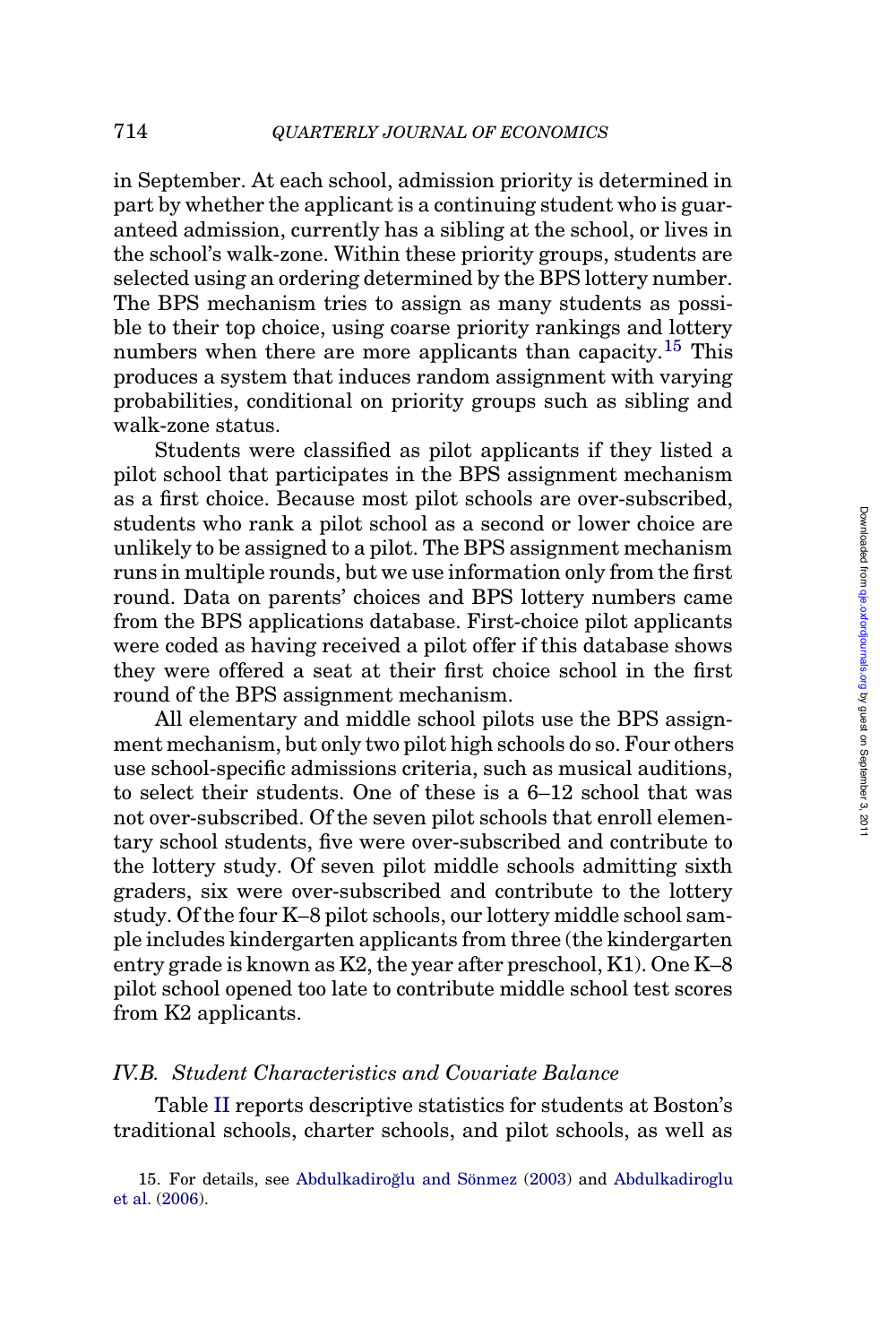|                                    |                                                        |                                              | DESCRIPTIVE STATISTICS            |                                                                                                |                        |                                                              |                        |
|------------------------------------|--------------------------------------------------------|----------------------------------------------|-----------------------------------|------------------------------------------------------------------------------------------------|------------------------|--------------------------------------------------------------|------------------------|
|                                    | Traditional<br><b>BLS</b>                              | <b>Enrolled</b> in Pilot<br>or Charter       |                                   | Lottery Sample<br>Applicants in                                                                |                        | Lottery Sample w/<br><b>Baseline Scores</b><br>Applicants in |                        |
|                                    | Schools<br>$\widehat{E}$                               | Charter<br>$\widehat{\mathfrak{D}}$          | Pilot<br>$\widehat{\mathfrak{B}}$ | Charter<br>$\widehat{E}$                                                                       | Pilot<br>$\widehat{5}$ | Charter<br>$\widehat{\mathbf{e}}$                            | Pilot<br>$\widehat{C}$ |
|                                    |                                                        |                                              |                                   |                                                                                                |                        |                                                              |                        |
|                                    |                                                        | I. Elementary School (3rd and 4th grades)    |                                   |                                                                                                |                        |                                                              |                        |
| Female $(\%)$                      | 48.5                                                   |                                              |                                   |                                                                                                |                        |                                                              |                        |
| Black $(\%)$                       |                                                        | $52.7$<br>$70.7$<br>$15.5$<br>$0.8$<br>$0.8$ | 4<br>4 4 5 5 7 4 7<br>4 5 5 6 7   |                                                                                                |                        |                                                              |                        |
| Hispanic (%)                       |                                                        |                                              |                                   |                                                                                                |                        |                                                              |                        |
| Special education $(\%)$           |                                                        |                                              |                                   |                                                                                                |                        |                                                              |                        |
| Free or reduced price lunch $(\%$  | $41.5$<br>$35.7$<br>$30.1$<br>$32.1$<br>$27.4$         |                                              |                                   |                                                                                                |                        |                                                              |                        |
| Limited English proficiency $(\%)$ |                                                        | 4.5                                          |                                   |                                                                                                |                        |                                                              |                        |
| Years in charter                   |                                                        | 4.598                                        | 0.011                             |                                                                                                |                        |                                                              |                        |
| Years in pilot                     | $\begin{array}{c} 0.017 \\ 0.036 \\ 13211 \end{array}$ | 0.027                                        | 4.026                             |                                                                                                |                        |                                                              |                        |
| Number of students                 |                                                        | 892                                          | 1091                              |                                                                                                |                        |                                                              |                        |
| Number of schools                  | 74                                                     | $\overline{a}$                               | $\overline{r}$                    |                                                                                                | ro                     |                                                              |                        |
|                                    |                                                        | II. Middle School (6th, 7th, and 8th grades) |                                   |                                                                                                |                        |                                                              |                        |
| Female $(\%)$                      |                                                        |                                              |                                   | 48.3                                                                                           |                        |                                                              |                        |
| Black $(\%)$                       | 0 3 3 9 7 4 0<br>5 4 5 7 4 8 9<br>6 7 8 9 8 9          | 4<br>67771277<br>46226                       |                                   |                                                                                                |                        |                                                              | 50320118<br>50320118   |
| Hispanic (%)                       |                                                        |                                              |                                   |                                                                                                |                        |                                                              |                        |
| Special education $(\%)$           |                                                        |                                              |                                   |                                                                                                |                        |                                                              |                        |
| Free or reduced price lunch $(\%)$ |                                                        |                                              |                                   |                                                                                                |                        |                                                              |                        |
| Limited English proficiency $(\%)$ |                                                        |                                              |                                   | $\begin{array}{l} 53.9\\ 53.3\\ 19.0\\ 68.0\\ 68.4\\ 64.0\\ 791\\ 1.791\\ 1.791\\ \end{array}$ |                        |                                                              |                        |
| 4th Grade ELA score                |                                                        | $-0.620$                                     |                                   |                                                                                                |                        |                                                              | $-0.726$               |
| 4th Grade Math score               | $\frac{-0.863}{-0.761}$<br>0.022                       | $-0.689$                                     |                                   |                                                                                                |                        |                                                              | $-0.691$               |
| Years in charter                   |                                                        | 2.535                                        | 0.018                             |                                                                                                | 0.268                  | $-0.418$<br>$-0.407$<br>$1.785$                              | 0.272                  |

 $\operatorname{TABLE}$ II TABLE II

*ACCOUNTABILITY AND FLEXIBILITY IN PUBLIC SCHOOLS* 715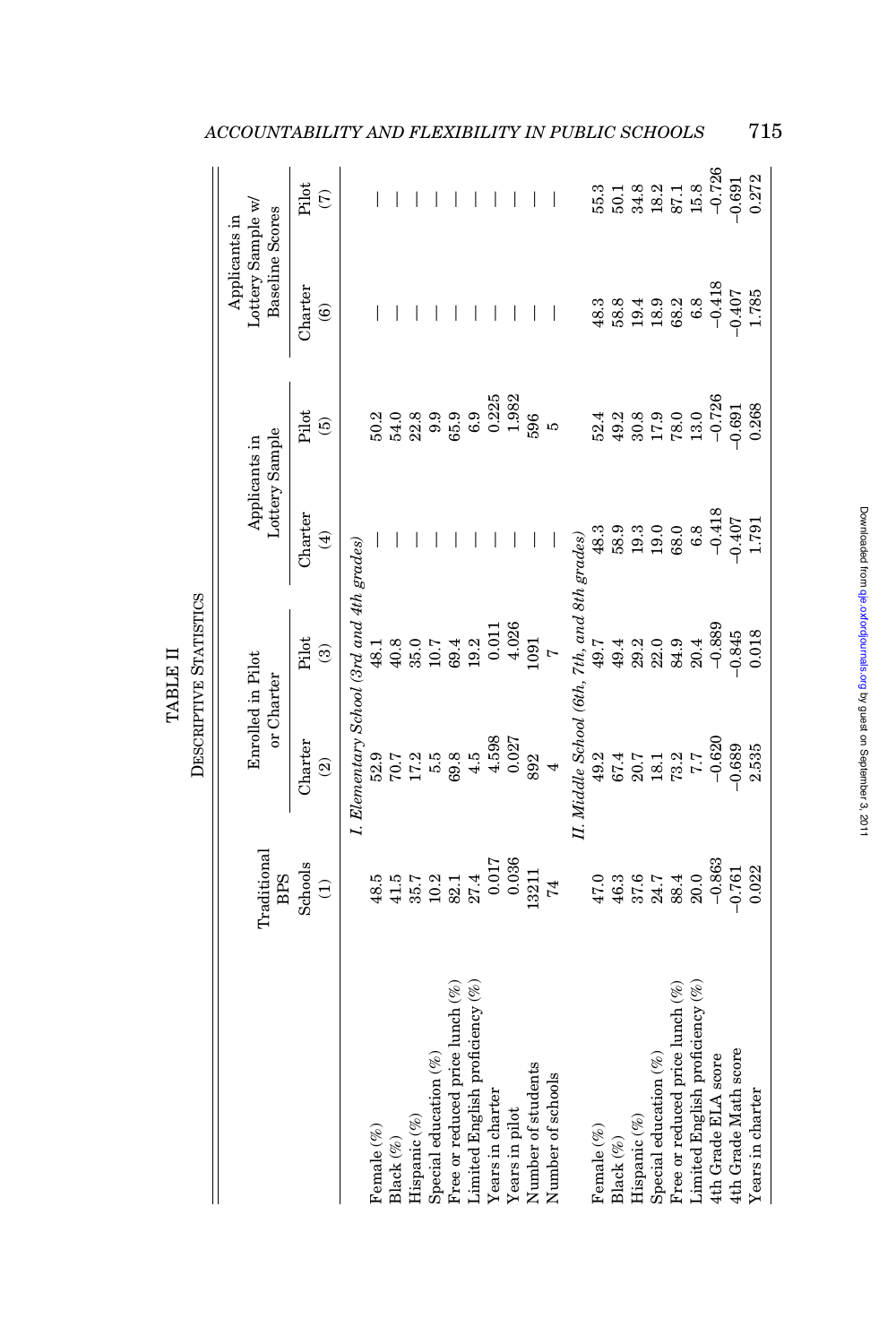|                                    | Traditional<br><b>BLS</b> | Enrolled in Pilot<br>or Charter     |                                 | Lottery Sample<br>Applicants in |                                             | Lottery Sample w/<br><b>Baseline Scores</b><br>Applicants in |                        |
|------------------------------------|---------------------------|-------------------------------------|---------------------------------|---------------------------------|---------------------------------------------|--------------------------------------------------------------|------------------------|
|                                    | Schools<br>$\ominus$      | Charter<br>$\widehat{\mathfrak{D}}$ | Pilot<br>$\widehat{\mathbf{e}}$ | Charter<br>$\widehat{E}$        | Pilot<br>$\widehat{5}$                      | Charter<br>$\widehat{\mathbf{e}}$                            | Pilot<br>$\widehat{C}$ |
| Years in pilot                     | 0.025                     | 0.040                               | 2.251                           | 0.130                           | 1.073                                       | 0.128                                                        | 1.223                  |
| Number of students                 | 14082                     | 2865                                | 3163                            | 1386                            | 1973                                        | 1363                                                         | 1324                   |
| Number of schools                  | $\overline{34}$           | $\overline{2}$                      | $\overline{a}$                  | Ю                               | $\overline{a}$                              | LО                                                           | G                      |
|                                    |                           |                                     | High School (10th grade)        |                                 |                                             |                                                              |                        |
| Female $(\%)$                      | 49.7                      | 59.9                                | 51.6                            | 54.4                            | 44.8                                        | 54.3                                                         | 44.9                   |
| $Black (\%)$                       | 50.6                      | 66.0                                | 53.4                            | 65.6                            | 58.0                                        | 65.6                                                         | 57.8                   |
| Hispanic (%)                       | 36.1                      | 15.2                                | 26.6                            | 24.1                            | 24.7                                        | 24.0                                                         |                        |
| Special education $(\%)$           | 22.9                      | 15.0                                | 17.4                            | 15.8                            |                                             | $15.5$<br>74.6                                               | 24.8<br>11.9<br>78.1   |
| Free or reduced price lunch $(\%$  | 84.0                      | 65.7                                | 75.8                            | 74.3                            | $\begin{array}{c} 11.9 \\ 77.6 \end{array}$ |                                                              |                        |
| Limited English proficiency $(\%)$ | 15.3                      | 2.7                                 | 4.6                             | 2.6                             | 4.3                                         | 2.6                                                          | 4.4                    |
| 8th Grade ELA score                | $-0.728$                  | $-0.255$                            | $-0.349$                        | $-0.293$                        | $-0.283$                                    | $-0.293$                                                     | $-0.283$               |
| 8th Grade Math score               | $-0.722$                  | $-0.286$                            | $-0.367$                        | $-0.303$                        | $-0.270$                                    | $-0.303$                                                     | $-0.270$               |
| Years in charter                   | 0.015                     | 2.017                               | 0.023                           | 0.657                           | 0.262                                       | 0.655                                                        | 0.264                  |
| Years in pilot                     | 0.006                     | 0.010                               | 1.937                           | 0.546                           | 0.957                                       | 0.547                                                        | 0.954                  |
| Number of students                 | 9489                      | 1149                                | 1984                            | 1484                            | 1038                                        | 1474                                                         | 1032                   |
| Number of schools                  | $\overline{2}$            | $\infty$                            |                                 | S                               | $\mathbf{\hat{z}}$                          |                                                              |                        |

one MCAS score to be included in the table. The test scores counted include ELA and Math for elementary and middle school students, and ELA, Math, Writing Topic, and Writing<br>Composition for high school students. Columns re school students in 2002–2007 and high school students in 2003–2006 (4); pilot applicant cohorts: elementary school students in 2002–2004, middle school students in 2002–2007, and<br>high school students in 2003–2006 (5). Stat school students, and from grade 8 for high school students. All students reside in Boston and were enrolled in BPS or a charter school in the baseline year. Students must have at least school students, and from grade 8 for high school students. All students reside in Boston and were enrolled in BPS or a charter school in the baseline year. Students must have at least one MCAS score to be included in the table. The test scores counted include ELA and Math for elementary and middle school students, and ELA, Math, Writing Topic, and Writing Composition for high school students. Columns report descriptive statistics for the following samples: BPS students excluding exam, alternative, charter and pilot students from 2004– 2009 (1); students enrolled in charter schools from 2004–2009 (2); students enrolled in pilot schools from 2004–2009 (3); charter applicant cohorts in randomized lotteries: middle school students in 2002–2007 and high school students in 2003–2006 (4); pilot applicant cohorts: elementary school students in 2002–2004, middle school students in 2002–2007, and high school students in 2003–2006 (5). Statistics reported in the remaining two columns omit lottery applicants without baseline scores.

<span id="page-17-0"></span>TABLE II

TABLE II

# 716 *QUARTERLY JOURNAL OF ECONOMICS*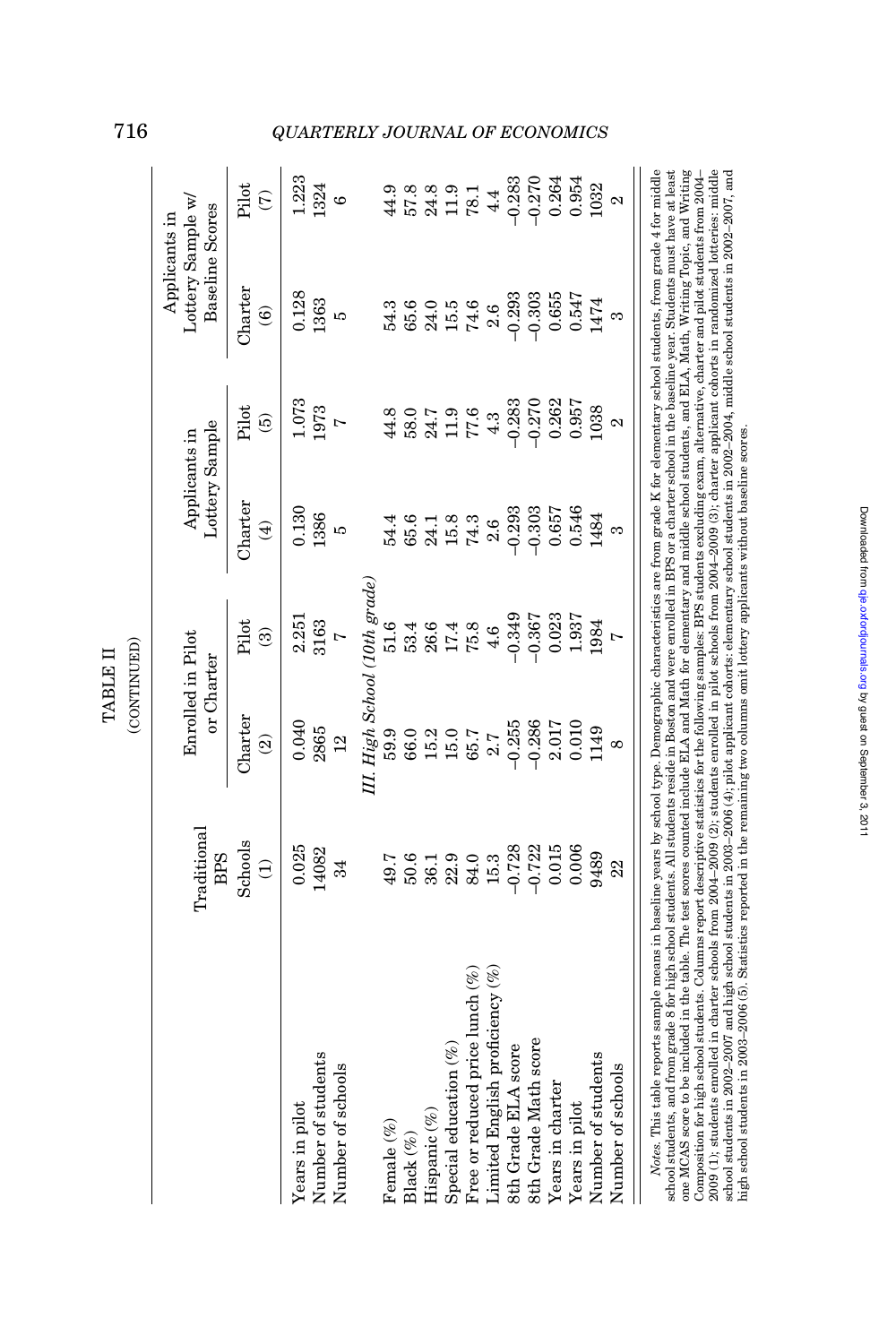separate tabulations for those included in the charter and pilot lottery samples. The racial and ethnic composition of the student bodies attending pilot elementary and middle schools is similar to that at traditional BPS schools: around 45% black and 30% Hispanic. In contrast, charter schools have a higher proportion of black students (about 70%) and a lower proportion of Hispanic students (about 20%). Differences in racial make-up across school types are similar at the high school level.

Roughly 85% of students at traditional Boston schools are poor enough to qualify for a free or reduced-price lunch. Charter students are not as poor; about 70% fall into this category. The pilot school student body at middle and high schools occupies a middle ground, with more poor students than at charter schools but fewer than at traditional schools. Relatively few English language learners (also known as limited English proficiency or LEP students) attend charter schools. For example, just over 7% of charter middle schools students are LEP, whereas the traditional Boston population is 20% LEP (pilot schools are also at 20% LEP). Charter schools also enroll fewer special education students than do traditional and pilot schools. Girls are over-represented at charter schools and, to a lesser extent, at pilot schools; this is particularly striking at the high school level, where 60% of charter school students are female, compared to 52% at the pilot schools and 50% at traditional schools. Importantly, however, the demographic make-up of the charter and pilot lottery samples, described in columns 4–7 of Table [II,](#page-17-0) is similar to that of the total charter and pilot samples.

Table [II](#page-17-0) also reports baseline (i.e., pre-treatment) test scores, which are measured in elementary school for the middle school sample and in middle school for the high school sample. For middle school students, baseline scores come from tests taken in fourth grade; for high school students, baseline scores come from tests taken in eighth grade. There are no baseline scores for elementary school students, since MCAS testing starts in third grade. Baseline scores are normalized by year and subject to have zero mean and unit standard deviation among all test takers in Massachusetts.

At the middle school level, pilot school students have somewhat lower baseline scores than students at traditional schools, while the baseline scores of charter students are higher than those of students in traditional BPS schools. At the high school level,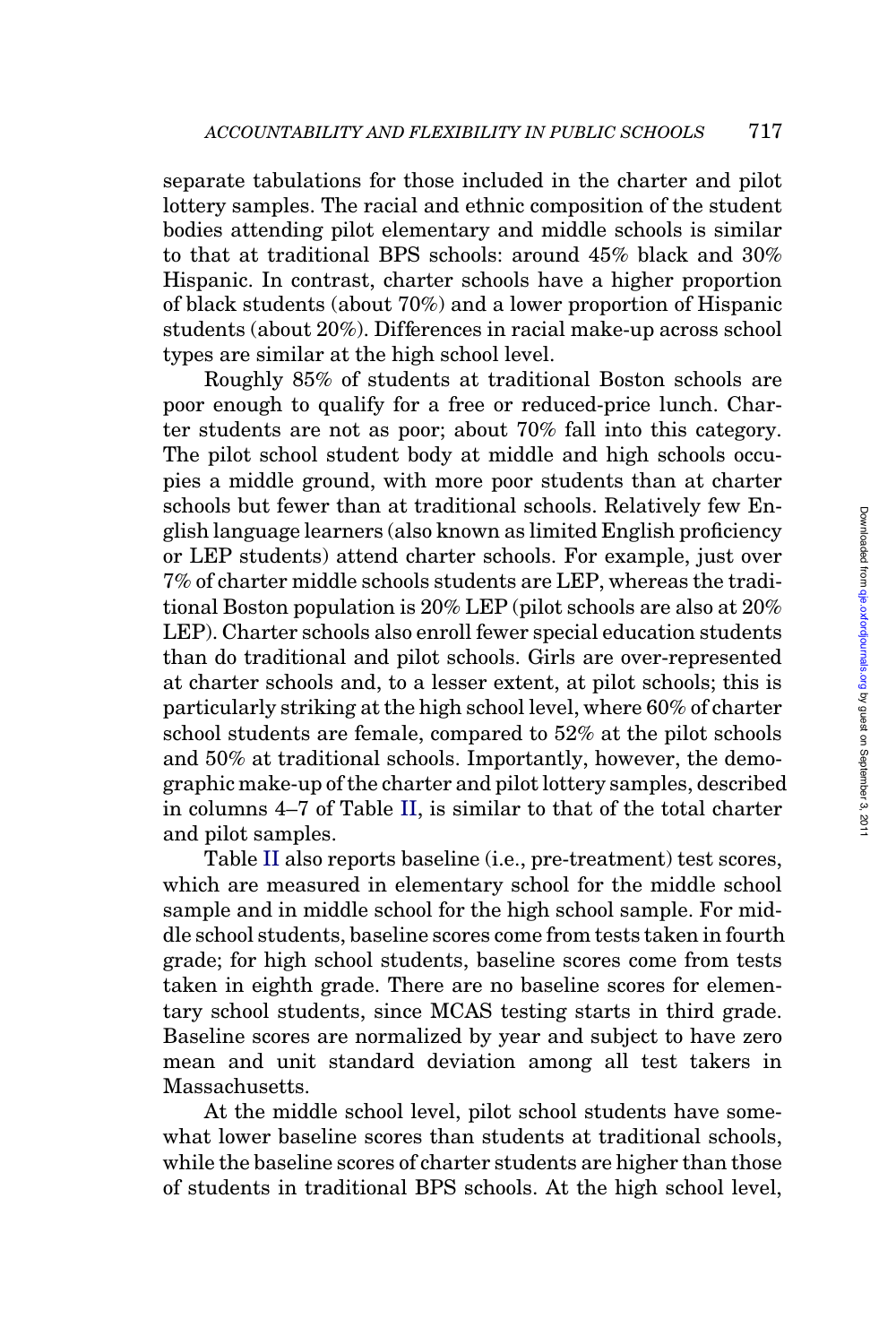charter school students have higher baseline scores, averaging about 0.5 standard deviations above those of students in traditional schools and a tenth of a standard deviation above those of students attending pilot schools. Among charter school students applying to lotteried middle schools, there is a baseline advantage of about 0.2 standard deviations. This baseline difference motivates a brief analysis of ability interactions and peer effects, discussed after presentation of the main results and robustness checks.

As a measure of lottery quality, Table [III](#page-21-0) reports differences in demographic characteristics and baseline scores between lottery winners and losers. The numbers reported in the table are regression-adjusted differences by win/loss status, where a win means a student was offered a spot in a charter or pilot school in the relevant risk set (this is the ever-offer instrument). The regressions used to construct these estimates control only for risk sets (year of application and the set of schools applied to for charters; first-choice school, year of application, and walk-zone status for pilots). Conditional on these covariates, offers should be randomly assigned.

With a few exceptions, the differences in Table [III](#page-21-0) are small and statistically insignificant. There are no significant contrasts for middle school charter applicants. Among charter high school applicants, lottery winners are 5 percentage points less likely to be Hispanic and about 6 percentage points more likely to be black than losers. These differences are only marginally significant. Among elementary pilot school applicants, lottery winners are 7 percentage points less likely to be eligible for a subsidized lunch; among high school applicants, this comparison has the opposite sign. These and the other scattered marginally significant contrasts in the table seem likely to be chance findings, a conclusion supported by the *F* statistics at the bottom of each column, which test the joint hypothesis that all differences in baseline test scores and background characteristics in the column are  $0<sup>16</sup>$  $0<sup>16</sup>$  $0<sup>16</sup>$ 

<span id="page-19-0"></span><sup>16.</sup> We also estimated covariate balance models restricted to students who have follow-up data. These results, reported in Appendix Table A.5A for ever offer, are similar to those in Table [III.](#page-21-0) In a school-by-school covariate balance analysis for lottery applicants, none of the schools included in the study have imbalance significant at a 10% level using the ever offer instrument. As noted above, one high school with substantial and significant imbalance at a level that seems very unlikely to be due to chance was dropped.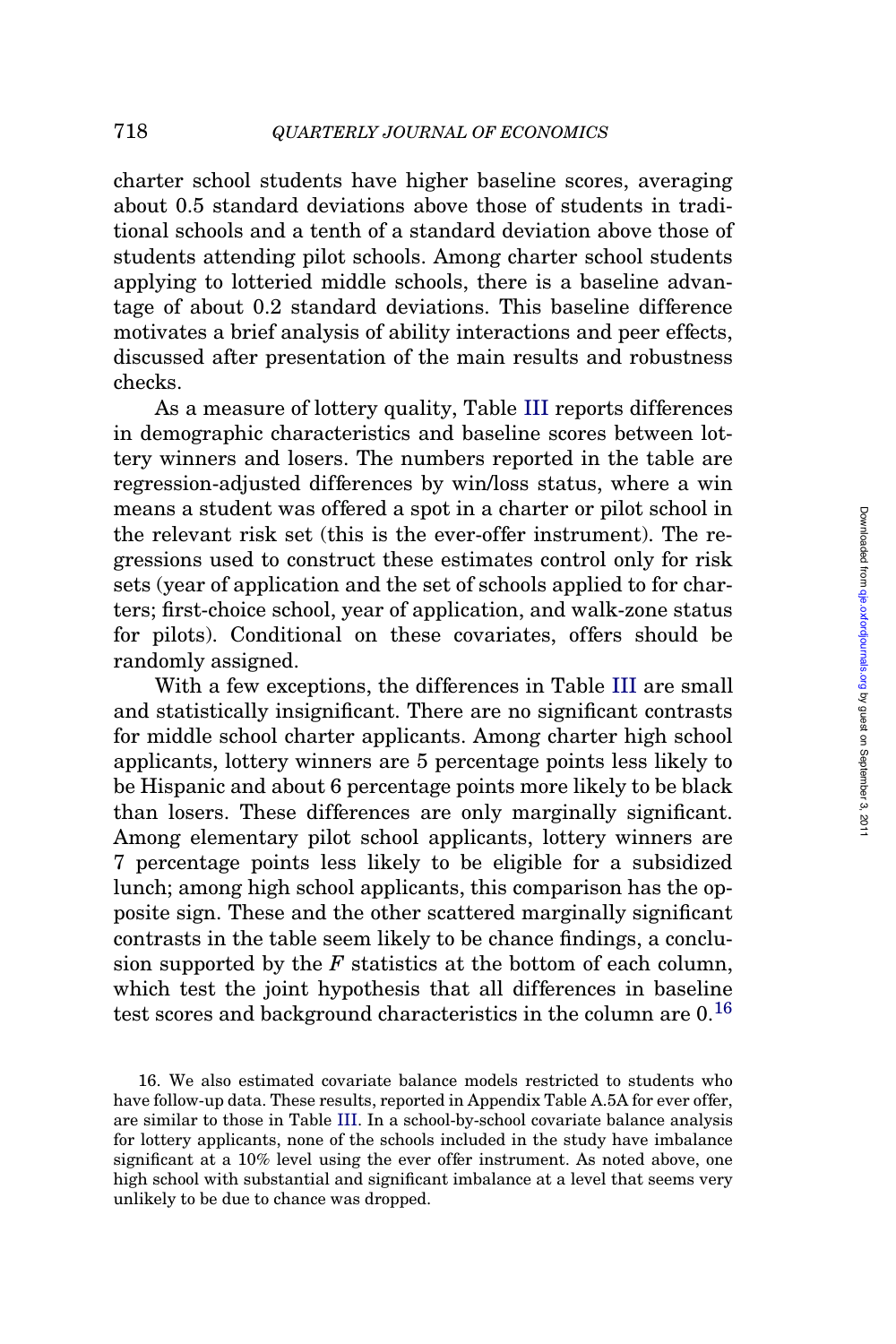|           | <b>PMISSIONS</b> |
|-----------|------------------|
|           | AND PILOT A      |
| <b>TL</b> |                  |
| TABLE     | É<br>I CHART     |
|           |                  |
|           | NGE IN U<br>i    |

|                   |                                                                                      |                                                                                                                                                        |                                                                                                                                      |                                                                       | COVARIATE BALANCE IN CHARTER AND PILOT ADMISSIONS LOTTERIES                                                                                                     |                                             |                                                                                                      |                                                                                                                                                                 |                                                                                                                                                                                                                                                                                              |
|-------------------|--------------------------------------------------------------------------------------|--------------------------------------------------------------------------------------------------------------------------------------------------------|--------------------------------------------------------------------------------------------------------------------------------------|-----------------------------------------------------------------------|-----------------------------------------------------------------------------------------------------------------------------------------------------------------|---------------------------------------------|------------------------------------------------------------------------------------------------------|-----------------------------------------------------------------------------------------------------------------------------------------------------------------|----------------------------------------------------------------------------------------------------------------------------------------------------------------------------------------------------------------------------------------------------------------------------------------------|
|                   |                                                                                      |                                                                                                                                                        | Charter Schools                                                                                                                      |                                                                       |                                                                                                                                                                 |                                             | <b>Pilot Schools</b>                                                                                 |                                                                                                                                                                 |                                                                                                                                                                                                                                                                                              |
|                   |                                                                                      | Middle School                                                                                                                                          |                                                                                                                                      | High School                                                           | Elementary School                                                                                                                                               |                                             | Middle School                                                                                        |                                                                                                                                                                 | High School                                                                                                                                                                                                                                                                                  |
|                   | $\Xi$<br>$\widehat{\Xi}$                                                             | otteries Baseline Scores<br>Lotteries with<br>$\widehat{\mathfrak{D}}$                                                                                 | $\widehat{\mathbf{e}}$<br>티                                                                                                          | Lotteries Baseline Scores<br>Lotteries with<br>$\bigoplus$            | otteries<br>$\overline{AB}$<br>$\widehat{e}$                                                                                                                    | otteries<br>$\overline{A}$<br>$\widehat{c}$ | Baseline Scores<br>Lotteries with<br>$\circledS$                                                     | Lotteries<br>$\widehat{\mathbf{e}}$<br>E                                                                                                                        | Baseline Scores<br>Lotteries with<br>$\widehat{\Xi}$                                                                                                                                                                                                                                         |
| Hispanic          | 0.005                                                                                | 0.000                                                                                                                                                  | $0.046*$                                                                                                                             | $0.047*$                                                              | 0.032                                                                                                                                                           | $-0.026$                                    | 0.027                                                                                                | 0.025                                                                                                                                                           | 0.012                                                                                                                                                                                                                                                                                        |
|                   |                                                                                      | (0.024)                                                                                                                                                |                                                                                                                                      | (0.027)                                                               | (0.038)                                                                                                                                                         |                                             |                                                                                                      |                                                                                                                                                                 |                                                                                                                                                                                                                                                                                              |
| Black             | $(0.024)$<br>$-0.022$                                                                |                                                                                                                                                        | $(0.026)$<br>$0.058**$                                                                                                               | $0.057*$<br>(0.030)                                                   |                                                                                                                                                                 |                                             |                                                                                                      |                                                                                                                                                                 |                                                                                                                                                                                                                                                                                              |
|                   | (0.030)                                                                              |                                                                                                                                                        |                                                                                                                                      |                                                                       |                                                                                                                                                                 |                                             |                                                                                                      |                                                                                                                                                                 |                                                                                                                                                                                                                                                                                              |
| White             |                                                                                      |                                                                                                                                                        |                                                                                                                                      | $-0.020$                                                              |                                                                                                                                                                 |                                             | $\begin{array}{c} 0.038 \\ 0.007 \\ 0.040) \\ 0.024 \end{array}$                                     |                                                                                                                                                                 |                                                                                                                                                                                                                                                                                              |
|                   |                                                                                      |                                                                                                                                                        |                                                                                                                                      |                                                                       |                                                                                                                                                                 |                                             |                                                                                                      |                                                                                                                                                                 |                                                                                                                                                                                                                                                                                              |
| Asian             |                                                                                      |                                                                                                                                                        |                                                                                                                                      |                                                                       |                                                                                                                                                                 |                                             |                                                                                                      |                                                                                                                                                                 |                                                                                                                                                                                                                                                                                              |
|                   | $\begin{array}{c} 0.012 \\ 0.024) \\ 0.003 \\ 0.008) \\ 0.0024 \\ 0.032 \end{array}$ | $\begin{array}{c} -0.018 \\ -0.031) \\ 0.013 \\ -0.013 \\ -0.024) \\ 0.006 \\ -0.008 \\ -0.0030 \\ -0.000 \\ 0.000 \\ -0.030) \\ 0.030 \\ \end{array}$ | $\begin{array}{c} (0.029) \\ -0.021 \\ -0.014) \\ (0.010) \\ 0.011) \\ (0.011) \\ -0.005 \\ (0.030) \\ 0.011 \\ (0.026) \end{array}$ | $\begin{array}{c} (0.015) \\ -0.002 \\ (0.011) \\ -0.013 \end{array}$ | $\begin{array}{l} 0.016\\ 0.042)\\ 0.028\\ 0.036)\\ 0.037^{*}_{1} \\ -0.031^{*}_{2} \\ 0.013)\\ 0.013\\ 0.049)\\ 0.042)\\ 0.042)\\ 0.042)\\ 0.042) \end{array}$ |                                             | $\begin{array}{l} (0.021) \\ -0.001 \\ (0.020) \\ 0.025 \\ (0.042) \\ -0.015 \\ (0.029) \end{array}$ | $\begin{array}{l} (0.028) \\ -0.009 \\ -0.031) \\ (0.031) \\ -0.015 \\ -0.017 \\ -0.003 \\ (0.015) \\ (0.015) \\ (0.031) \\ (0.031) \\ 0.058^{***} \end{array}$ | $\begin{array}{l} (0.029)\\ (0.050)\\ (0.050)\\ (0.051)\\ (0.051)\\ (0.051)\\ (0.051)\\ (0.051)\\ (0.051)\\ (0.051)\\ (0.051)\\ (0.051)\\ (0.051)\\ (0.051)\\ (0.051)\\ (0.051)\\ (0.051)\\ (0.051)\\ (0.051)\\ (0.051)\\ (0.051)\\ (0.051)\\ (0.051)\\ (0.051)\\ (0.051)\\ (0.051)\\ (0.05$ |
| Female            |                                                                                      |                                                                                                                                                        |                                                                                                                                      |                                                                       |                                                                                                                                                                 |                                             |                                                                                                      |                                                                                                                                                                 |                                                                                                                                                                                                                                                                                              |
|                   |                                                                                      |                                                                                                                                                        |                                                                                                                                      |                                                                       |                                                                                                                                                                 |                                             |                                                                                                      |                                                                                                                                                                 |                                                                                                                                                                                                                                                                                              |
| Free or Reduced   | 0.001                                                                                |                                                                                                                                                        |                                                                                                                                      |                                                                       |                                                                                                                                                                 |                                             |                                                                                                      |                                                                                                                                                                 |                                                                                                                                                                                                                                                                                              |
| Price Lunch       | (0.029)                                                                              |                                                                                                                                                        |                                                                                                                                      | $\begin{array}{c} (0.032) \\ 0.006 \\ (0.027) \end{array}$            |                                                                                                                                                                 |                                             |                                                                                                      |                                                                                                                                                                 |                                                                                                                                                                                                                                                                                              |
| Special Education | $-0.029$                                                                             | $-0.028$                                                                                                                                               | $-0.002$                                                                                                                             |                                                                       | $-0.025$                                                                                                                                                        |                                             | 0.010                                                                                                |                                                                                                                                                                 |                                                                                                                                                                                                                                                                                              |
|                   | (0.025)                                                                              | (0.026)                                                                                                                                                | (0.023)                                                                                                                              | $(0.001$<br>$(0.024)$                                                 | (0.026)                                                                                                                                                         |                                             |                                                                                                      | $\begin{array}{c} (0.026) \\ -0.031 \\ (0.022) \\ 0.029 \end{array}$                                                                                            |                                                                                                                                                                                                                                                                                              |
| imited English    | 0.019                                                                                | 0.019                                                                                                                                                  | 0.009                                                                                                                                | $0.009$<br>$0.009$                                                    |                                                                                                                                                                 |                                             | $(0.034)$<br>$-0.043*$                                                                               |                                                                                                                                                                 |                                                                                                                                                                                                                                                                                              |
| Proficiency       | (0.015)                                                                              | (0.015)                                                                                                                                                | (0.010)                                                                                                                              |                                                                       | (0.024)                                                                                                                                                         | (0.016)                                     | (0.026)                                                                                              | 0.014)                                                                                                                                                          | 0.011)                                                                                                                                                                                                                                                                                       |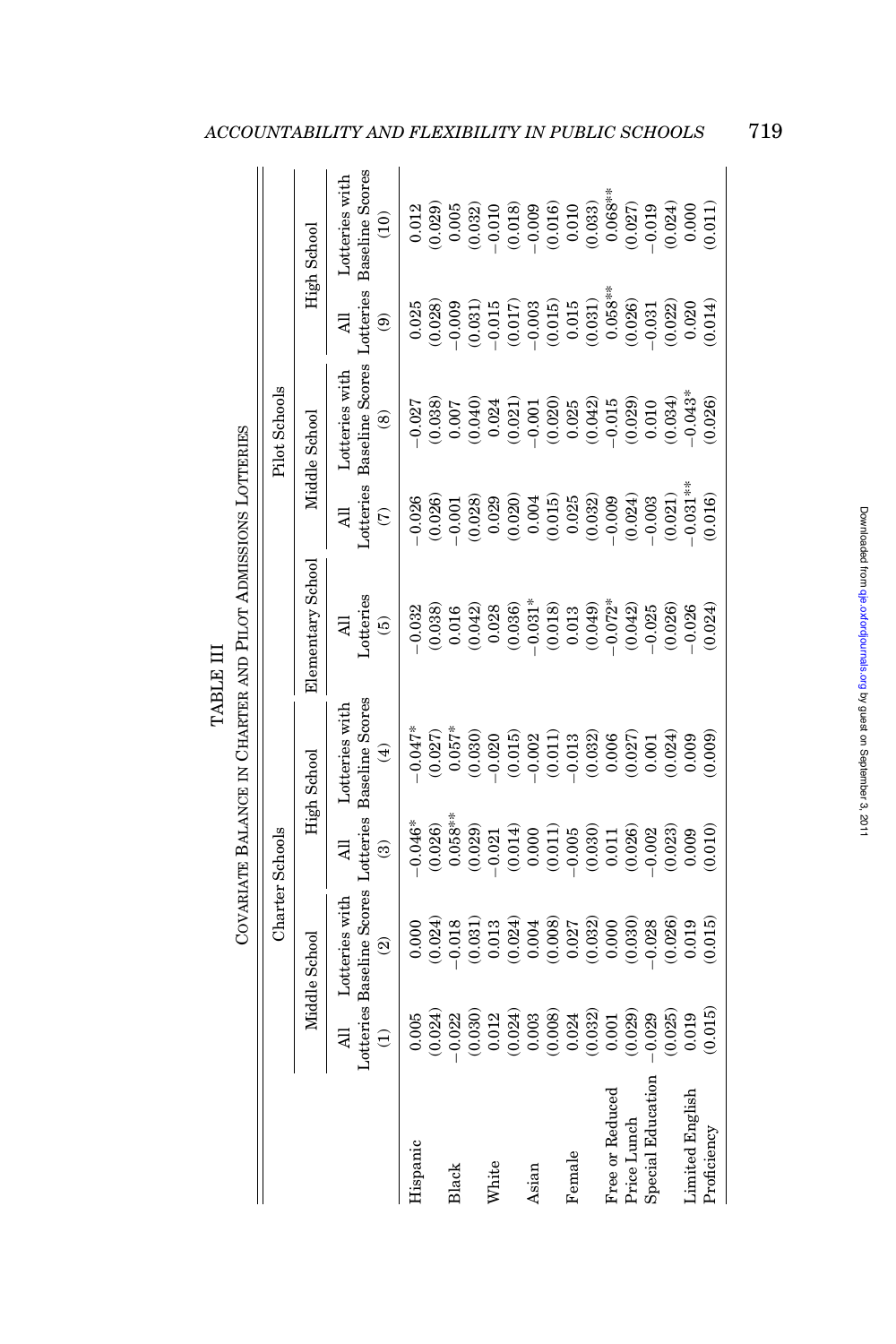|                         |                | Charter Schools                                                                                   |                          |                                   |                                              |                          | <b>Pilot Schools</b>                                                                       |                          |                                       |
|-------------------------|----------------|---------------------------------------------------------------------------------------------------|--------------------------|-----------------------------------|----------------------------------------------|--------------------------|--------------------------------------------------------------------------------------------|--------------------------|---------------------------------------|
|                         |                | Middle School                                                                                     |                          | High School                       | Elementary School                            |                          | Middle School                                                                              |                          | High School                           |
|                         | $\overline{A}$ | Lotteries Baseline Scores Lotteries Baseline Scores<br>Lotteries with<br>$\widehat{\mathfrak{D}}$ | ම                        | All Lotteries with<br>$\bigoplus$ | Lotteries<br>$\widehat{6}$<br>$\overline{z}$ | $\widehat{\epsilon}$     | Lotteries Baseline Scores Lotteries Baseline Scores<br>All Lotteries with<br>$\circledast$ | $\widehat{\mathbf{e}}$   | All Lotteries with<br>$\widehat{\Xi}$ |
| Baseline ELA            | I              | 0.052                                                                                             | $\overline{\phantom{a}}$ | $-0.042$                          | $\overline{\phantom{a}}$                     | I                        | 0.044                                                                                      | $\overline{\phantom{a}}$ | 0.013                                 |
| Score                   |                | (0.063)                                                                                           |                          | (0.050)                           |                                              |                          | (0.089)                                                                                    |                          | (0.057)                               |
| <b>Baseline</b> Math    | I              | 0.086                                                                                             | I                        | $-0.009$                          | I                                            | I                        | 0.081                                                                                      | I                        | $-0.078$                              |
| Score                   |                | (0.061)                                                                                           |                          | (0.056)                           |                                              |                          | (0.084)                                                                                    |                          |                                       |
| <b>Baseline Writing</b> | I              | $\overline{\phantom{a}}$                                                                          | I                        | 0.031                             | I                                            | I                        | $\overline{\phantom{a}}$                                                                   | I                        | $(0.058)$<br>$0.034$                  |
| Composition Score       |                |                                                                                                   |                          | (0.052)                           |                                              |                          |                                                                                            |                          | (0.057)                               |
| <b>Baseline Writing</b> | I              | I                                                                                                 | I                        | $-0.062$                          | I                                            | $\overline{\phantom{a}}$ |                                                                                            | I                        | 0.010                                 |
| Topic Score             |                |                                                                                                   |                          | (0.053)                           |                                              |                          |                                                                                            |                          | 0.057)                                |
| p-value, from F-test    | 0.853          | 0.824                                                                                             | 0.400                    | 0.270                             | 0.182                                        | 0.459                    | 0.735                                                                                      | 0.301                    | 0.580                                 |
|                         | 1521           | 1485                                                                                              | 1849                     | 1723                              | 670                                          | 2172                     | 1377                                                                                       | 1301                     | 1188                                  |

<span id="page-21-0"></span>TABLE III

application)\*(walk zone) and exclude students with sibling priority or guaranteed admission. Samples are restricted to students from cohorts where we should observe at least one test score. Samples in columns (2), (4), (6), (8), and (10) are restricted to students who also have baseline test scores. Robust F-tests are for the null hypothesis that the coefficients on winning the lottery in all regressions are all equal to zero. These tests statistics are calculated for the subsample that has non-missing values for all variables tested. \*significant at 10%; \*\*significant at 5%; \*\*\*significant at 1%.

# 720 *QUARTERLY JOURNAL OF ECONOMICS*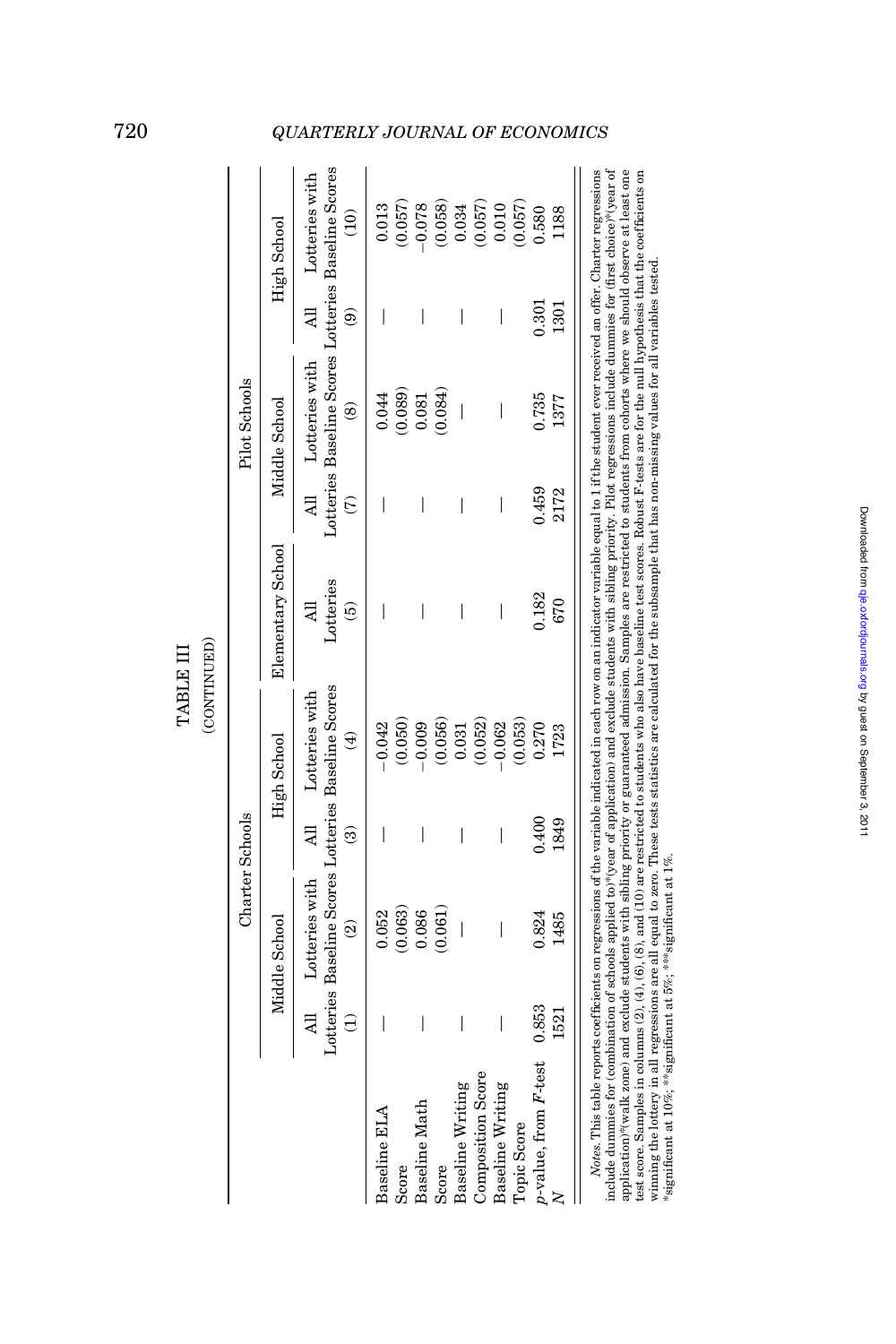#### V. LOTTERY ESTIMATES

#### *V.A. Charter School Effects*

Charter middle school applicants who were offered a spot at one of the schools to which they applied spent about a year longer attending a charter school than applicants who were not offered a spot. This can be seen in column 1 of Table [IV](#page-24-0) (labeled "first stage"). With perfect compliance, equal-sized cohorts, and no dropouts or loss to follow-up, the first stage for the middle school lotteries would be two years, since this is the average time spent in middle school as of MCAS exams in sixth, seventh, and eighth grade. In practice, about a fifth of lottery winners never attend a charter school, and some lottery losers eventually end up in a charter school (by entering a future admissions lottery, gaining sibling preference when a sibling wins the lottery, or moving off a waitlist after the offers coded by our instrument were made). The first stage is also affected by the fact that some students who initially enroll in a charter school later switch, an issue we explore further later.

Middle-school students who won a charter lottery scored about 0.25 standard deviations (hereafter,  $\sigma$ ) higher on ELA and 0.40 $\sigma$ higher in math, a result shown in column 2 of Table [IV](#page-24-0) (labeled "reduced form").[17](#page-22-0) The two-stage least squares (2SLS) estimate of the effect of an additional year in a charter school is the ratio of reduced-form estimates to first-stage estimates. Since the first stage is close to 1, 2SLS estimates (reported in column 3) are similar to the reduced-form estimates, though their interpretation differs. When estimated without demographic controls, the 2SLS estimates imply that ELA scores increase by about  $0.25\sigma$ for each year in a charter, whereas the per-year math effect is  $0.42\sigma$ . These estimates are reasonably precise, with standard errors around 0.07, showing that our research design has the power to detect more modest effects as well. The addition of controls for demographic characteristics and baseline scores has little effect on the middle school estimates, as can be seen in columns 4 and  $5^{18}$  $5^{18}$  $5^{18}$ 

17. The results reported in Table [IV](#page-24-0) and later tables pool grade outcomes within the relevant level (e.g., grades 6–8 in middle school).

<span id="page-22-0"></span><sup>18.</sup> Students contribute multiple scores (from tests in different grades) in elementary and middle school, so these standard errors are two-way clustered on student identifier and grade-by-school-by-year. Standard errors for high school estimates are clustered on grade-by-school-by-year only.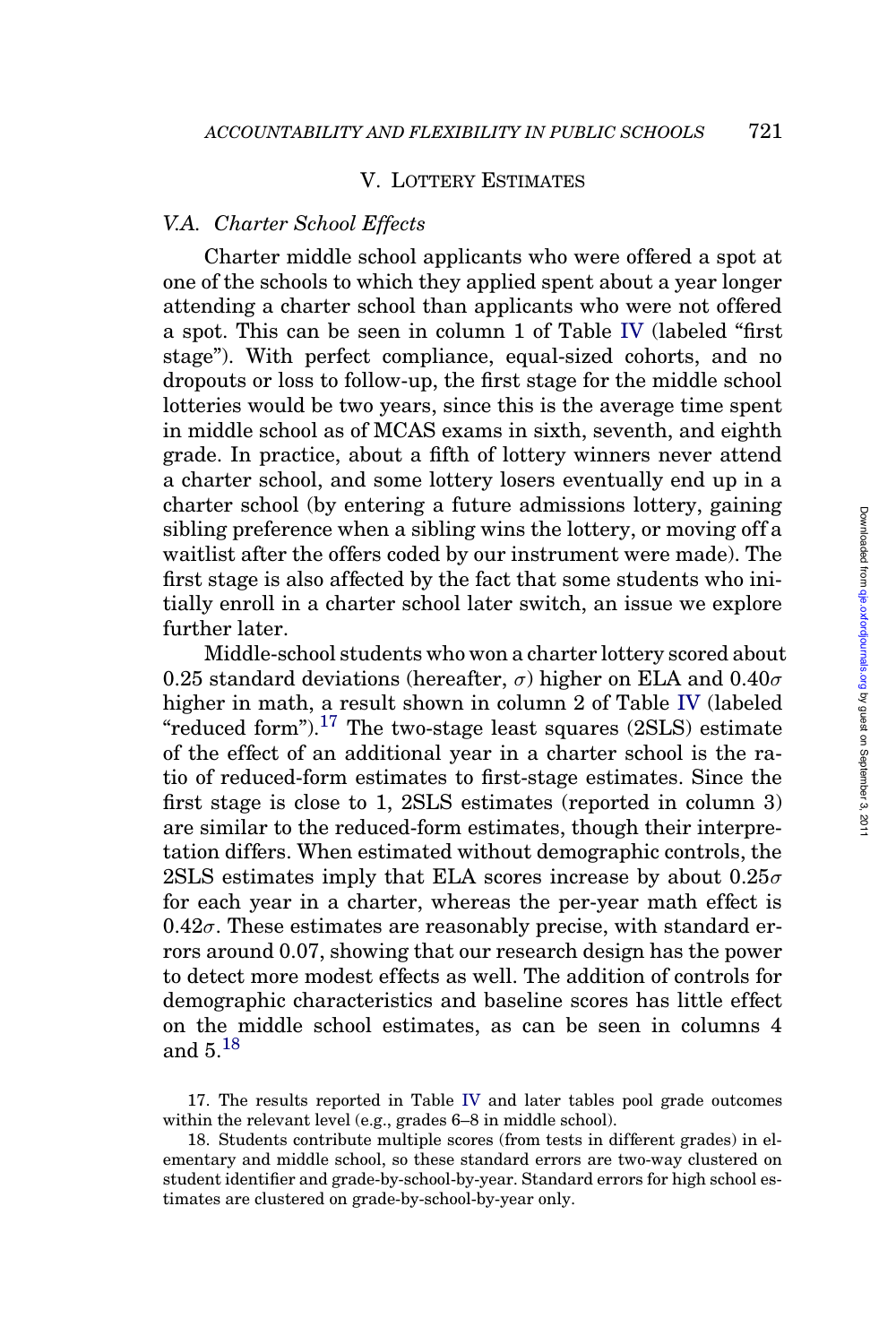|                   |            |                                                               |                                       | <b>Charter Schools</b> |                                       |                                       |                       |                                     | Pilot Schools        |                                     |                                       |
|-------------------|------------|---------------------------------------------------------------|---------------------------------------|------------------------|---------------------------------------|---------------------------------------|-----------------------|-------------------------------------|----------------------|-------------------------------------|---------------------------------------|
|                   |            |                                                               | Basic controls                        |                        |                                       | 2SLS w/Additional controls            |                       | Basic controls                      |                      |                                     | 2SLS w/Additional controls            |
| Level             | Subject    | First<br>Stage<br>(1)                                         | Reduced<br>Form<br>(2)                | 2SLS<br>(3)            | Demographics<br>(4)                   | Demographics<br>+ Baseline<br>(5)     | First<br>Stage<br>(6) | Reduced<br>Form<br>(7)              | 2SLS<br>(8)          | Demographics<br>(9)                 | Demographics<br>+ Baseline<br>(10)    |
| Elementary School | <b>ELA</b> |                                                               |                                       |                        |                                       |                                       | 2.945***<br>(0.189)   | $0.209**$<br>(0.084)                | $0.071**$<br>(0.028) | $0.062**$<br>(0.026)                |                                       |
|                   | Math       | $\boldsymbol{N}$<br>$\boldsymbol{N}$                          |                                       |                        |                                       |                                       | $2.950***$<br>(0.190) | 1141<br>0.110<br>(0.085)<br>1139    | 0.037<br>(0.029)     | 1141<br>0.033<br>(0.028)<br>1139    |                                       |
| Middle School     | ELA        | $1.000***$<br>(0.099)                                         | $0.253***$<br>(0.066)                 | $0.253***$<br>(0.067)  | $0.203***$<br>(0.056)                 | $0.198***$<br>(0.047)                 | $1.526***$<br>(0.172) | 0.022<br>(0.065)                    | 0.014<br>(0.042)     | 0.010<br>(0.040)                    | $-0.041$<br>(0.103)                   |
|                   | Math       | $\boldsymbol{N}$<br>$0.967***$<br>(0.094)<br>$\boldsymbol{N}$ | 3157<br>$0.401***$<br>(0.065)<br>3317 | $0.415***$<br>(0.067)  | 3157<br>$0.376***$<br>(0.059)<br>3317 | 3101<br>$0.359***$<br>(0.048)<br>3258 | $1.450***$<br>(0.167) | 4314<br>$-0.065$<br>(0.064)<br>4777 | $-0.045$<br>(0.044)  | 4314<br>$-0.041$<br>(0.041)<br>4777 | 3024<br>$-0.223**$<br>(0.090)<br>3348 |

## TABLE IV LOTTERY RESULTS USING EVER OFFER INSTRUMENT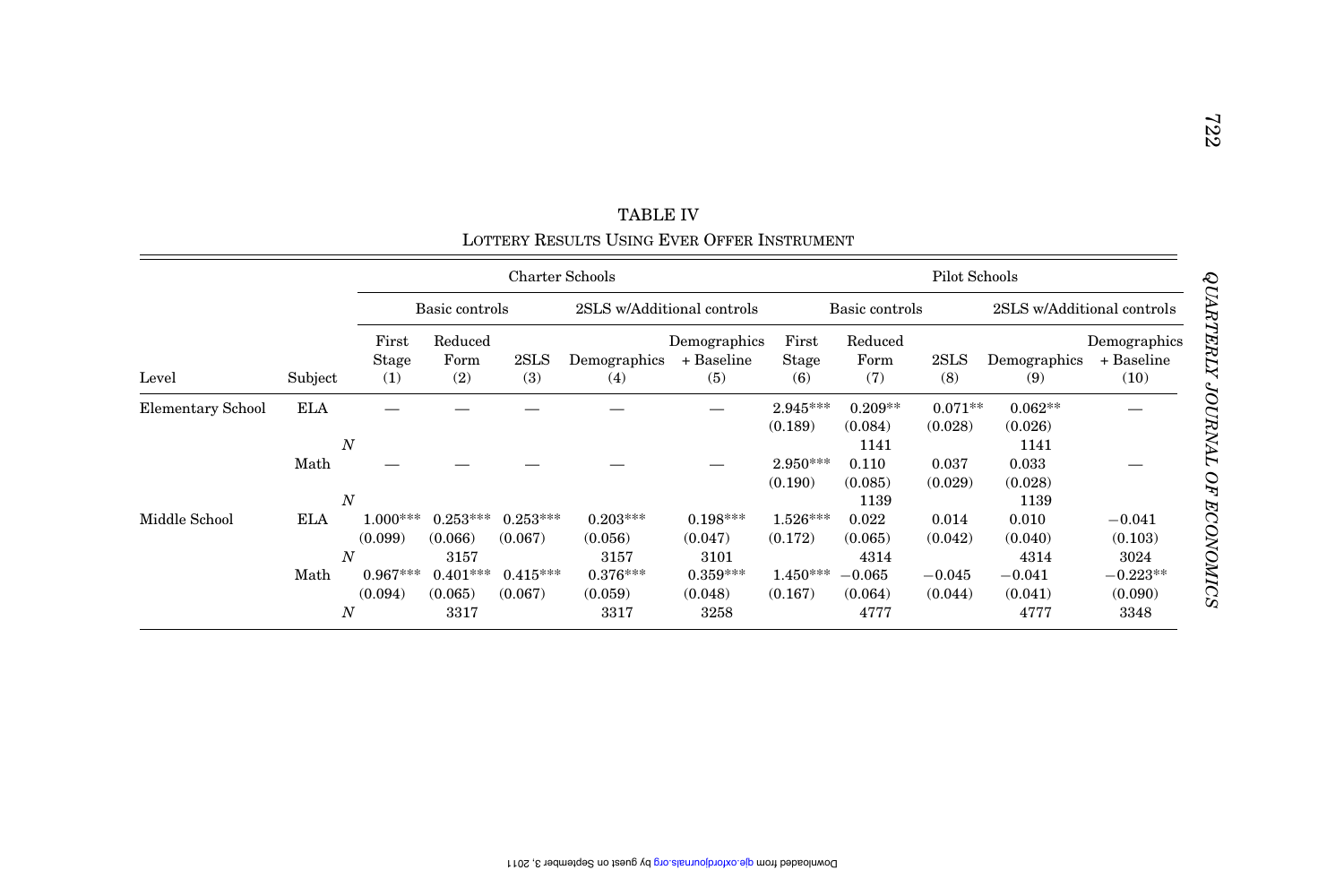| TABLE IV    |
|-------------|
| (CONTINHED) |

|                |                       |                  |                       |                        | Charter Schools  |                            |                                   |                       |                        |                                          | Pilot Schools       |                                    |
|----------------|-----------------------|------------------|-----------------------|------------------------|------------------|----------------------------|-----------------------------------|-----------------------|------------------------|------------------------------------------|---------------------|------------------------------------|
|                |                       |                  |                       | Basic controls         |                  | 2SLS w/Additional controls |                                   |                       | Basic controls         |                                          |                     | 2SLS w/Additional controls         |
| Level          | Subject               |                  | First<br>Stage<br>(1) | Reduced<br>Form<br>(2) | 2SLS<br>(3)      | Demographics<br>(4)        | Demographics<br>+ Baseline<br>(5) | First<br>Stage<br>(6) | Reduced<br>Form<br>(7) | $2\mathrm{S}\mathrm{L}\mathrm{S}$<br>(8) | Demographics<br>(9) | Demographics<br>+ Baseline<br>(10) |
| High<br>School | ELA                   |                  | $0.550***$<br>(0.154) | 0.089<br>(0.072)       | 0.162<br>(0.110) | $0.178*$<br>(0.098)        | $0.265***$<br>(0.076)             | $0.683***$<br>(0.107) | 0.005<br>(0.055)       | 0.007<br>(0.079)                         | $-0.011$<br>(0.075) | $-0.058$<br>(0.062)                |
|                |                       | $\boldsymbol{N}$ |                       | 1473                   |                  | 1473                       | 1401                              |                       | 1034                   |                                          | 1034                | 978                                |
|                | Math                  |                  | $0.543***$            | $0.190**$              | $0.350***$       | $0.368***$                 | $0.364***$                        | $0.680***$            | 0.007                  | 0.10                                     | $-0.033$            | 0.021                              |
|                |                       |                  | (0.152)               | (0.084)                | (0.118)          | (0.114)                    | (0.085)                           | (0.107)               | (0.069)                | (0.099)                                  | (0.101)             | (0.067)                            |
|                |                       | $\boldsymbol{N}$ |                       | 1455                   |                  | 1455                       | 1432                              |                       | 1022                   |                                          | 1022                | 1009                               |
|                | Writing               |                  | $0.551***$            | $0.167*$               | $0.303**$        | $0.319***$                 | $0.349***$                        | $0.674***$            | $0.126**$              | $0.186**$                                | $0.170**$           | $0.158*$                           |
|                | Topic                 | (0.155)          | (0.089)               | (0.128)                | (0.120)          | (0.120)                    | (0.108)                           | (0.058)               | (0.086)                | (0.085)                                  | (0.081)             |                                    |
|                |                       | Ν                |                       | 1461                   |                  | 1461                       | 1386                              |                       | 1023                   |                                          | 1023                | 961                                |
|                | Writing               |                  | $0.551***$            | 0.106                  | 0.192            | $0.214*$                   | $0.212**$                         | $0.674***$            | $0.108*$               | $0.161*$                                 | 0.150               | 0.138                              |
|                | Composition $(0.155)$ |                  | (0.075)               | (0.116)                | (0.115)          | (0.104)                    | (0.108)                           | (0.063)               | (0.094)                | (0.093)                                  | (0.085)             |                                    |

<span id="page-24-0"></span>*Notes.* This table reports 2SLS estimates of the effect of years spent in a charter or pilot school. The instrument is an indicator for ever recieving a lottery offer. The sample includes students with baseline demographic characteristics. All models include year of test and year of birth dummies. Middle school and elementary school models pool grade outcomes and include dummies for grade level. Charter school models include dummies for (combination of schools applied to)\*(year of application) and exclude students with sibling priority. Pilot school models include dummies for (first choice)\*(year of application)\*(walk zone status) and exclude students with sibling priority or guaranteed admission. Columns (4) and (9) report 2SLS estimates from specifications that add demographic controls, which include dummies for female, black, Hispanic, Asian, other race, special education, limited English proficiency, free/reduced price lunch, and a female\*minority interaction. Columns (5) and (10) add controls for baseline test scores. Tests are given in 3rd and 4th grade in elementary school; 6th, 7th, and 8th grade in middle school; and 10th grade in high school. High school standard errors are clustered on year-by-10th grade school. Elementary and middle school standard errors are clustered on student and year-by-grade-by-school. \*significant at 10%; \*\*significant at 5%; \*\*\*significant at 1%.

*N* 1461 1461 1386 1023 1023 961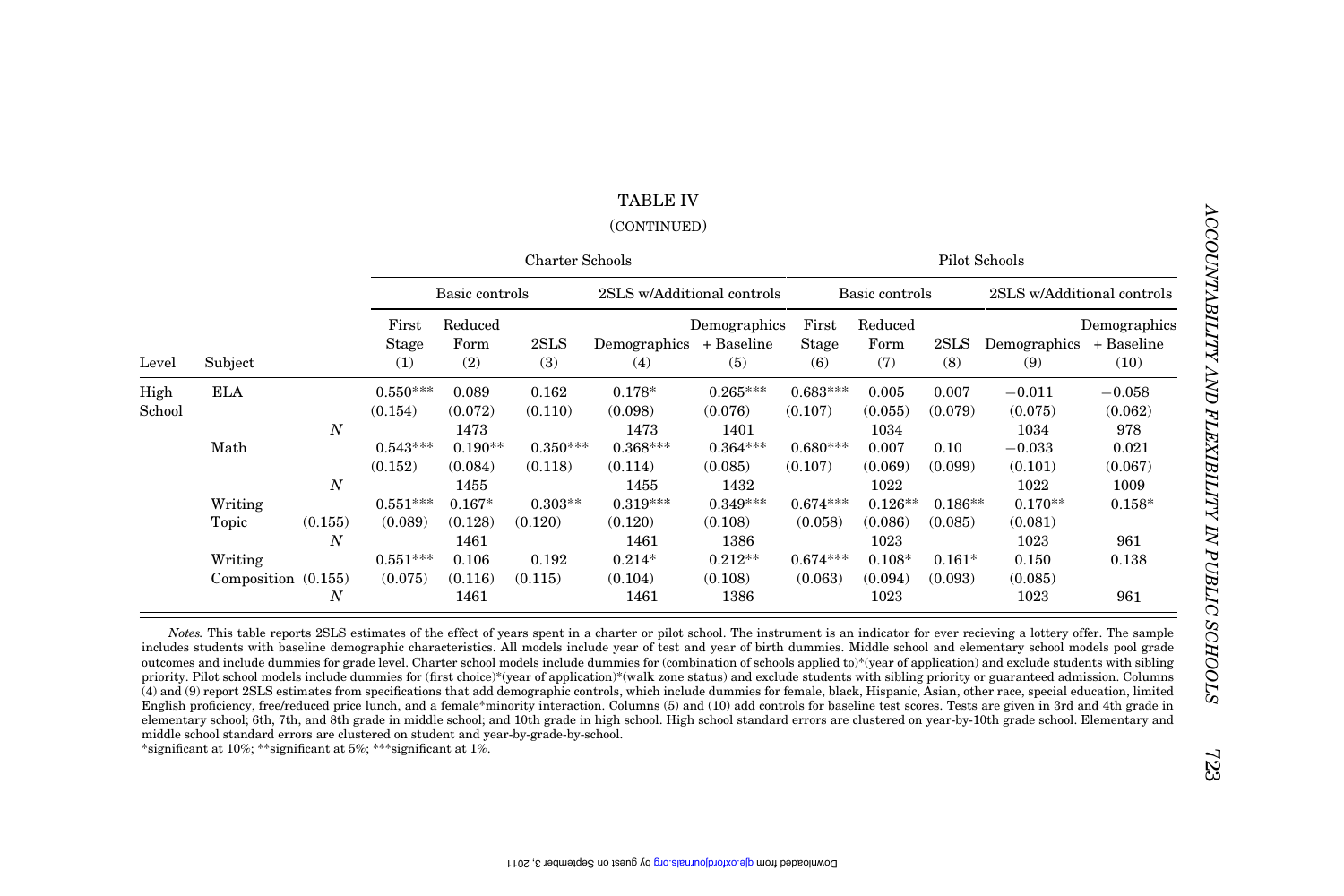Although the reduced-form estimates for high school math scores are smaller than the corresponding reduced-form estimates for middle school, the high school first stage is also smaller. As a consequence, the math score gains generated by time spent in charter high schools are estimated to be similar to the corresponding 2SLS estimates for middle school. The 2SLS estimate for high school ELA without controls is smaller and not quite significant. With demographic controls the estimate is a marginally significant  $0.18\sigma$ , and when baseline score controls are added, the high school ELA effect is a fairly precisely estimated  $0.27\sigma$ . High school students also take a writing topic and composition test; here the 2SLS estimates show mostly significant gains ranging from  $0.19\sigma$ to  $0.36\sigma$ .

#### *V.B. Pilot School Effects*

Our lottery-based analysis of pilot effects looks at elementarygrade outcomes as well as test scores from middle and high school. The impact of a pilot school offer on time spent in elementary school is almost three years, as can be seen at the top of column 6 in Table [IV.](#page-24-0) The relatively large elementary-level pilot first stage is driven by the fact that elementary school applicants apply to enter in kindergarten and are not tested until third or fourth grade. The reduced-form effect of a pilot school offer on elementary school scores is about  $0.21\sigma$  for ELA, which generates a per-year 2SLS estimate of  $0.07\sigma$ , reported in column 8 for models without demographic controls. The reduced-form math result is smaller and not significantly different from 0.

The estimated effect of a pilot offer on time spent in high school is similar to the corresponding first stage for charter applicants, while the pilot middle school first stage is larger. On the other hand, the estimated pilot effects on ELA and math scores with no controls or demographics—both reduced form and 2SLS are small and not significantly different from 0. It's worth pointing out that the standard errors are such that modest effects on the order of  $0.1\sigma$  would be detectable in middle school, though the high school design has less power. Like the corresponding pilot estimates for middle school, the high school estimates of effects on math and ELA scores are close to 0, though the high school pilot results show significant effects on writing.

With addition of controls for baseline scores, the middle school math effect is significant but negative, at  $-0.22\sigma$ . This is a puzzling result in view of the fact that there is little relation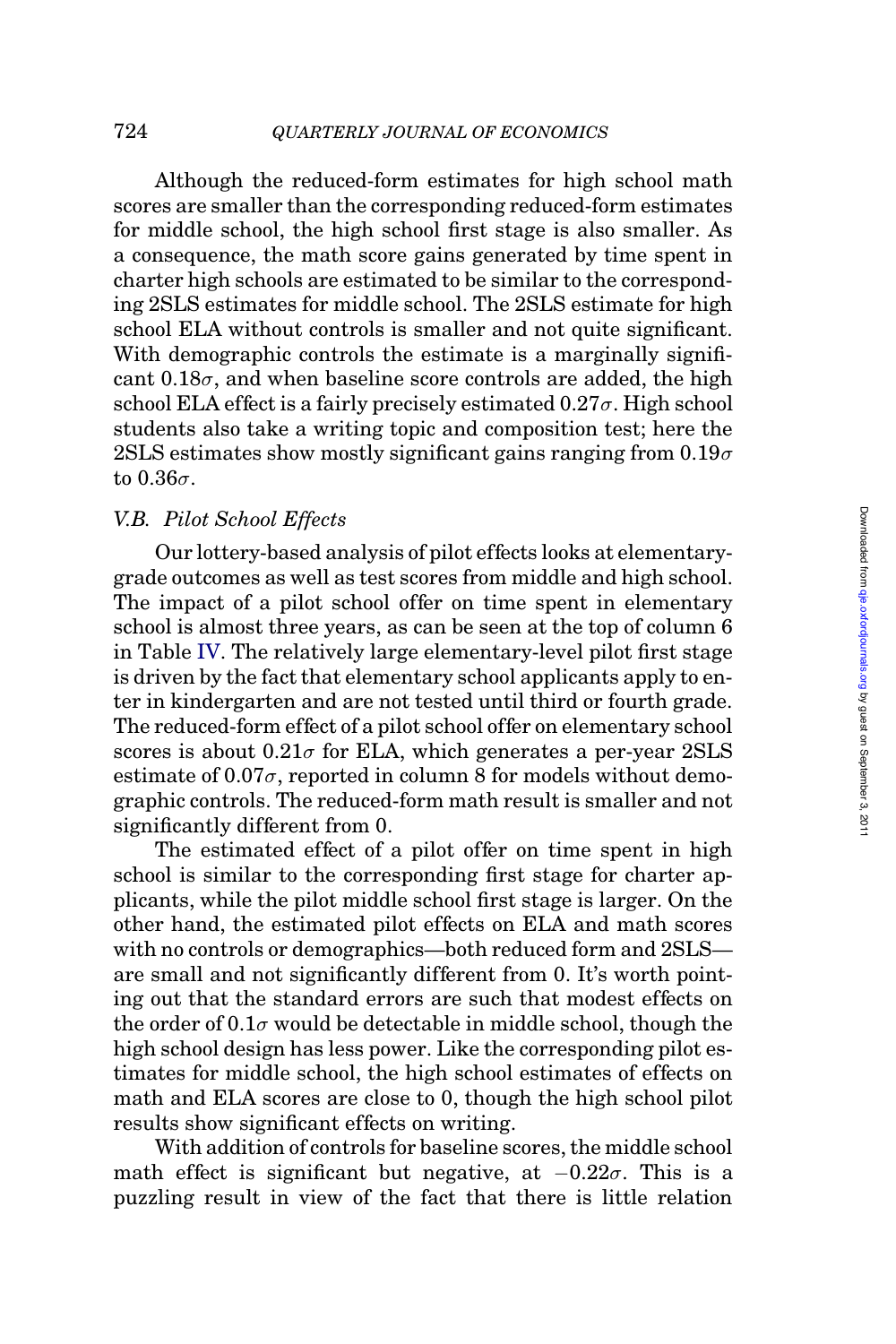between the pilot lottery instruments and baseline scores, so the change in middle school math estimates cannot be attributed to omitted variables bias. Rather, this result stems from the loss of K–8 pilot schools in the lagged-score sample. We confirmed this by estimating middle school pilot effects with demographic controls in a sample that includes grade 6–8 middle schools only. These (unreported) results are similar to those with lagged score controls. Thus, grade 6–8 pilot schools appear to be weaker than K–8 schools, at least as measured by their impact on math scores.

#### *V.C. Robustness*

As a check on the results using the ever-offer instrument, Table [V](#page-27-0) reports a similar set of results using initial offer. This is a check on the consistency of our lottery reconstruction effort since both instruments should be valid, though the initial offer sample is smaller. When estimated without baseline scores, the middle and high school results in Tables [IV](#page-24-0) and [V](#page-27-0) are remarkably similar. For example, middle school estimates using the initial offer instrument with demographic controls come out at  $0.21\sigma$  for ELA and  $0.37\sigma$  for math. The addition of baseline scores pulls the middle school math effect down to  $0.25\sigma$ . The initial offer estimates for high school also come out broadly similar to the ever-offer estimates, though the ELA result without controls is not significantly different from 0. This sensitivity seems unsurprising given the smaller initial-offer sample and the fact that covariate balance is not as good for initial offer in the follow-up sample. This result also accords with our impression that the reconstruction of everoffer status was more successful than our attempt to determine when offers were made.<sup>[19](#page-26-0)</sup>

An alternative parameterization of the ever-offer first stage uses potential years in charter as an instrument. Potential years counts the grades a lottery winner would spend in a charter school when an offer is accepted and the student stays in school. A student who does not get an offer is coded as having zero potential years. The potential-years parameterization is useful because it generates a natural benchmark for charter and pilot student mobility. Specifically, the potential years first-stage can be

<span id="page-26-0"></span><sup>19.</sup> Appendix Table A.5B reports covariate balance results for the initial offer variable. Using all lottery applicants with initial offer data generates balance results similar to those in Table [III.](#page-21-0) Among charter applicants with follow-up scores, however, the overall *p*-values from the joint balance *F*-tests range from 0.008 to 0.08.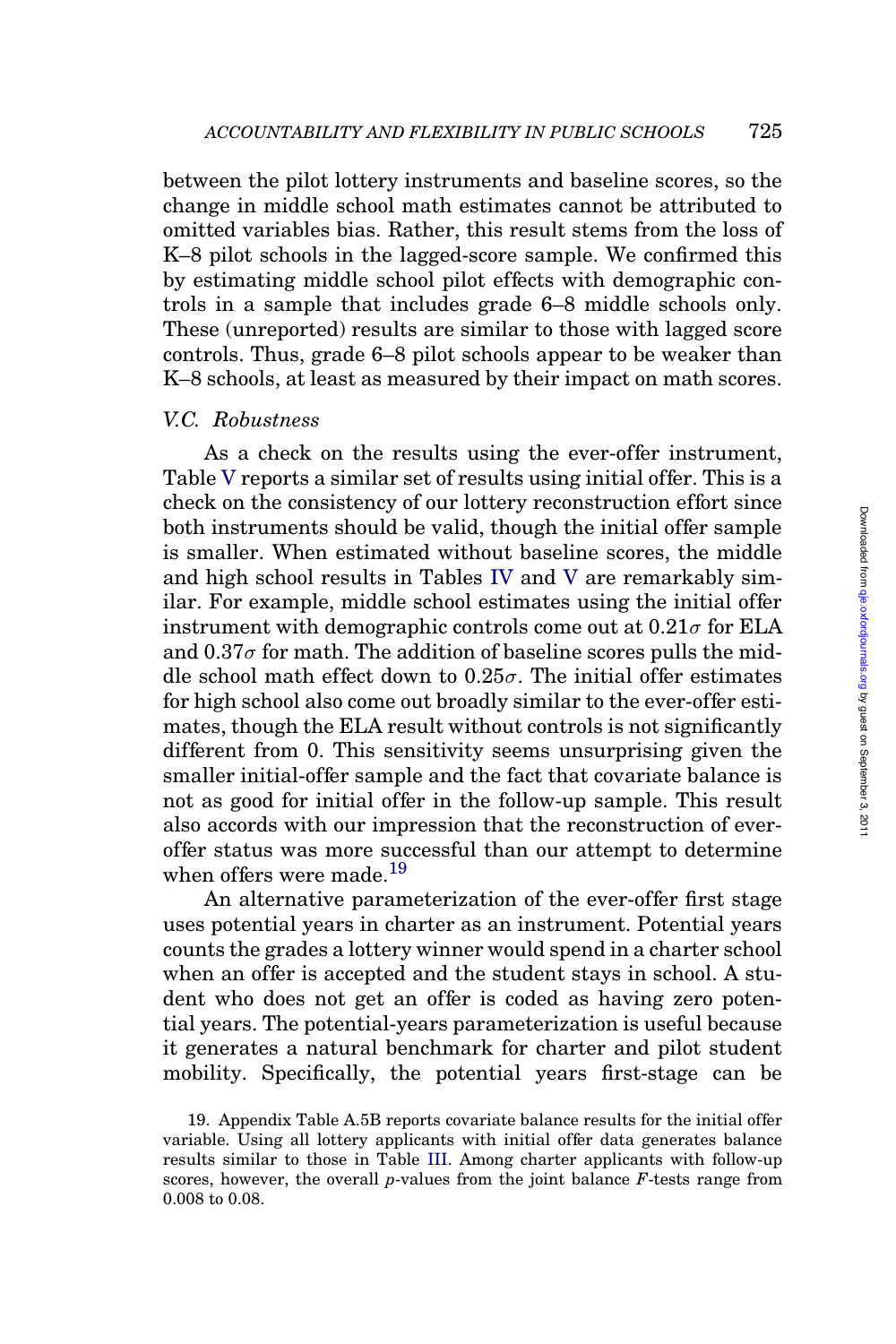|               |                                 |              |              |                                                                                                   | CHARTER LOTTERY RESULTS USING INITIAL OFFER INSTRUMENT |                                                                                                                                |                               |
|---------------|---------------------------------|--------------|--------------|---------------------------------------------------------------------------------------------------|--------------------------------------------------------|--------------------------------------------------------------------------------------------------------------------------------|-------------------------------|
|               |                                 |              |              | Basic Controls                                                                                    |                                                        | 2SLS w/Additional Controls                                                                                                     |                               |
|               |                                 |              | First        | Reduced                                                                                           |                                                        |                                                                                                                                | Demographics                  |
|               |                                 |              | Stage<br>(1) | $_{\rm Form}$                                                                                     | 2SLS                                                   | Demographics                                                                                                                   | + Baseline                    |
| Level         | Subject                         |              |              | $\widehat{\mathfrak{D}}$                                                                          | $\widehat{\mathcal{C}}$                                | $\bigoplus$                                                                                                                    | $\widehat{e}$                 |
| Middle School | ELA                             |              | $0.690***$   | $0.209***$                                                                                        | $0.302***$                                             | $0.205***$                                                                                                                     | $0.208***$                    |
|               |                                 |              | (0.084)      | (0.060)                                                                                           | (0.088)                                                | (0.074)                                                                                                                        | (0.066)                       |
|               |                                 | $\geq$       |              |                                                                                                   |                                                        | 2660                                                                                                                           |                               |
|               | Math                            |              | $0.684***$   | $\frac{2660}{0.298***}$                                                                           | $0.436***$                                             | $0.367***$                                                                                                                     | $\frac{2612}{0.250***}$       |
|               |                                 |              | (0.083)      | (0.061)                                                                                           | (0.090)                                                |                                                                                                                                | (0.059)                       |
|               |                                 | 2            |              |                                                                                                   |                                                        |                                                                                                                                |                               |
| High School   | ELA                             |              | $0.399***$   | $\begin{array}{c} 2736 \\ 0.046 \\ (0.055) \\ 1473 \\ 0.106 \\ (0.067) \\ (0.067) \\ \end{array}$ | $\frac{0.116}{(0.129)}$                                | $\begin{array}{c} (0.079) \\ 2736 \\ 0.179 \\ (0.121) \\ 1473 \\ 1473 \\ (0.121) \\ 1473 \\ (0.153) \\ (0.153) \\ \end{array}$ | $2689$<br>$0.321***$          |
|               |                                 |              | (0.111)      |                                                                                                   |                                                        |                                                                                                                                |                               |
|               |                                 | $\mathsf{z}$ |              |                                                                                                   |                                                        |                                                                                                                                | $\frac{(0.113)}{1401}$        |
|               | Math                            |              | $0.395***$   |                                                                                                   | $0.268*$                                               |                                                                                                                                | $0.436***$<br>(0.137)<br>1432 |
|               |                                 |              | (0.111)      |                                                                                                   | (0.160)                                                |                                                                                                                                |                               |
|               |                                 | Z            |              |                                                                                                   |                                                        |                                                                                                                                |                               |
|               | $N$ riting                      |              | $0.398***$   | 0.090                                                                                             | 0.227                                                  | $0.268*$                                                                                                                       | $0.329**$                     |
|               | $\operatorname{\mathsf{Topic}}$ |              | (0.111)      | (0.063)                                                                                           | (0.146)                                                | (0.145)                                                                                                                        | 0.162)                        |
|               |                                 | 2            |              | 1461                                                                                              |                                                        | 1461                                                                                                                           | 1386                          |
|               | Writing                         |              | $0.398***$   | 0.004                                                                                             | $-0.009$                                               | 0.040                                                                                                                          | 0.024                         |
|               | Composition                     |              | (0.111)      | (0.061)                                                                                           | (0.151)                                                | 0.148                                                                                                                          | (0.148)                       |
|               |                                 | 2            |              | 1461                                                                                              |                                                        | 1461                                                                                                                           | 1386                          |

<span id="page-27-0"></span>CHARTER LOPPERY RESULTS USING INTELAT OFFER INSTRUMENT **TABLE V** TABLE V

Notes. This table reports 2SLS estimates using initial offer instruments. See also notes to Table IV. \* significant at 5%, \* \* \* significant at 10%. *Notes.* This table reports 2SLS estimates using initial offer instruments. See also notes to Table IV. \*significant at 10%; \*\*significant at 5%; \*\*\*significant at 1%.

# 726 *QUARTERLY JOURNAL OF ECONOMICS*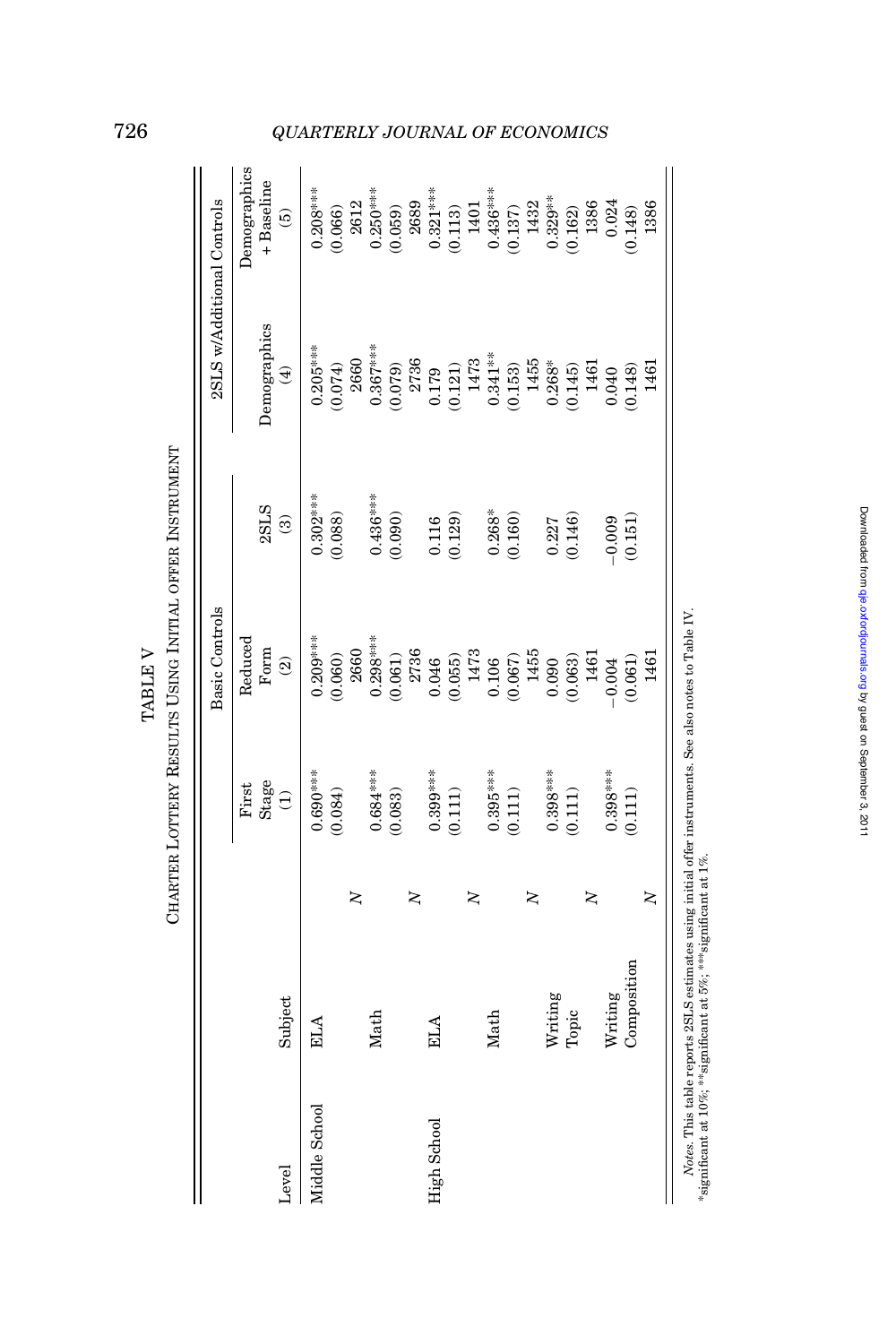compared to the expected years spent in any middle or high school by a typical BPS student.

The potential-years first stage, reported in columns 1 and 6 of Table [VI,](#page-30-0) shows that a middle school lottery winner spends about 0.42 years in charter for every potential year in a charter school and 0.40 years in pilot for every potential year in a pilot school. In high school, a charter lottery winner spends about 0.25 years in charter for every potential year in a charter school while the potential-year pilot first stage is 0.32. These first stages are similar to a BPS pseudo first stage that links the time spent in any middle or high school to potential years in that school. Specifically, the pseudo first stage for BPS middle school is about 0.4 and the pseudo first stage for BPS high schools is about 0.3. In addition, Table [VI](#page-30-0) shows that using potential years as an instrument yields charter and pilot effect estimates remarkably similar to those reported in Table [IV.](#page-24-0)

Figure [I](#page-31-0) provides evidence on the question of whether time in charter has a cumulative effect, as is implicit in our yearsin-charter/years-in-pilot 2SLS models. These figures plot middle school reduced-form estimates (using ever offer) by cohort and grade. The plot starts with estimates for fourth grade, the baseline comparison, where differences should be small.<sup>[20](#page-28-0)</sup> Not surprisingly, treatment effects estimated at this level of aggregation are fairly noisy, and few are individually significant. On the other hand, the mostly increasing middle-school math reduced forms in Panel A suggest a cumulative effect. It should also be noted that even a flat reduced form implies an increasing second-stage estimate because the first stage falls over time. $21$ 

Consistent with the smaller pooled estimates for ELA, the cohort-by-grade ELA estimates in Panel B of Figure [I](#page-31-0) are smaller and noisier than those in Panel A for math. Here, too, however, the trend in cohort-specific reduced forms is mostly up or at least

20. The sample used to construct Figure [I](#page-31-0) includes applicants with baseline scores. The reduced-form estimates plotted in the figure come from models that include risk set and demographic controls. The Online Appendix includes a similar plot for initial offer reduced forms.

<span id="page-28-0"></span>21. As suggested by the potential years results, the grade-by-grade first stage declines since some of those offered a seat switch out, while some losers end up in charters down the road. As a result the first stage for "charter in eighth grade" is only about half the size if the first stage for "any time in charter." The same reasoning applies to a grade-by-grade analysis of pilot reduced forms.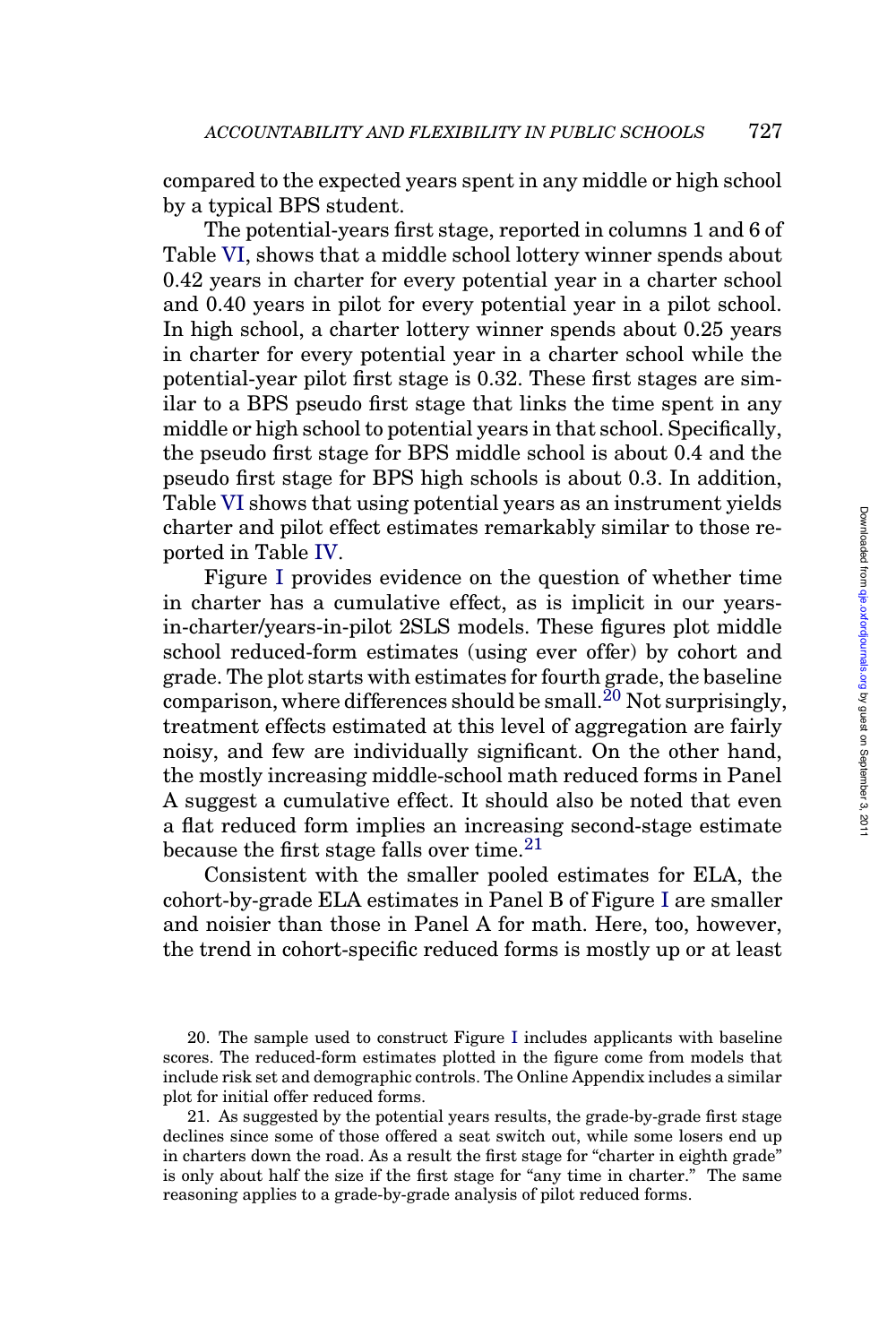| דור הם אח | i |
|-----------|---|

|                       |         |                          |                                             |                                 | COTTERY RESULTS USING POTENTIAL YEARS INSTRUMENT |                               |                                          |                                  |                       |                            |                                               |
|-----------------------|---------|--------------------------|---------------------------------------------|---------------------------------|--------------------------------------------------|-------------------------------|------------------------------------------|----------------------------------|-----------------------|----------------------------|-----------------------------------------------|
|                       |         |                          |                                             | Charter Schools                 |                                                  |                               |                                          |                                  |                       | <b>Pilot Schools</b>       |                                               |
|                       |         |                          | Basic Controls                              |                                 |                                                  | 2SLS w/Additional Controls    |                                          | Basic Controls                   |                       | 2SLS w/Additional Controls |                                               |
| Level                 | Subject | Stage<br>First<br>Ê      | Reduced<br>Form<br>$\widehat{\mathfrak{A}}$ | 2SLS<br>$\widehat{\mathcal{C}}$ | Demographics + Baseline<br>$\widehat{\Theta}$    | Demographics<br>$\widehat{5}$ | Stage<br>First<br>$\widehat{\mathbf{e}}$ | Reduced<br>Form<br>$\widehat{c}$ | $\circledast$         | 2SLS Demographics<br>ම     | Demographics<br>$+$ Baseline<br>$\widehat{E}$ |
| Elementary School ELA |         | $\overline{\phantom{a}}$ | I                                           | I                               | I                                                | I                             | $0.632***$<br>0.041)                     | $0.043***$<br>(0.018)            | $0.068***$<br>(0.028) | $0.058***$<br>(0.026)      | $\overline{\phantom{a}}$                      |
|                       |         |                          |                                             |                                 |                                                  |                               |                                          |                                  | 1141                  |                            |                                               |
|                       | Math    | I                        | $\overline{\phantom{a}}$                    | $\overline{\phantom{a}}$        | $\overline{\phantom{a}}$                         | $\bigg $                      | $0.633***$                               | 0.019                            | 0.031                 | 0.025                      | $\bigg $                                      |
|                       |         |                          |                                             |                                 |                                                  |                               | 0.041)                                   | (0.019)                          | (0.029)               | 0.029)                     |                                               |
|                       |         |                          |                                             |                                 |                                                  |                               |                                          | 1139                             |                       | 1139                       |                                               |
| Middle School         | ELA     | $0.415***$               | $0.090***$                                  | $0.217***$                      | $0.171***$                                       | $0.181***$                    | $0.408***$                               | 0.012                            | 0.028                 | 0.030                      | $-0.033$                                      |
|                       |         | (0.041)                  | (0.025)                                     | (0.058)                         | (0.048)                                          | (0.042)                       | 0.038)                                   | (0.012)                          | (0.029)               | (0.026)                    | (0.074)                                       |
|                       |         |                          | 3157                                        |                                 | 3157                                             | 3101                          |                                          | 4314                             |                       | 4314                       | 3024                                          |
|                       | Math    | $0.415***$               | $0.142***$                                  | $0.342***$                      | $0.309***$                                       | $0.312***$                    | $0.400***$                               | 0.002                            | 0.004                 | 0.010                      | $-0.127***$                                   |
|                       |         | (0.041)                  | (0.025)                                     | (0.058)                         | (0.051)                                          | (0.043)                       | 0.039)                                   | (0.011)                          | (0.028)               | (0.025)                    | (0.057)                                       |
|                       |         |                          | 3317                                        |                                 | 3317                                             | 3258                          |                                          | 4777                             |                       | 4777                       | 3348                                          |

Downloaded from [qje.oxfordjournals.org](http://qje.oxfordjournals.org/) by guest on September 3, 2011

Downloaded from qje.oxfordjournals.org by guest on September 3, 2011

# 728 *QUARTERLY JOURNAL OF ECONOMICS*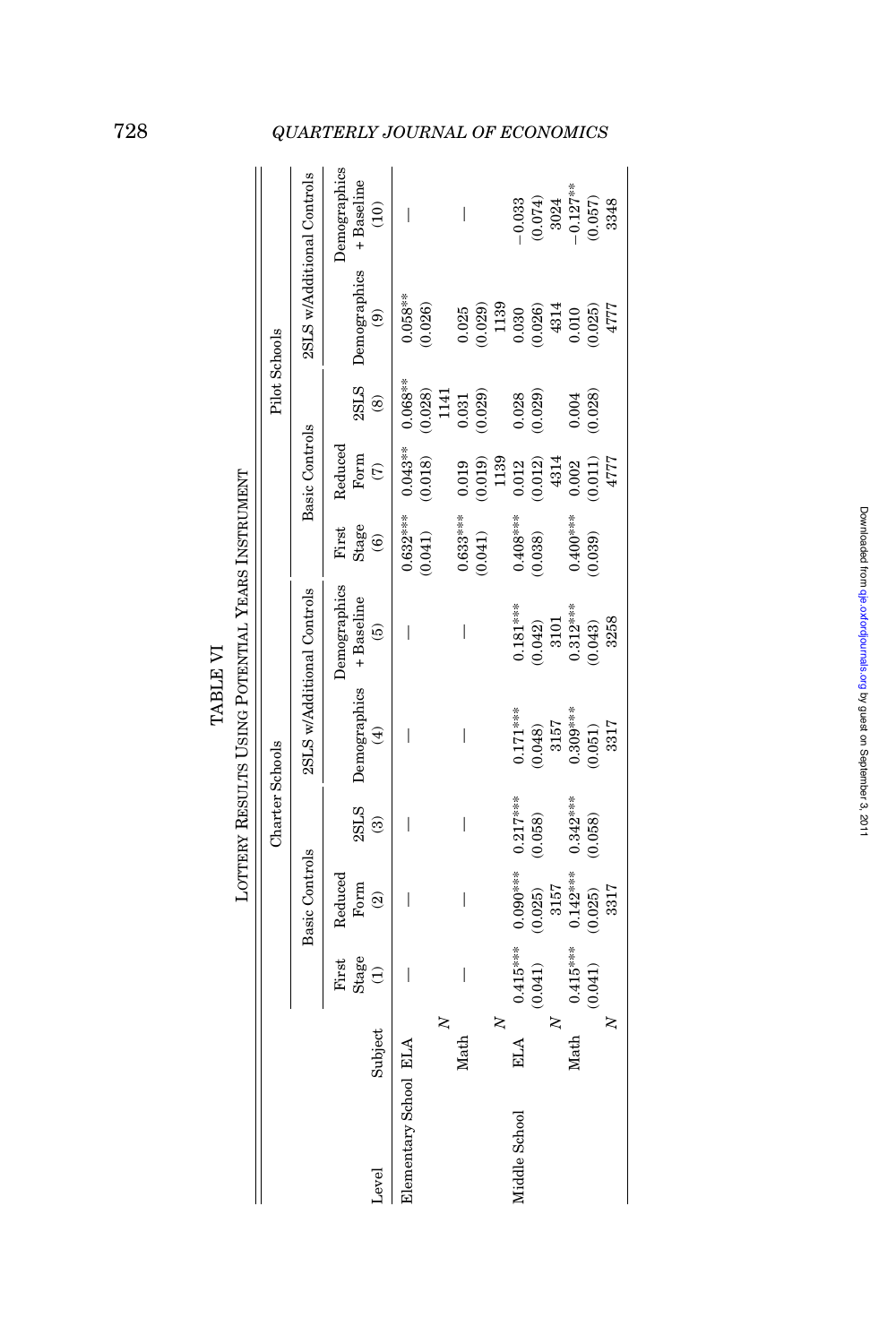|                  |              |                                   |                                             |                                | (CONTINUED)                        |                                             |                                          |                                         |                       |                               |                                              |
|------------------|--------------|-----------------------------------|---------------------------------------------|--------------------------------|------------------------------------|---------------------------------------------|------------------------------------------|-----------------------------------------|-----------------------|-------------------------------|----------------------------------------------|
|                  |              |                                   |                                             | Charter Schools                |                                    |                                             |                                          |                                         |                       | <b>Pilot Schools</b>          |                                              |
|                  |              |                                   | Basic Controls                              |                                | 2SLS w/Additional Controls         |                                             |                                          | Basic Controls                          |                       | 2SLS w/Additional Controls    |                                              |
| Subject<br>Level |              | Stage<br>First<br>$\widehat{\Xi}$ | Reduced<br>Form<br>$\widehat{\mathfrak{g}}$ | 2SLS<br>$\widehat{\mathbf{e}}$ | Demographics<br>$\widehat{\Theta}$ | Demographics<br>+ Baseline<br>$\widehat{e}$ | Stage<br>First<br>$\widehat{\mathbf{e}}$ | Reduced<br>Form<br>$\widehat{\epsilon}$ | 2SLS<br>$\circledast$ | Demographics<br>$\widehat{e}$ | Demographics<br>+Baseline<br>$\widehat{\Xi}$ |
| High School ELA  |              | $0.257***$                        | 0.038                                       | 0.146                          | 0.160                              | $0.264***$                                  | $0.325***$                               | 0.000                                   | 0.001                 | $-0.013$                      | 0.061                                        |
|                  | ζ            | (0.071)                           | 1473<br>(0.033)                             | (0.109)                        | 1473<br>(0.102)                    | 1401<br>(0.081)                             | (0.051)                                  | 1034<br>(0.027)                         | (0.080)               | 1034<br>(0.078)               | 978<br>0.065)                                |
| Math             |              | $0.253***$                        | $0.088***$                                  | $0.349***$                     | $0.366***$                         | 0.354 ***                                   | $0.327***$                               | 0.003                                   | 0.011                 | $-0.029$                      | 0.016                                        |
|                  |              | (0.071)                           | (0.038)                                     | (0.120)                        | (0.118)                            | (0.086)                                     | 0.051)                                   | (0.033)                                 | (0.100)               | (0.102)                       | 0.069                                        |
|                  | $\mathsf{z}$ |                                   | 1455                                        |                                | 1455                               | 1432                                        |                                          | 1022                                    |                       | 1022                          | 1009                                         |
| Writing          |              | $0.258***$                        | $0.083***$                                  | $0.321***$                     | $0.331***$                         | $0.370***$                                  | $0.320***$                               | $0.061***$                              | $0.190***$            | $0.176***$                    | $0.161***$                                   |
| Topic            |              | (0.072)                           | (0.042)                                     | (0.131)                        | (0.125)                            | (0.125)                                     | 0.051)                                   | (0.027)                                 | (0.087)               | 0.086                         | 0.081)                                       |
|                  | 2            |                                   | 1461                                        |                                | 1461                               | 1386                                        |                                          | 1023                                    |                       | 1023                          | 961                                          |
| Writing          |              | $0.258***$                        | 0.050                                       | 0.193                          | $0.209*$                           | $0.216***$                                  | $0.320***$                               | $0.056*$                                | $0.175*$              | $0.167*$                      | $0.157*$                                     |
| Composition      |              | (0.072)                           | (0.035)                                     | (0.119)                        | (0.120)                            | (0.108)                                     | 0.051)                                   | (0.030)                                 | (0.096)               | 0.096                         | 0.087)                                       |
|                  | ζ            |                                   | 1461                                        |                                | 1461                               | 1386                                        |                                          | 1023                                    |                       | 1023                          | 961                                          |
|                  |              |                                   |                                             |                                |                                    |                                             |                                          |                                         |                       | 医心包 医心包 医心包 医心包 医心包 医心包 医心包的  | $\ddot{\phantom{0}}$                         |

<span id="page-30-0"></span>TABLE VI

TABLE VI

*Notes*. This table reports 2SLS estimates constructed using a "potential years" instrument. Potential years is calculated as the number of years a lottery winner could have spent<br>at a charter or pilot school after the lot *Notes.* This table reports 2SLS estimates constructed using a "potential years" instrument. Potential years is calculated as the number of years a lottery winner could have spent at a charter or pilot school after the lottery and prior to the relevant test. See also notes to Table IV. \*significant at 10%; \*\*significant at 5%; \*\*\*significant at 1%.

## *ACCOUNTABILITY AND FLEXIBILITY IN PUBLIC SCHOOLS* 729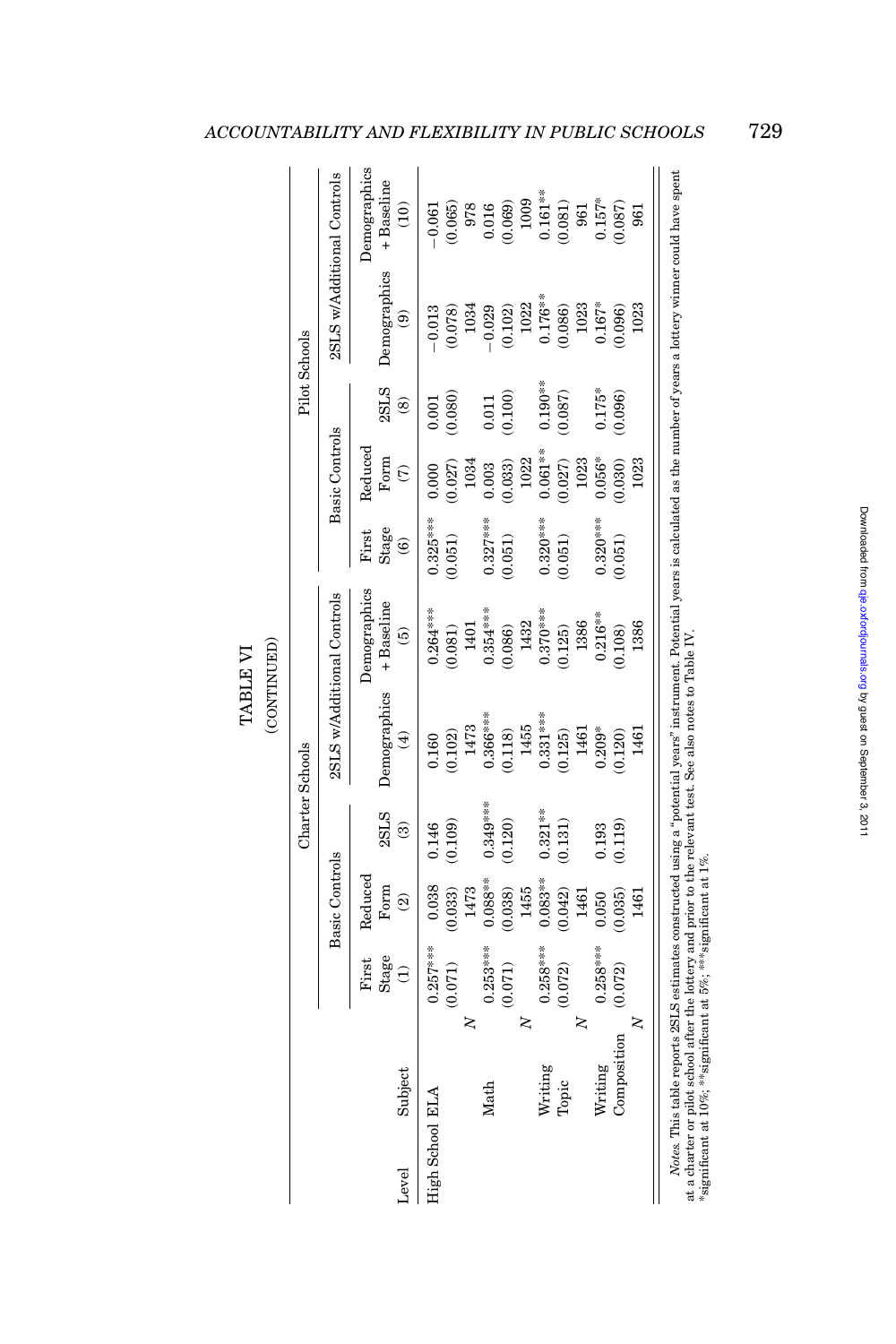



These figures plot reduced-form ever offer effects by grade and 4th grade cohort for charter applicants. The estimates in each panel come from a single regression that includes interactions of cohort, grade and the offer variable. No 7th grade math test was given to the 2002 cohort; this point is interpolated.

flat, implying increasing second-stage effects as charter exposure increases. Figure [II](#page-32-0) plots the corresponding cohort-by-grade reduced-form estimates for pilot schools; these show no evidence of an effect in any cohort or grade.

<span id="page-31-0"></span>We document the impact of individual risk sets on our estimates using a visual representation of IV estimates based on a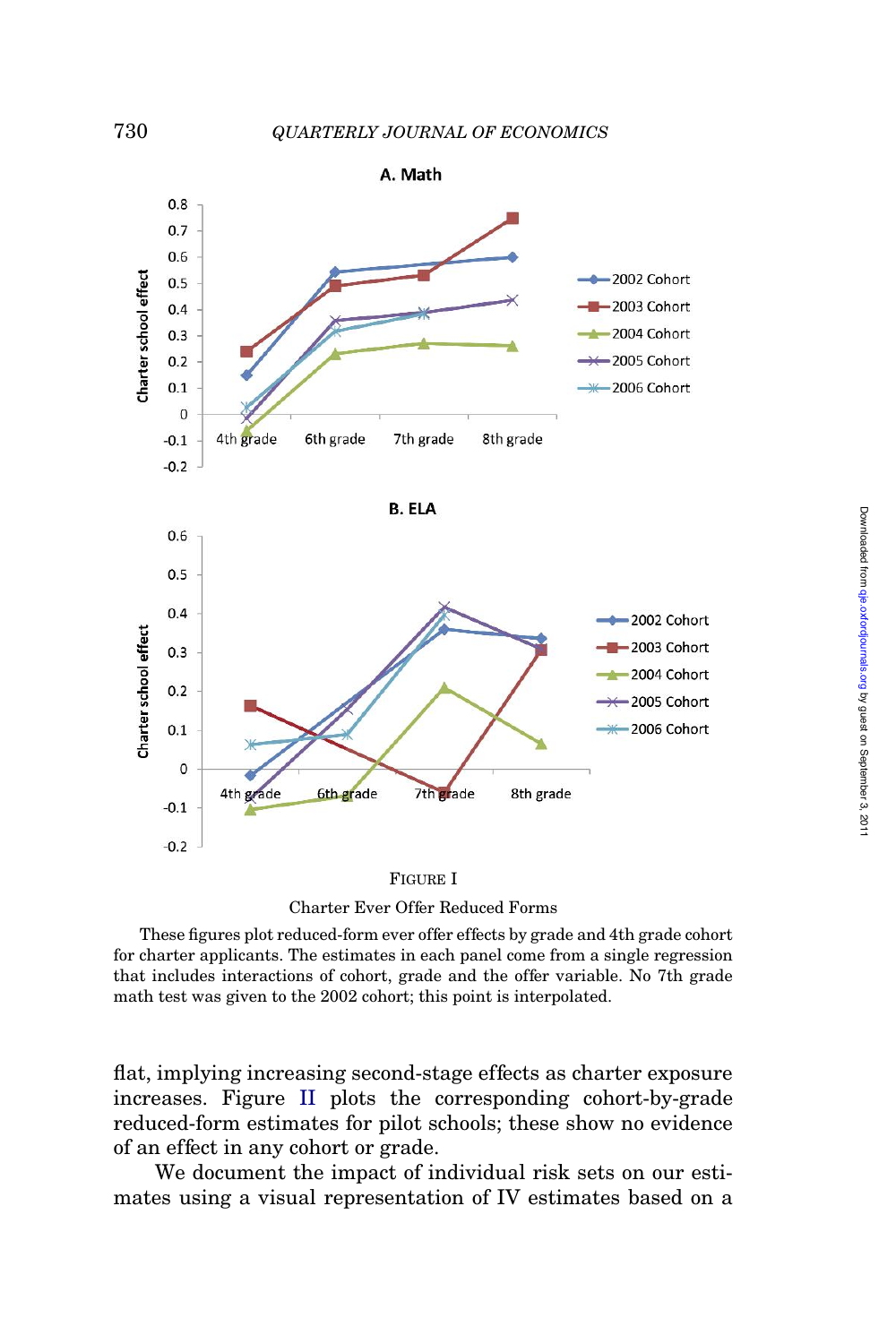$0.8$ 

 $0.6$ 

 $0.4$ 

 $0.2$ 

 $\mathbf 0$ 

 $-0.2$ 

 $-0.4$ 

 $0.8$ 

 $0.6$ 

 $0.4$ 

 $0.2$ 

 $\mathbf 0$ 

 $-0.2$ 

 $-0.4$ 

Pilot school effect

Pilot school effect







These figures plot reduced-form offer effects by grade and 4th grade cohort for pilot 6th grade applicants. The estimates in each panel come from a single regression that includes interactions of cohort, grade and the offer variable. Regressions include risk set and demographic controls. No 7th grade math test was given to the 2002 cohort; this point is interpolated.

version of equations [\(1\)](#page-10-0) and [\(2\)](#page-11-0). Averaging equation ([1](#page-10-0)) conditional on offer status and risk set (and dropping covariates), we have

<span id="page-32-0"></span>(3) 
$$
E[y_{igt}|d_{ij}=1,Z_i]=\alpha_t+\beta_g+\delta_j+\rho E[S_{igt}|d_{ij}=1,Z_i].
$$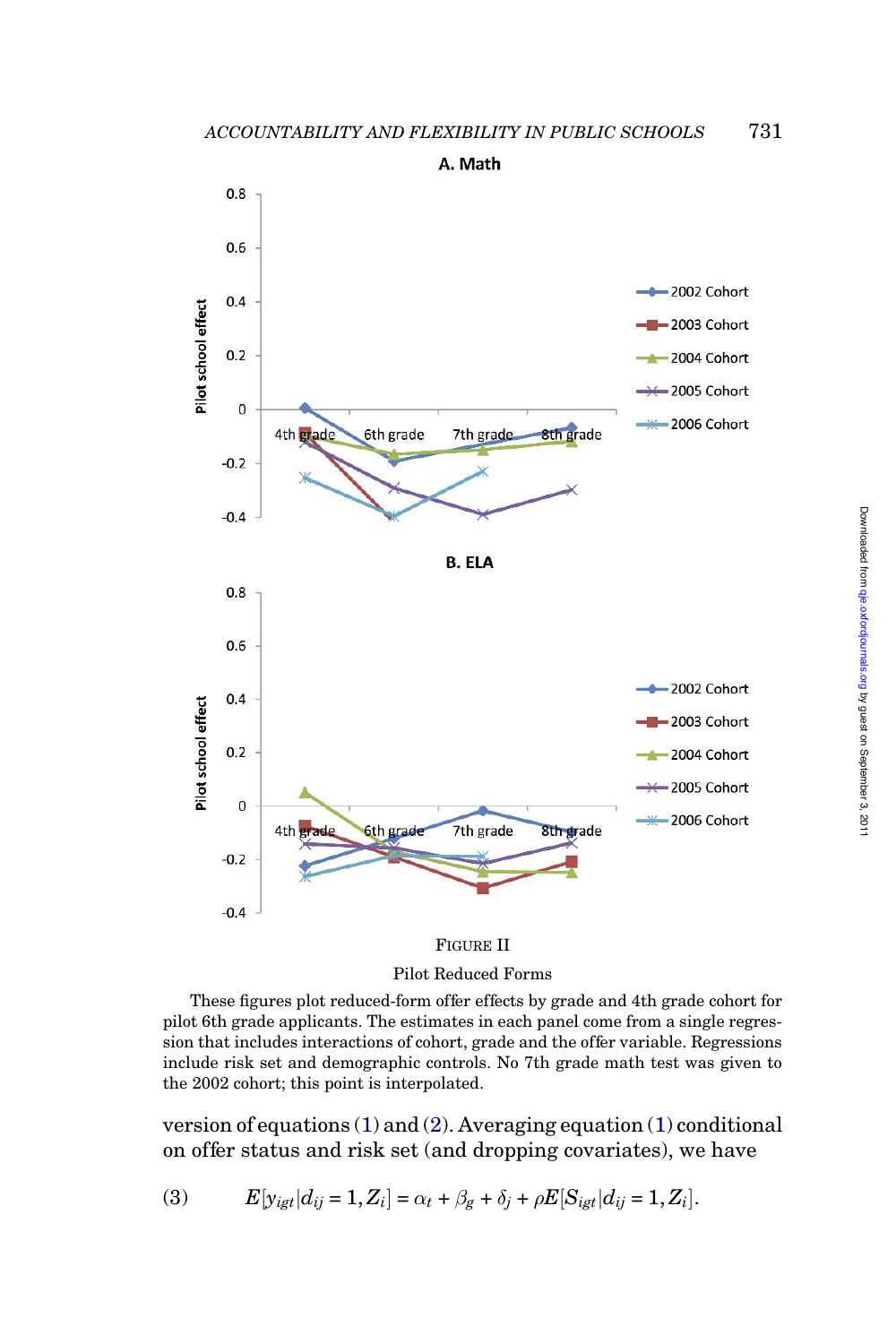Differencing ([3](#page-32-0)) by offer status within risk sets, this becomes

$$
E[y_{igt}|d_{ij} = 1, Z_i = 1] - E[y_{igt}|d_{ij} = 1, Z_i = 0]
$$
  
(4) 
$$
= \rho(E[S_{igt}|d_{ij} = 1, Z_i = 1] - E[S_{igt}|d_{ij} = 1, Z_i = 0]).
$$

In other words, the slope of the line linking offer-status differences in test scores within risk sets to the corresponding differences in average years at a charter or pilot school should be the causal effect of interest, ρ.

The sample analog of equation ([4](#page-33-0)) for charter applicants' middle school math scores appears in Panel A of Figure [III.](#page-34-0) The unit of observation here is a charter risk set. The plot excludes two charter risk sets with fewer than five lottery winners and five lottery losers. The regression line through the scatter fits well and suggests that the charter school effect is not driven by a small number of risk sets. The slope of the line in the figure is 0.46. The corresponding 2SLS estimate of  $\rho$  using a full set of offer  $\times$  risk set dummies as instruments in a model without covariates is  $0.45.^{22}$  $0.45.^{22}$  $0.45.^{22}$ In contrast, the analogous plot for pilot schools, excluding 9 small risk sets and plotted in Panel B, shows a flatter line, with a slope of  $-0.009.23$  $-0.009.23$ 

The strong achievement gains estimated here for charter schools raise the question of whether charter attendance increases educational attainment as well as test scores. An Online Appendix table (A.6) reports charter and pilot effects on high school graduation rates and the probability of grade repetition. There is no clear evidence of graduation or repetition effects, but these estimates are limited to one year's follow-up data for a single high school cohort. A short horizon for high school graduation is problematic if charter schools are more likely than traditional public schools to opt for grade retention when students are struggling. In future work, we hope to follow more cohorts for a longer period, tracking postsecondary outcomes like college matriculation and completion.

22. Generalized least squares (GLS) estimation of the sample analog of equation (3) can be shown to be the same as 2SLS using a full set of offer  $\times$  risk set dummies as instruments [\(Angrist 1991\)](#page-48-0). OLS estimation of ([4\)](#page-33-0) is not exactly 2SLS because OLS does not weight by the number of observations in each risk set. In practice, the results here are close to the corresponding 2SLS estimates reported in Table [IV](#page-24-0).

<span id="page-33-0"></span>23. The pilot *x*-axis has a wider range than that for charters because applicants to pilot K–8 schools spend a longer time in a pilot school than applicants to grade 6–8 schools, the typical structure for charter middle schools.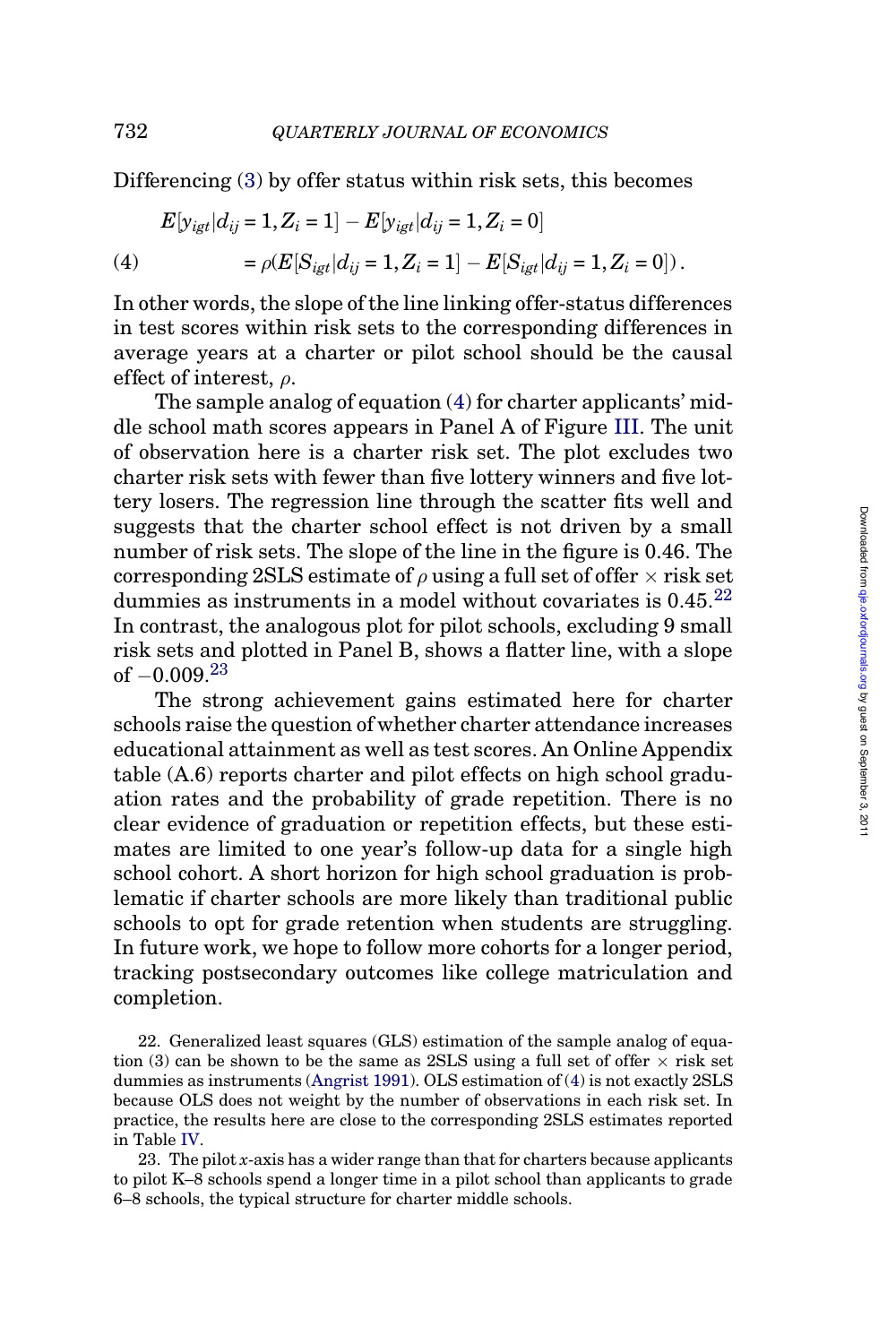

VIV Estimates of Middle School Math Effects

<span id="page-34-0"></span>This figure plots treatment-control differences in test score means against treatment-control differences in years in charter (Panel A) or pilot (Panel B). The unit of observation is a charter or pilot application risk set  $(N = 19$  for charters and  $N = 42$  for pilots). The charter slope (unweighted) is 0.458, and the corresponding 2SLS estimate is 0.446. The pilot slope (unweighted) is −0.009, while the corresponding 2SLS estimate is  $-0.007$ . The charter plot was produced after dropping two risk sets with less than five students in either treatment or control. The pilot plot was produced after dropping nine such risk sets.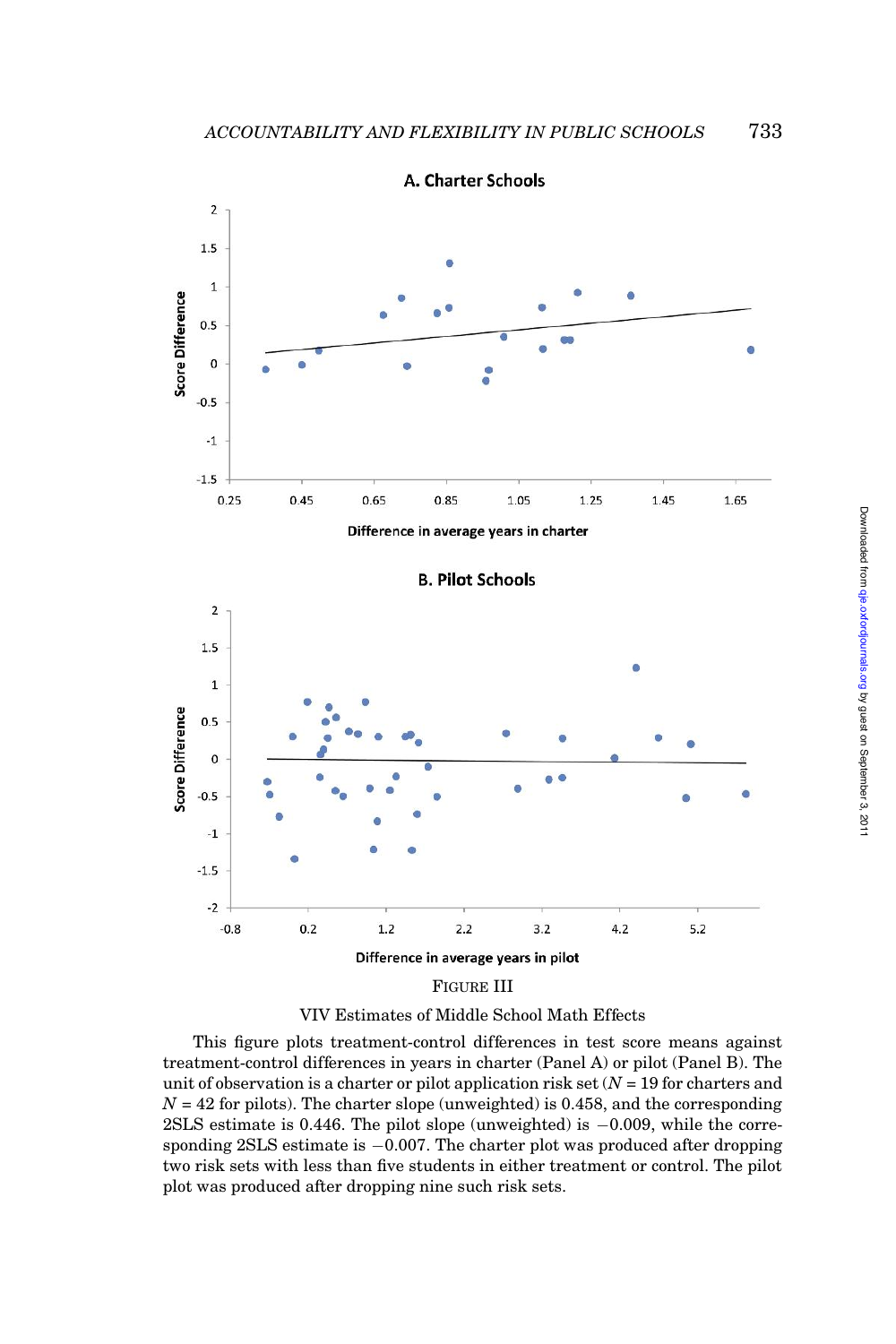#### VI. THREATS TO VALIDITY

#### *VI.A. Selective Attrition*

Lottery winners and losers should be similar at the time the lotteries are held. Subsequent attrition may lead to differences in the follow-up sample, however, unless the attrition process itself is also random. In other words, we worry about differential and selective attrition by win/loss status. For example, losers may be less likely to be found than winners, because students who lose the opportunity to attend a charter or pilot school may be more likely to leave the public schools altogether. Such differential attrition generates selection bias (although those who leave Boston for another Massachusetts public school district should turn up in our sample). A simple test for selection bias looks at the impact of lottery offers on the probability that lottery participants contribute MCAS scores to our analysis sample. If differences in follow-up rates are small, selection bias from differential attrition is also likely to be modest.  $24$ 

Table [VII](#page-37-0) reports the mean follow-up rate for lottery losers along with estimates of win-loss differentials. Roughly 80% of charter and pilot lottery losers contribute a postrandomization test score. These high follow-up rates are due to the fact that our analysis is limited to those enrolled in BPS or a Boston-area charter school at baseline and to our use of a statewide MCAS data set. Follow-up differentials by win/loss status were estimated using regression models that parallel the reduced forms reported in Table [IV.](#page-24-0) Positive coefficients indicate that lottery winners are more likely to contribute an MCAS score.

The estimated follow-up differentials for charter high school applicants are virtually 0. Follow-up differentials for charter middle school outcomes are a little larger, on the order of 3–4 percentage points. Selective attrition of this magnitude is unlikely to be a factor driving the charter results reported in Table [IV.](#page-24-0)

There are virtually no attrition differentials for pilot middle school applicants. The largest differentials turn up for participants in pilot high school lotteries, as can be seen in columns 5 and 6 of Table [VII.](#page-37-0) For example, controlling for demographic

<span id="page-35-0"></span><sup>24.</sup> More formally, if attrition can be described by a latent-index model of the sort commonly used to model discrete choice in econometrics, then selection bias in lottery comparisons arises only if winning the lottery affects the probability of MCAS participation. See, for example, [Angrist](#page-48-0) ([1997\)](#page-48-0).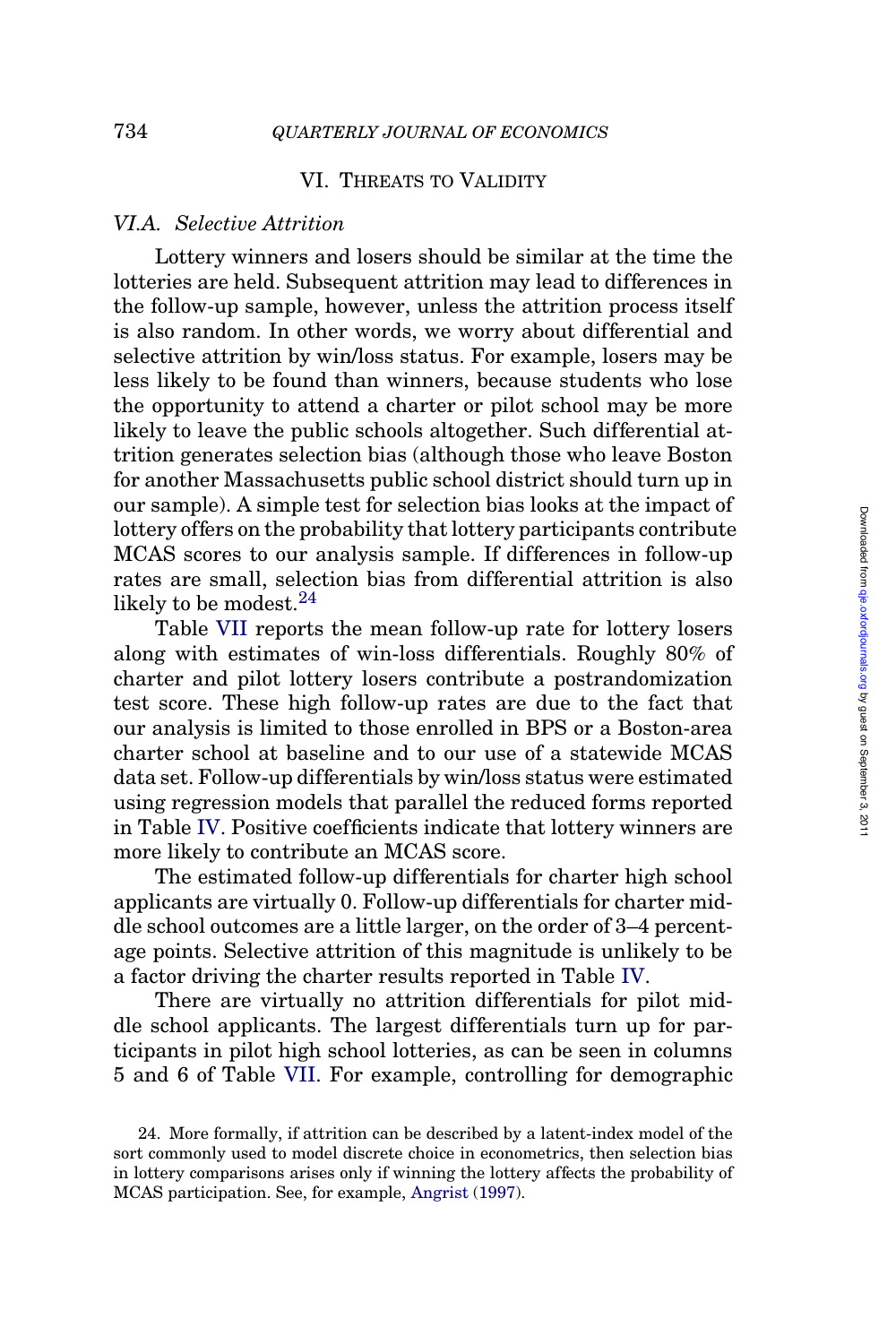|                       |         |                                                             |                                                                                             | TABLE VII                                                                                             |                                                                  |                                                                                                                                                          |                                                                                            |
|-----------------------|---------|-------------------------------------------------------------|---------------------------------------------------------------------------------------------|-------------------------------------------------------------------------------------------------------|------------------------------------------------------------------|----------------------------------------------------------------------------------------------------------------------------------------------------------|--------------------------------------------------------------------------------------------|
|                       |         |                                                             |                                                                                             | <b>ATTRITION</b>                                                                                      |                                                                  |                                                                                                                                                          |                                                                                            |
|                       |         |                                                             | Charter Schools                                                                             |                                                                                                       |                                                                  | Pilot Schools                                                                                                                                            |                                                                                            |
|                       |         |                                                             |                                                                                             | Attrition Differential                                                                                |                                                                  |                                                                                                                                                          | Attrition Differential                                                                     |
| Level                 | Subject | Proportion non-<br>offered with<br><b>MCAS</b><br>$\ominus$ | $\widehat{\mathfrak{D}}$                                                                    | Demographics +<br>Demographics Baseline Scores<br>$\widehat{\mathcal{E}}$                             | Proportion of non-<br>offered with<br><b>MCAS</b><br>$\bigoplus$ | $\widehat{\mathbf{e}}$                                                                                                                                   | Demographics +<br>Demographics Baseline Scores<br>$\widehat{\mathbf{e}}$                   |
| Elementary School ELA |         | I                                                           | I                                                                                           | I                                                                                                     | 0.834                                                            | $0.058*$                                                                                                                                                 |                                                                                            |
|                       |         | $\geq$                                                      |                                                                                             |                                                                                                       |                                                                  |                                                                                                                                                          | I                                                                                          |
|                       | Math    | I                                                           | $\Big $                                                                                     | $\overline{\phantom{a}}$                                                                              | 0.834                                                            |                                                                                                                                                          | $\overline{\phantom{a}}$                                                                   |
|                       |         | ζ                                                           |                                                                                             |                                                                                                       |                                                                  | $\begin{array}{l} (0.033) \\ 1340 \\ 0.062^* \\ (0.034) \\ 1340 \\ 1340 \\ 1340 \\ 0.014 \\ (0.0121) \\ 4778 \\ 60020 \\ (0.020) \\ 5846 \\ \end{array}$ |                                                                                            |
| Middle School         | ELA     | 0.814                                                       |                                                                                             |                                                                                                       | 0.801                                                            |                                                                                                                                                          |                                                                                            |
|                       |         |                                                             | $\begin{array}{c} 0.035^* \ 0.020) \ 0.0200 \ 3766 \ 0.036^* \ 0.0300 \ 0.0200 \end{array}$ | $\begin{array}{l} 0.030 \\ 0.020 \\ 0.033 \\ 3693 \\ 0.034 \\ 0.020 \\ 0.032 \\ 0.033 \\ \end{array}$ |                                                                  |                                                                                                                                                          | $\begin{array}{c} 0.010 \\ 0.023 \\ 3084 \\ 0.006 \\ 0.004 \\ 0.024) \\ 0.034 \end{array}$ |
|                       |         | Z                                                           |                                                                                             |                                                                                                       |                                                                  |                                                                                                                                                          |                                                                                            |
|                       | Math    | 0.816                                                       |                                                                                             |                                                                                                       | 0.790                                                            |                                                                                                                                                          |                                                                                            |
|                       |         |                                                             |                                                                                             |                                                                                                       |                                                                  |                                                                                                                                                          |                                                                                            |
|                       |         | ζ                                                           |                                                                                             |                                                                                                       |                                                                  |                                                                                                                                                          |                                                                                            |

*ACCOUNTABILITY AND FLEXIBILITY IN PUBLIC SCHOOLS* 735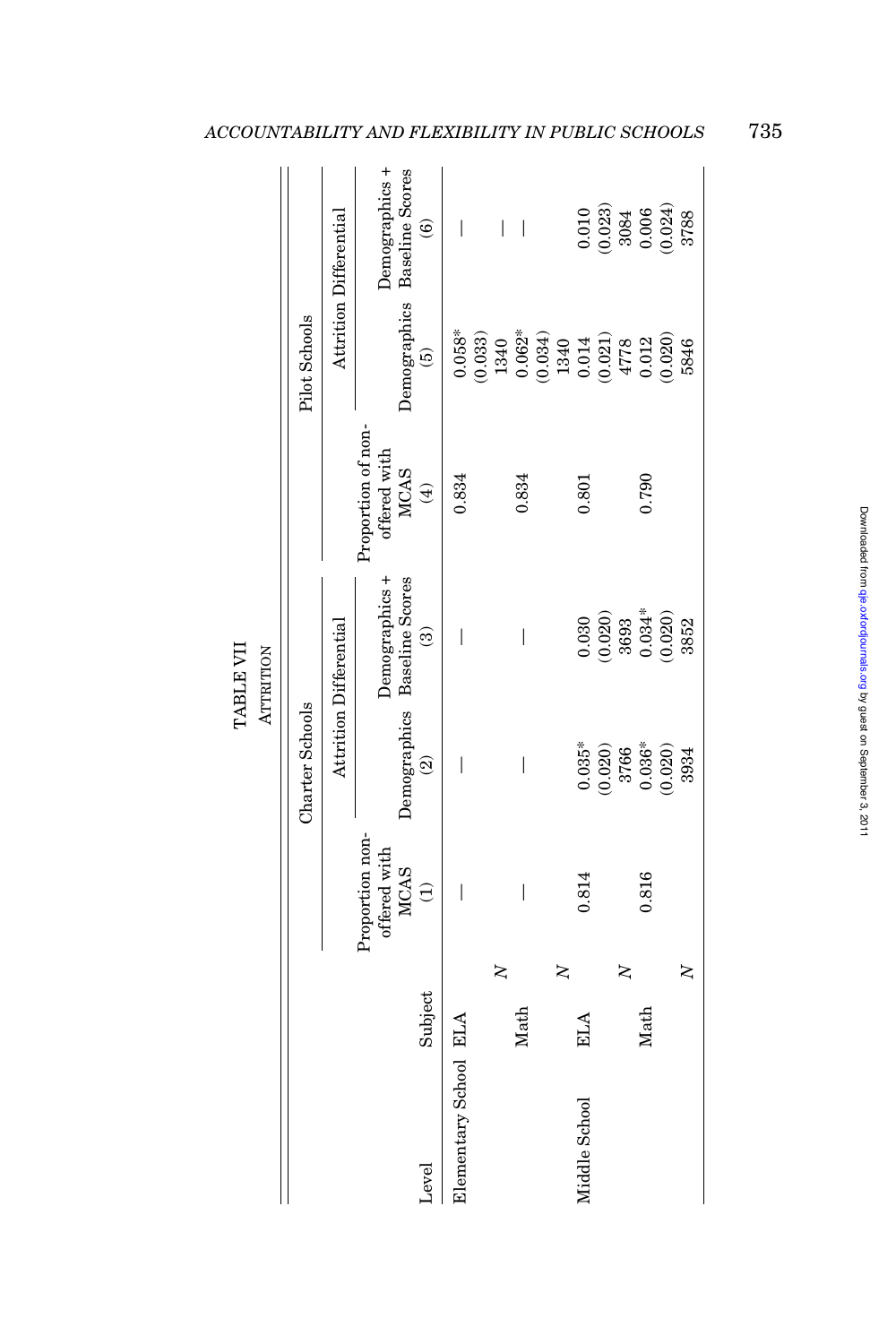<span id="page-37-0"></span>

|             |               |              |                                                | Charter Schools          |                                          |                                             | Pilot Schools |                                          |
|-------------|---------------|--------------|------------------------------------------------|--------------------------|------------------------------------------|---------------------------------------------|---------------|------------------------------------------|
|             |               |              |                                                |                          | Attrition Differential                   |                                             |               | Attrition Differential                   |
|             |               |              | Proportion non-<br>offered with<br><b>MCAS</b> | Demographics             | Demographics +<br><b>Baseline Scores</b> | Prop of non-<br>offered with<br><b>MCAS</b> | Demographics  | Demographics +<br><b>Baseline Scores</b> |
| Level       | Subject       |              | $\widehat{\Xi}$                                | $\widehat{\mathfrak{D}}$ | $\widehat{\mathbf{e}}$                   | $\widehat{\mathcal{F}}$                     | $\widehat{5}$ | $\widehat{\mathbf{e}}$                   |
| High School | ELA           |              | 0.785                                          | 0.001                    | $-0.002$                                 | 0.775                                       | 0.039         | $0.061***$                               |
|             |               |              |                                                | (0.026)                  | (0.026)                                  |                                             | 0.025         | (0.024)                                  |
|             |               | ζ            |                                                | 1849                     | 1752                                     |                                             | 1301          | 1215                                     |
|             | Math          |              | 0.778                                          | 0.000                    | $-0.001$                                 | 0.765                                       | 0.034         | $0.046*$                                 |
|             |               |              |                                                | (0.026)                  | (0.026)                                  |                                             | 0.025)        | $\frac{(0.025)}{1273}$                   |
|             |               | z            |                                                | 1849                     | 1813                                     |                                             | 1301          |                                          |
|             | Writing Topic |              | 0.778                                          | 0.000                    | $-0.001$                                 | 0.765                                       | 0.034         | $0.054***$                               |
|             | and Writing   |              |                                                | 0.026                    | (0.027)                                  |                                             | (0.025)       | 0.026)                                   |
|             | Composition   |              |                                                |                          |                                          |                                             |               |                                          |
|             |               | $\mathsf{X}$ |                                                | 1849                     | 1744                                     |                                             | 1301          | 1205                                     |

and (6) control tor (thrst chooce)"(year of application)"(walk zone) dummies, demographics, year of burth dummies, and year of baseline dummies. Models for columns (3) and (6) add<br>baseline text was . Make school and elemen and (6) control for (first choice)\*(year of application)\*(walk zone) dummies, demographics, year of birth dummies, and year of baseline dummies. Models for columns (3) and (6) add baseline test scores. Middle school and elementary school regressions pool grades and include grade dummies. Standard errors are clustered by student. The sample includes lottery participants for whom we expect to observe follow-up scores. High school students who take Writing Topic must also take Writing Composition. \*significant at 10%; \*\*significant at 5%; \*\*\*significant at 1%.

# 736 *QUARTERLY JOURNAL OF ECONOMICS*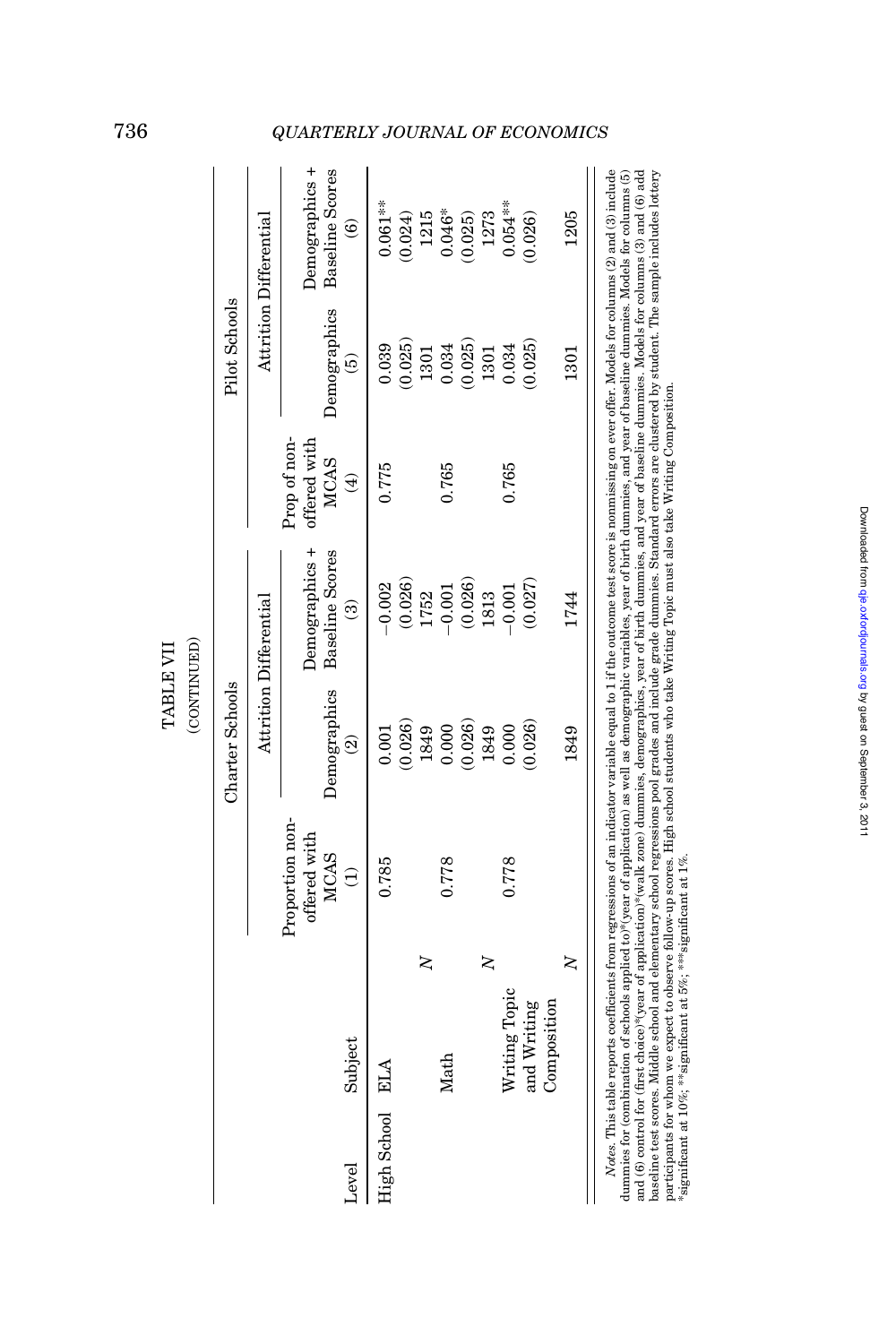characteristics, high school winners are roughly 6 percentage points more likely to have an ELA test score than losers, a significant effect with an estimated standard error of 2.4. But this seems unlikely to explain our results, which show no effect on pilot lottery winners in high school. First, the most likely scenario for selective attrition has relatively high-achieving losers dropping out. Second, the attrition differentials in this case are still fairly small.<sup>[25](#page-38-0)</sup> Nevertheless, as a check on the main findings, we discarded the most imbalanced cohorts to construct a sample of charter middle school and pilot high school applicants with closeto-balanced attrition. We then reestimated treatment effects using this balanced sample. Attrition differentials for balanced cohorts are reported in Online Appendix Table A.3, while the corresponding lottery-based estimates of treatment effects are reported in Online Appendix Table A.4. These results are similar to those reported in Table [IV.](#page-24-0)

# *VI.B. School Switching*

Charter critics have argued that large achievement gains at No Excuses charter schools are driven in part by efforts to encourage weaker or less committed students to leave. For example, Ravitch (2010, 156) writes: "Schools of choice may improve their test scores by counseling disruptive students to transfer to another school or flunking low-performing students, who may then decide to leave." A report on charter schools in the San Francisco Bay area is widely cited as evidence in support of this claim ([Woodworth et al.](#page-49-0), [2008\)](#page-49-0).

The estimates reported in Tables [IV](#page-24-0)[–VI](#page-30-0) are not directly affected by excess withdrawals since these estimates are driven by win/loss comparisons (the 2SLS reduced forms), without regard to whether students enroll or stay in the charter schools where they received an offer. Thus, the winner group includes students who switch as well as those who stay. Likewise, the loser group includes a few highly motivated students who succeed in enrolling in a charter school at a later date.

At the same time, excess withdrawals by weak or unmotivated students potentially boost our lottery-based estimates if

<span id="page-38-0"></span><sup>25.</sup> In a school-by-school attrition analysis using the ever-offer instrument, two schools have marginally significant follow-up differentials of 5–7%, though only one is significant at the 0.05 level. Three out of eight schools have initial offer follow-up differentials significant at the 0.05 level, and one of these is significant at the 0.01 level.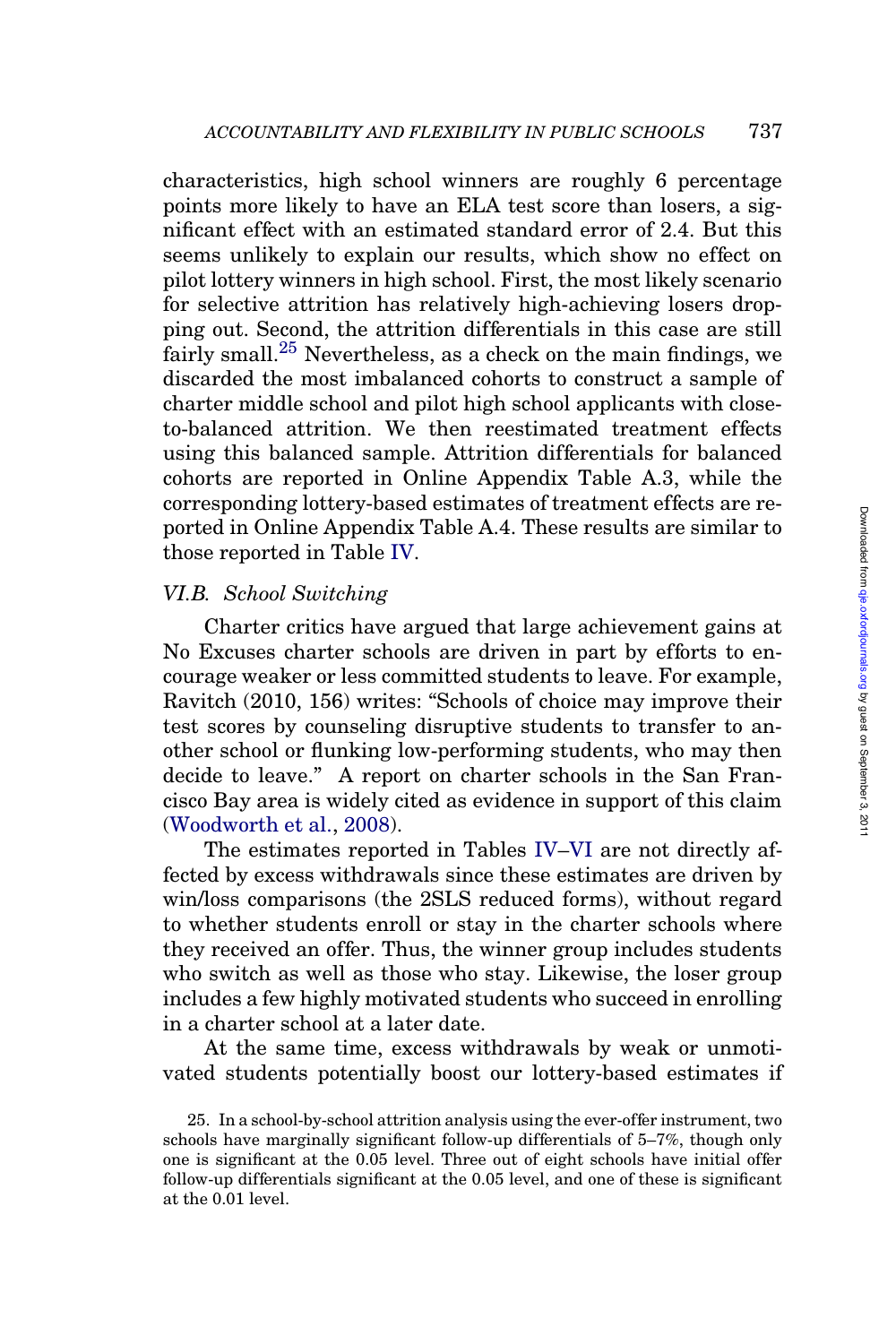those who leave would have been disruptive or would have generated negative peer effects. It therefore makes sense to look for evidence of excess withdrawals. The withdrawal question is partly addressed by Table [VI,](#page-30-0) which shows that the ratio of actual to potential time- in-charter is similar to the ratio of actual to potential time in school for an average BPS student (about 0.4 for middle school and 0.3 for high school). We add to this evidence here with a direct look at school switching.

About 47% of charter middle school applicants and 31% of pilot middle school applicants switch schools at some point after the lottery in which they participated. This can be seen in the row labeled "mean switch rate" in Table [VIII.](#page-40-0) This table shows that charter lottery winners are about 15 percentage points less likely to switch than losers. This estimate comes from a regression model that parallels the reduced forms reported in Table [IV,](#page-24-0) where the dependent variable is an indicator variable equal to 1 if a student switched schools and the instrument is ever offer.

This lower switch rate is partly mechanical, since many charter middle schools start in grade 6 whereas most regular BPS students switch between grades 5 and 6 when they start middle school. Some switches are driven by charter applicants who enter one of Boston's three exam schools in grade 7. Omitting any grade 5–6 and exam school transitions, charter lottery winners and losers experience roughly the same switch rate. At pilot middle schools, winners are less likely to switch than losers, but this difference is not significantly different from 0.

Among high school applicants, charter lottery winners are more likely to switch schools than losers, a marginally significant difference of 5–6 percentage points. Excess switching comes from a single charter high school; without applicants to this school in the sample, the differential falls to 1–2 percentage points, while the estimated charter high school effects are essentially unchanged. On balance, therefore, we find little evidence to suggest high mobility out of charter schools drives our main findings.

## VII. ABILITY INTERACTIONS AND PEER EFFECTS

<span id="page-39-0"></span>The fact that charter applicants have baseline scores somewhat higher than the BPS average motivates an analysis of treatment effect heterogeneity. Specifically, we explore treatment effect interactions with applicants' own ability and interactions with the ability of peers. The interaction with own ability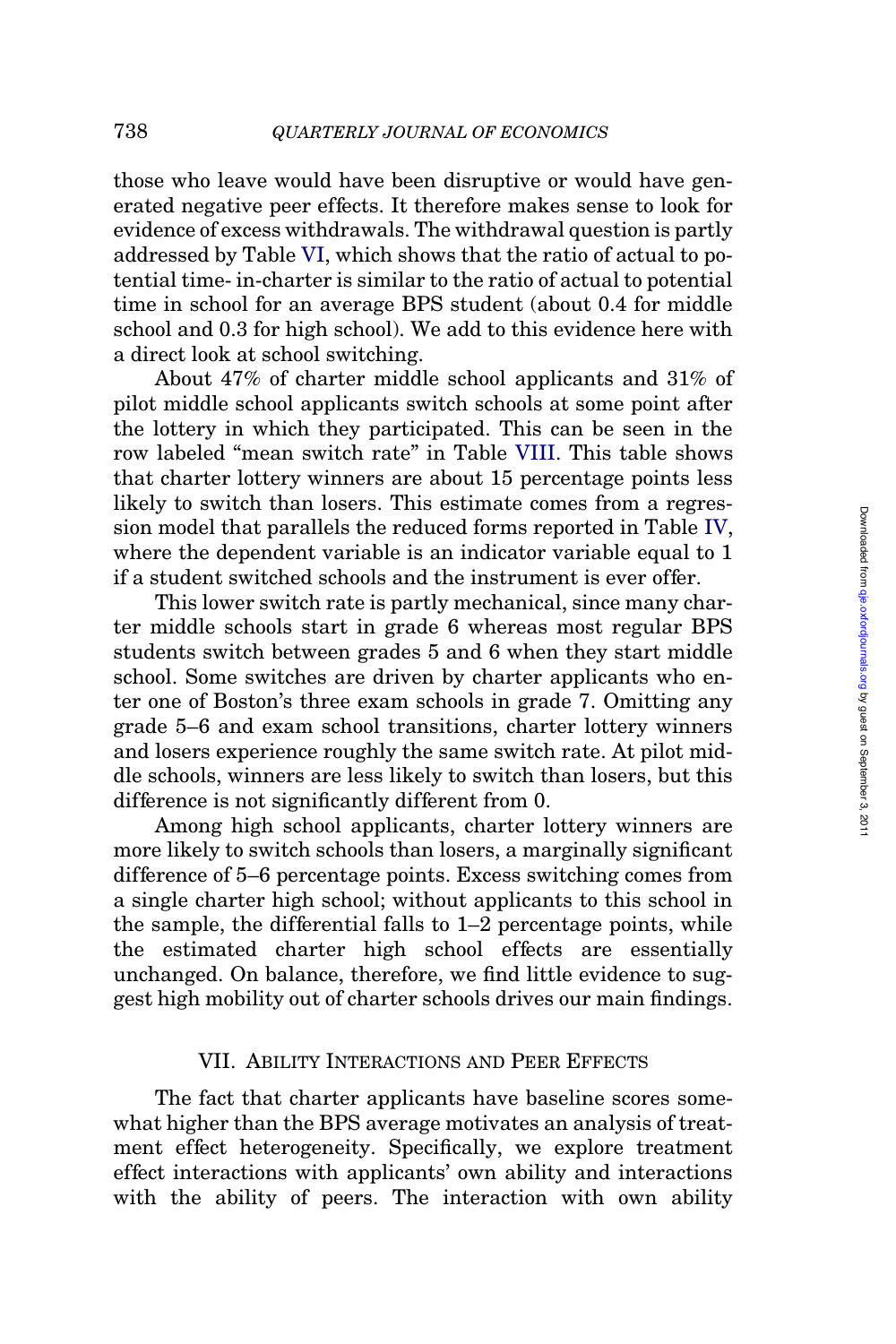**SCHOOL SWITCHING REGRESSIONS** REGRESSIONS TABLE VIII TABLE VIII SCHOOL SWITCHING

|               |            |             | Charter Schools                                               |                                               | Pilot Schools                            |
|---------------|------------|-------------|---------------------------------------------------------------|-----------------------------------------------|------------------------------------------|
| Level         | Outcome    | emographics | Demographics<br>- Baseline Scores<br>$\widehat{\mathfrak{D}}$ | <b>Jemographics</b><br>$\widehat{\mathbf{e}}$ | Demographics<br>+ Baseline Scores<br>(4) |
| Middle school | Any switch | $-0.146***$ | $-0.145***$                                                   |                                               |                                          |
|               |            | (0.032)     | $(0.032)$<br>1347                                             | $\frac{-0.056}{(0.040)}$<br>1347              | $\frac{-0.045}{(0.040)}$<br>(1300        |
|               |            | 1378        |                                                               |                                               |                                          |
|               |            |             |                                                               |                                               |                                          |

|             | Mean switch rate                                                                                                                                                                                                                                                                                                                                                                                                                                                                                                                                                       | 0.471              | 0.472             | 0.313            | 0.314               |
|-------------|------------------------------------------------------------------------------------------------------------------------------------------------------------------------------------------------------------------------------------------------------------------------------------------------------------------------------------------------------------------------------------------------------------------------------------------------------------------------------------------------------------------------------------------------------------------------|--------------------|-------------------|------------------|---------------------|
| High school | Any switch                                                                                                                                                                                                                                                                                                                                                                                                                                                                                                                                                             | $0.063**$<br>0.028 | $0.052*$<br>0.028 | (0.025)<br>0.032 | $-0.042*$<br>0.025) |
|             |                                                                                                                                                                                                                                                                                                                                                                                                                                                                                                                                                                        | 1561               | 1466              | 1119             | 1042                |
|             | Mean switch rate                                                                                                                                                                                                                                                                                                                                                                                                                                                                                                                                                       | 0.231              | 0.231             | 0.164            | 0.161               |
|             | <i>Notes</i> . This table reports coefficients from regressions of an indicator variable equal to 1 if a student switched schools on an indicator variable equal to 1 if the student won the<br>middle school row excludes switches between 5th and 6th orade for 5th orade that they are well as switches to exam schools in 7th orade for all applicants (these schools<br>lottery. The "any switch" variable is equal to 1 if a student ever switched from one school to another after the lottery, either within a school year or between school years. The second |                    |                   |                  |                     |

middle school row excludes switches between 5th and 6th grade for 5th grade charter applicants, as well as switches to exam schools in 7th grade for all applicants (these schools J, 룊 50 È 56 nuuttiin Stah). Ityve skautues swatense perweren aan avan gradue nuuttiin Stah). Ityve skautus swatense swaten aan avan significant at  $10\%$ ; \*\*significant at  $5\%$ ; \*\*\*significant at  $1\%$ . start in 7th). Robust standard errors are reported in parentheses. \*significant at 10%; \*\*significant at 5%; \*\*\*significant at 1%. <u>ਤ</u>ੋਂ ਬੱ

### *ACCOUNTABILITY AND FLEXIBILITY IN PUBLIC SCHOOLS* 739

Any switch excluding

Any switch excluding  $5\hbox{--}6$  transition and

<span id="page-40-0"></span>exam schools

 $-0.018$ <br> $(0.029)$ <br> $1378$ 

 $\frac{-0.011}{(0.029)}$ <br>1347

5–6 transition and (0.029) (0.029) (0.040) (0.040) exam schools 1378 1347 1347 1300

 $-0.056$ <br>(0.040)<br>1347

 $-0.045$ <br>(0.040)<br>1300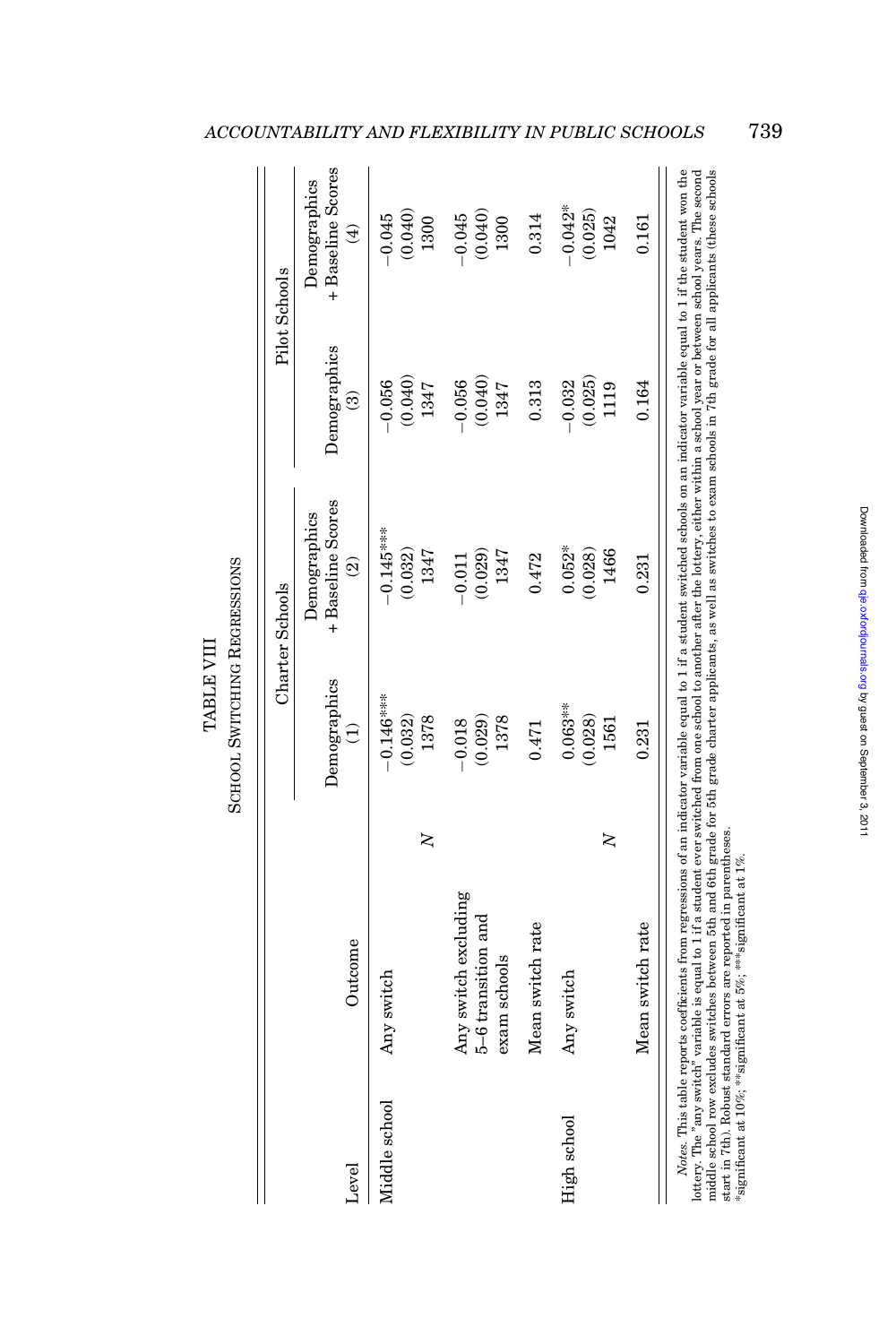addresses the question of whether charter schools do well because they serve a relatively high-ability group. The interaction with peer ability provides evidence on the extent to which peer effects might explain our findings. For comparison, we report interaction models for pilot schools as well as for charters.

The second-stage equation used to estimate models with own-ability interaction terms looks like this:

(5) 
$$
y_{igt} = \alpha_t + \beta_g + \sum_j \delta_j d_{ij} + \gamma' X_i + \rho_0 S_{igt} + \rho_1 S_{igt} (B_i - b_g) + \epsilon_{igt},
$$

where  $B_i$  is student *i*'s baseline score and  $b_g$  is grade-specific average  $B_i$  in the sample, so that the main effect of  $S_{igt}$ ,  $\rho_0$ , is evaluated at the mean. The vector of covariates,  $X_i$ , includes baseline scores. The coefficient  $\rho_1$  tells us whether effects are larger or smaller as baseline scores increase. The corresponding first-stage equations are

(6) 
$$
S_{igt} = \lambda_{1t} + \kappa_{1g} + \sum_{j} \mu_{1j} d_{ij} + \Gamma'_1 X_i + \pi_{10} Z_i + \pi_{11} B_i Z_i + \eta_{1igt}
$$

(7)

$$
S_{igt}(B_i-b_g)=\lambda_{2t}+\kappa_{2g}+\sum_j\mu_{2j}d_{ij}+\Gamma_2'X_i+\pi_{20}Z_i+\pi_{21}B_iZ_i+\eta_{2igt},
$$

so that equation [\(5\)](#page-41-0) is identified by adding an interaction between  $B_i$  and  $Z_i$  to the instrument list.

<span id="page-41-0"></span>The effect of attending a charter middle school is larger for students with *lower* baseline scores, though the estimated interaction terms are small. This can be seen in the second column of Table [IX,](#page-42-0) which reports 2SLS estimate of  $\rho_0$  and  $\rho_1$  in equation ([5\)](#page-41-0). For example, the interaction terms in column 2 imply that a lottery applicant with baseline score  $0.2\sigma$  below the mean is estimated to have an ELA score gain that is  $0.025\sigma$  higher (-0.123  $*$  $-0.2 = 0.025$ ) and a math score gain that is  $0.029\sigma$  higher ( $-0.146*$  $-0.2$ ) than an applicant with a baseline score at the mean. None of the estimated own-ability interaction terms for applicants to charter high school are significantly different from 0. These results, which are similar to our estimates of own-ability interactions in a KIPP middle school ([Angrist et al. 2010\)](#page-48-0), weigh against the view that charter schools focus on high-achieving applicants. There are no significant own-ability interactions from the analysis of treatment effects in pilot schools.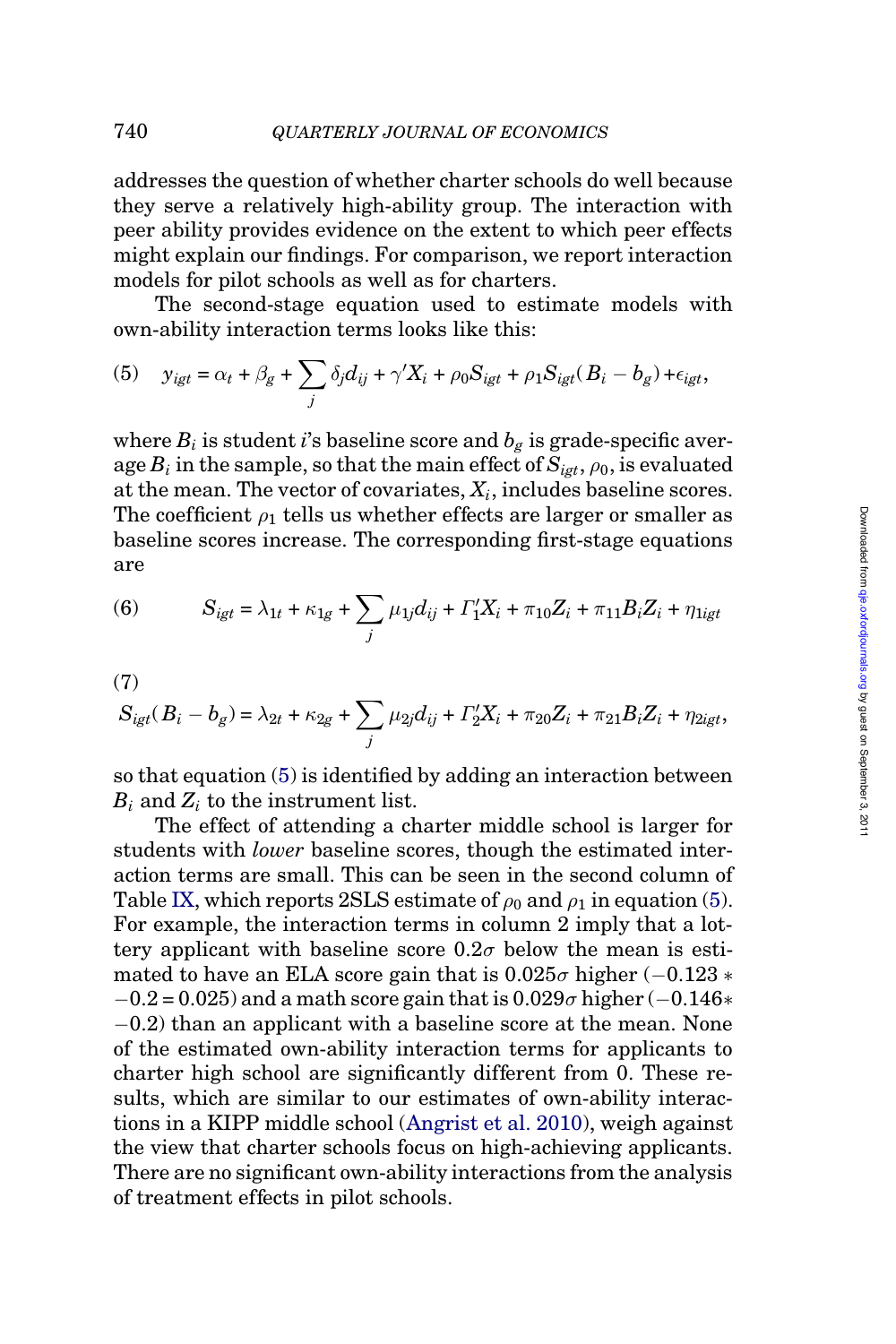<span id="page-42-0"></span>

| Р | Ξ<br>≂<br>≒ |
|---|-------------|
| ∶ | ı.<br>متح   |

|               |             |   |                              |                                                     | Interactions with Own Baseline Score |                              |                              |                                                   | Interactions with Peer Mean Baseline Score |                              |
|---------------|-------------|---|------------------------------|-----------------------------------------------------|--------------------------------------|------------------------------|------------------------------|---------------------------------------------------|--------------------------------------------|------------------------------|
|               |             |   | Charter Schools              |                                                     |                                      | Pilot Schools                | Charter Schools              |                                                   | Pilot Schools                              |                              |
| Level         | Subject     |   | Main Effect<br>$\widehat{E}$ | Interaction Main Effect<br>$\widehat{\mathfrak{D}}$ | $\widehat{\mathbf{e}}$               | Interaction<br>$\widehat{f}$ | Main Effect<br>$\widehat{e}$ | Interaction Main Effect<br>$\widehat{\mathbf{e}}$ | $\widehat{E}$                              | Interaction<br>$\circledast$ |
| Middle School | ELA         |   | $0.203***$<br>(0.046)        | $-0.123***$<br>(0.046)                              | (0.102)<br>$-0.042$                  | (0.044)<br>$-0.035$          | $0.226***$<br>(0.047)        | $-0.810***$<br>(0.241)                            | (0.116)<br>$-0.03$                         | (0.307)<br>$-0.107$          |
|               |             | Z | 3,101                        |                                                     |                                      | 3,024                        | 3,090                        |                                                   | 3,024                                      |                              |
|               | Math        |   | $0.368***$                   | $-0.146***$                                         | $-0.220***$                          | $-0.023$                     | $0.383***$                   | $-1.035***$                                       | $-0.284***$                                | 0.358                        |
|               |             |   | (0.046)                      | (0.051)                                             | (0.091)                              | (0.034)                      | (0.048)                      | (0.213)                                           | (0.111)                                    | (0.229)                      |
|               |             | Z | 3,258                        |                                                     |                                      | 3,348                        | 3,247                        |                                                   | 3,348                                      |                              |
| High School   | ЕLA         |   | $0.365***$                   | 0.021                                               | 0.014                                | $-0.081$                     | $0.355***$                   | 0.155                                             | 0.032                                      | 0.571                        |
|               |             |   | (0.084)                      | (0.086)                                             | (0.066)                              | (0.049)                      | (0.088)                      | (0.322)                                           | (0.068)                                    | (0.633)                      |
|               |             | 2 | 1,432                        |                                                     |                                      | 1,009                        | 1,432                        |                                                   | 1,009                                      |                              |
|               | Math        |   | $0.268***$                   | 0.039                                               | $-0.059$                             | $-0.009$                     | $0.322***$                   | $-0.826$                                          | $-0.044$                                   | 0.628                        |
|               |             |   | (0.077)                      | (0.116)                                             | (0.063)                              | (0.089)                      | (0.107)                      | (0.809)                                           | (0.065)                                    | (0.620)                      |
|               |             | Z | 1,401                        |                                                     |                                      | 978                          | 1,401                        |                                                   | 978                                        |                              |
|               | Writing     |   | $0.351***$                   | 0.023                                               | $0.148*$                             | $-0.068$                     | $0.301*$                     | 0.690                                             | $0.162*$                                   | 0.094                        |
|               | Topic       |   | (0.120)                      | (0.084)                                             | (0.084)                              | (0.079)                      | (0.154)                      | (0.931)                                           | 0.084)                                     | (0.612)                      |
|               |             | Z | 1,386                        |                                                     |                                      | 961                          | 1,386                        |                                                   | 961                                        |                              |
|               | Writing     |   | $0.218***$                   | 0.034                                               | 0.136                                | $-0.043$                     | $0.214*$                     | $-0.040$                                          | $0.153*$                                   | 0.562                        |
|               | Composition |   | (0.103)                      | (0.083)                                             | (0.086)                              | (0.090)                      | (0.127)                      | (0.825)                                           | (180, 0)                                   | (0.605)                      |
|               |             | 2 | 1,386                        |                                                     |                                      | 961                          | 1,386                        |                                                   | 58                                         |                              |
|               |             |   |                              |                                                     |                                      |                              |                              |                                                   |                                            |                              |

*Notes*. Columns (1)–(4) show results from models that interact years in charter or pilot schools with a student's own baseline test score, and add baseline score interacted with<br>an offer dummy to the instrument list. Col dummies, demographic controls, and baseline test scores. Middle school regressions pool grade outcomes and include dummies for grade level. Standard errors are clustered as in *Notes.* Columns (1)–(4) show results from models that interact years in charter or pilot schools with a student's own baseline test score, and add baseline score interacted with an offer dummy to the instrument list. Columns (5)–(8) show results from models that interact years in charter or pilot with the baseline mean score in an applicant's risk set, and add baseline score in the risk set interacted with an offer dummy to the instrument list. Main effects are evaluated at the mean. Controls include year of birth dummies, year of test dummies, demographic controls, and baseline test scores. Middle school regressions pool grade outcomes and include dummies for grade level. Standard errors are clustered as in Table IV.  $\begin{array}{l} \tt ^{v} \\ \tt ^{s} \rm{significant~at} \ 10\%, \ ^{s} \rm{significant~at} \ 5\%; \ ^{s \ast s} \rm{significant~at} \ 1\%. \end{array}$ Table IV.

<sup>\*</sup>significant at 10%; \*\*significant at 5%; \*\*\*significant at 1%.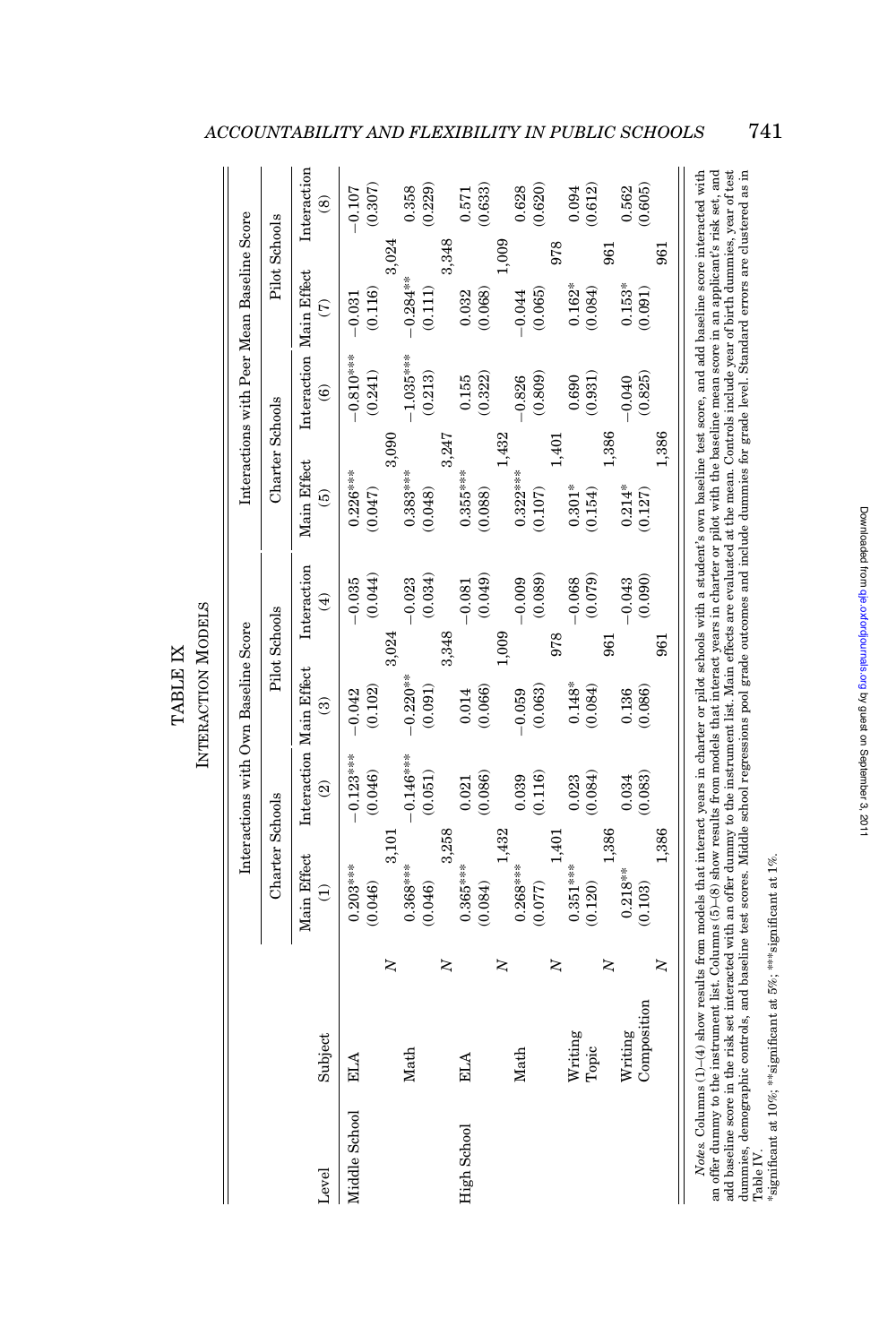Estimates of models with peer-ability interactions were constructed from the following second-stage equation

(8) 
$$
y_{igt} = \alpha_t + \beta_g + \sum_j \delta_j d_{ij} + \gamma' X_i + \rho_0 S_{igt} + \rho_1 S_{igt} (\bar{b}_{(i)} - \bar{b}_g) + \epsilon_{igt},
$$

where  $\bar{b}_{(i)}$  is the mean baseline score (without *i*) in *i*'s risk set and  $\bar{b}_c$  is the mean of this variable in the sample. Applicants in risk  $\bar{b}_g$  is the mean of this variable in the sample. Applicants in risk sets with higher scoring peers are likely to end up in charter or pilot schools with higher scoring peers if they win the lottery. This model therefore allows treatment effects to vary as a function of peer quality. The corresponding first-stage equations are

(9) 
$$
S_{igt} = \lambda_{1t} + \kappa_{1g} + \sum_{j} \mu_{1j} d_{ij} + \Gamma'_1 X_i + \pi_{10} Z_i + \pi_{11} \bar{b}_{(i)} Z_i + \eta_{1igt}
$$

(10)

$$
S_{igt}(\bar{b}_{(i)} - \bar{b}_g) = \lambda_{2t} + \kappa_{2g} + \sum_j \mu_{2j} d_{ij} + \Gamma'_2 X_i + \pi_{20} Z_i + \pi_{21} \bar{b}_{(i)} Z_i + \eta_{2igt}.
$$

Note that the covariate vector,  $X_i$ , includes main effects for applicant risk sets.

Contrary to the usual view of high-achieving peers, Table [IX](#page-42-0) shows that the score gain from charter middle school attendance varies inversely with peer means. For example, students who apply to charter schools in a risk set with peer means  $0.1\sigma$  below the sample mean are estimated to have an ELA gain that is roughly  $0.08\sigma$  higher, and a math gain about  $0.1\sigma$  higher, for each year spent in a charter. None of the other peer interactions reported in Table [IX](#page-42-0) are significantly different from 0, though it should be noted that the estimated peer interactions for high school students are not very precise. It's also worth noting that the strong, negative peer interactions for middle schools do not imply that low-achieving peers raise other students scores. Rather, this result tells us something about the type of charter *school* that generates the largest gains. The most successful charter middle schools in our sample serve the most disadvantaged applicants.

#### VIII. OBSERVATIONAL ESTIMATES

<span id="page-43-0"></span>The lottery analysis uses a sample of applicants and schools for which lotteries are relevant and well documented. We would like to gauge the external validity of the findings this sample generates: are effects at other Boston charters and pilots similar?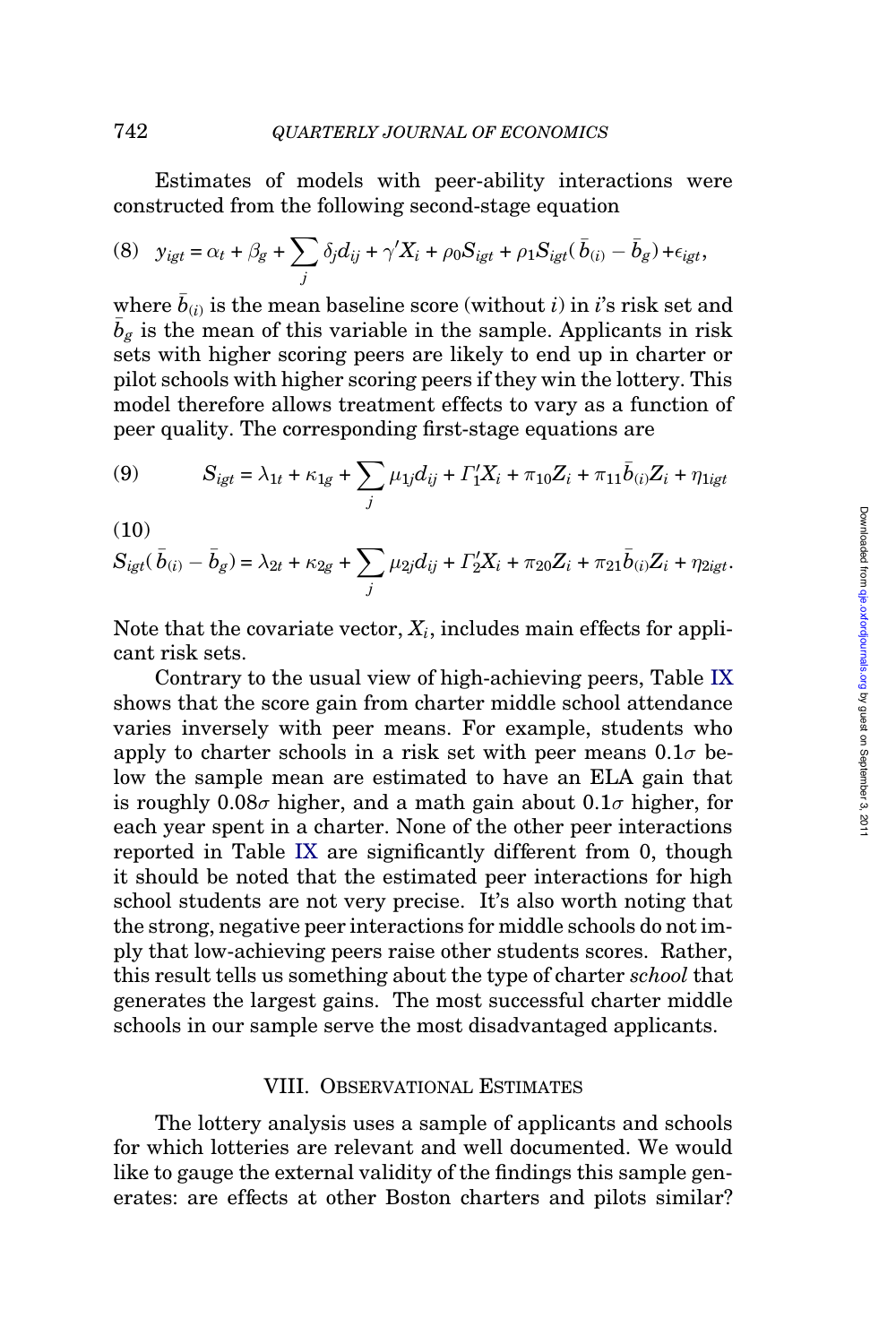To get a handle on external validity, we computed OLS estimates controlling for student demographics and baseline scores. Statistical controls do not necessarily eliminate selection bias, but we can validate the observational strategy by comparing observational and lottery estimates in the sample where both can be computed. Where observational and lottery estimates are close, the observational estimates seem likely to be informative for non– lottery-sample schools as well.

The data structure for the observational analysis is similar to that for the quasi-experimental study. Baseline scores and demographics for middle school come from fourth-grade data, while baseline scores and demographics for high school come from eighth-grade data. The regressors of interest count years spent attending a charter or pilot school at the relevant level (e.g., years in a charter middle school), as well as time spent in an exam or alternative school. Time in charter and pilot schools has different effects for schools in and out of the lottery study. Specifically, the observational estimates were constructed by fitting

(11) 
$$
y_{igt} = \alpha_t + \beta_g + \gamma' X_i + \rho_{lc} C_{ligt}
$$

$$
+ \rho_{lp} P_{ligt} + \rho_{nc} C_{night} + \rho_{np} P_{night} + \rho_e E_{igt} + \rho_a A_{igt} + \epsilon_{igt},
$$

where *Cligt* and *Pligt* measure time in lottery-study charter and pilot schools (with effects  $\rho_{lc}$  and  $\rho_{lp}$ ),  $C_{night}$  and  $P_{night}$  measure time in nonlottery charter and pilot schools (with effects  $\rho_{nc}$  and  $\rho_{np}$ ), and *Eigt* and *Aigt* denote years in an exam or alternative school, with effects  $\rho_e$  and  $\rho_a$ . The sample used to estimate this equation includes students with complete demographic information, who attended Boston schools at the time they took baseline and follow-up tests. $26$ 

Observational estimates of the effect of time spent in lotterysample schools are similar to the corresponding lottery estimates, especially for charter schools. This can be seen in Table [X](#page-45-0), which reports estimates of charter and pilot effects using the two designs. For example, observational estimates of the effects of attending a charter middle school in the lottery study are  $0.17\sigma$  for ELA and  $0.32\sigma$  for math. These estimates are remarkably close

<span id="page-44-0"></span><sup>26.</sup> As in the lottery analysis with baseline scores, the observational analysis omits students who attended elementary grades in a K–8 pilot. The observational analysis looks at middle and high schools only because there are no baseline score data for elementary school students.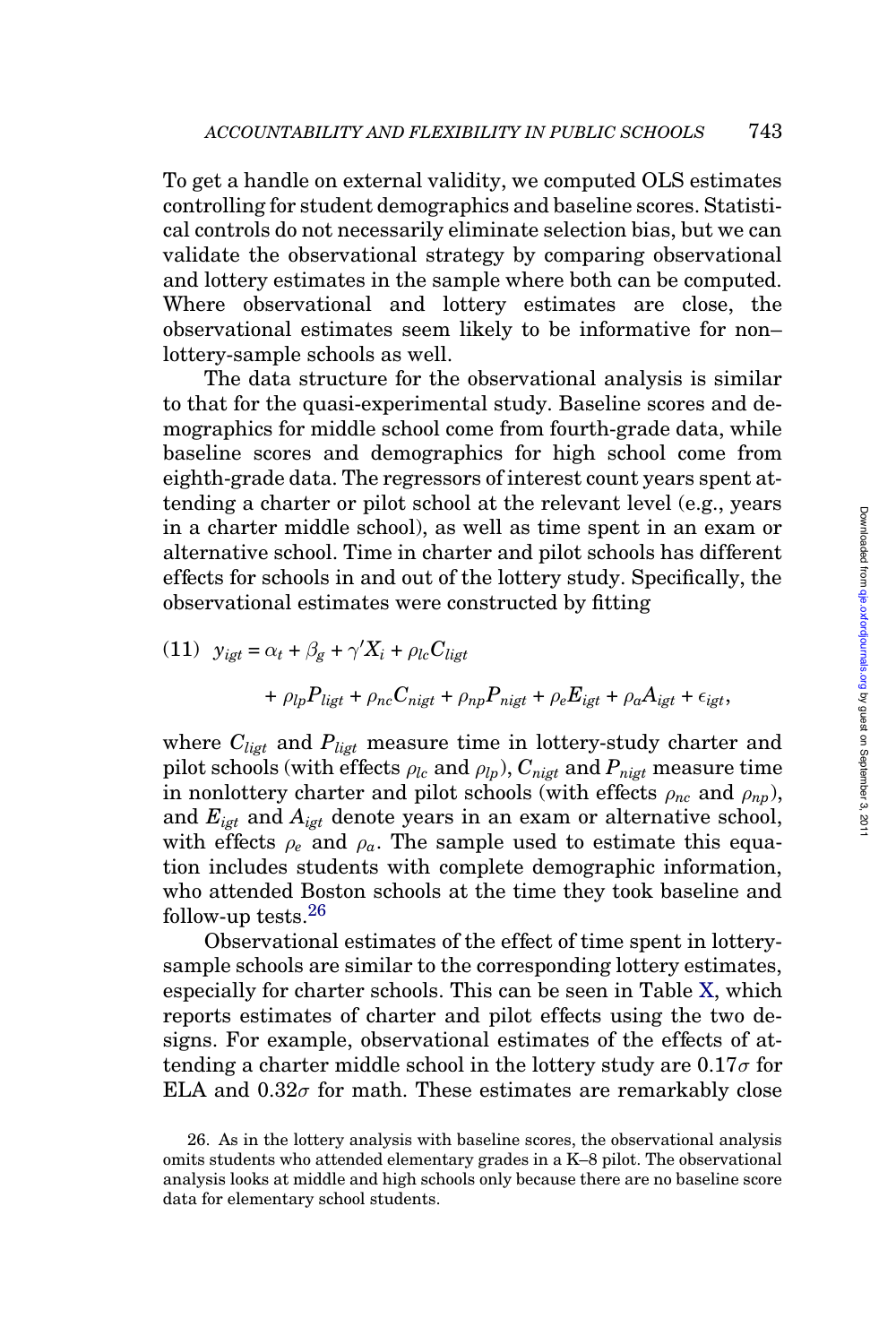| PFECTS OF LOTTERY AND NONLOTTERY SCHOOLS<br>Charter Schools |
|-------------------------------------------------------------|
|-------------------------------------------------------------|

<span id="page-45-0"></span>TABLE X

**TABLEX** 

|               |                        |        |                                                                                                                                                                                                                                                                                                                                    | EFFECTS OF LOTTERY AND NONLOTTERY SCHOOLS<br>Charter Schools |                                              |                                             |                                                            | Pilot Schools                                             |                                         |                                        |
|---------------|------------------------|--------|------------------------------------------------------------------------------------------------------------------------------------------------------------------------------------------------------------------------------------------------------------------------------------------------------------------------------------|--------------------------------------------------------------|----------------------------------------------|---------------------------------------------|------------------------------------------------------------|-----------------------------------------------------------|-----------------------------------------|----------------------------------------|
|               |                        |        |                                                                                                                                                                                                                                                                                                                                    | Lottery                                                      |                                              | Observational                               | Lottery                                                    |                                                           | Observational                           |                                        |
| Level         | Subject                |        | Demographics<br>With<br>$\widehat{c}$                                                                                                                                                                                                                                                                                              | With Baseline<br>Scores<br>$\widehat{2}$                     | Lottery<br>Schools<br>$\widehat{\mathbf{c}}$ | Nonlottery<br>Schools<br>$\widehat{\Theta}$ | Demographics<br>With<br>$\widehat{\mathbf{e}}$             | With Baseline<br>Scores<br>$\widehat{\mathbf{6}}$         | Lottery<br>Schools<br>$\epsilon$        | Nonlottery<br>Schools<br>$\circledast$ |
| Middle School | <b>ELA</b>             | z      | $203***$<br>3157<br>(0.056)                                                                                                                                                                                                                                                                                                        | $0.198***$<br>3101<br>(0.047)                                | $0.174***$<br>(0.020)                        | $0.098***$<br>(0.014)<br>40852              | (0.040)<br>0.010<br>4314                                   | $\frac{0.041}{0.103}$<br>3024                             | 40852<br>$-0.089***$<br>(0.015)         | $0.082***$<br>(0.016)                  |
|               | Math                   |        | $0.376***$<br>(0.059)                                                                                                                                                                                                                                                                                                              | $0.359***$<br>(0.048)                                        | $0.316***$<br>(0.024)                        | $0.148***$<br>(0.018)                       | $\frac{4777}{4777}$<br>$-0.041$                            | $0.223**$<br>$(0.090)$<br>$3348$                          | $-0.108***$<br>(0.014)                  | $-0.071***$<br>(0.019)                 |
| High School   | <b>ELA</b>             | z<br>z | 3317<br>1473<br>$0.178*$<br>(0.098)                                                                                                                                                                                                                                                                                                | $0.265***$<br>3258<br>(0.076)<br>1401                        | $0.258***$<br>(0.025)                        | $0.169***$<br>(0.023)<br>45035<br>15610     | (0.075)<br>$-0.011$<br>1034                                | (0.062)<br>0.058<br>978                                   | 15610<br>45035<br>$0.167***$<br>(0.016) | $0.089***$<br>(0.016)                  |
|               | Math                   | 2      | $0.368***$<br>1455<br>(0.114)                                                                                                                                                                                                                                                                                                      | $0.364***$<br>1432<br>(0.085)                                | $0.269***$<br>(0.055)                        | $0.122***$<br>(0.033)<br>19254              | $\begin{array}{c} (0.101) \\ 1022 \end{array}$<br>$-0.033$ | $\begin{array}{c} (0.067) \\ 1009 \end{array}$<br>0.021   | 19254<br>$0.167***$<br>(0.033)          | (0.024)<br>0.038                       |
|               | Writing<br>Topic       | z      | $0.319***$<br>1461<br>(0.120)                                                                                                                                                                                                                                                                                                      | $0.349***$<br>1386<br>(0.120)                                | $0.311***$<br>(0.044)                        | $0.174***$<br>(0.028)<br>15328              | $0.170***$<br>(0.085)<br>1023                              | $0.158*$<br>$\begin{array}{c} (0.081) \\ 961 \end{array}$ | 15328<br>$0.235***$<br>(0.017)          | $\frac{0.108***}{0.021}$               |
|               | Composition<br>Writing | z      | $0.214*$<br>1461<br>(0.115)                                                                                                                                                                                                                                                                                                        | $0.212***$<br>1386<br>(0.104)                                | $0.309***$<br>(0.034)                        | $0.193***$<br>(0.027)<br>15328              | (0.093)<br>0.150<br>1023                                   | $\begin{array}{c} 0.138 \\ 0.085 \end{array}$<br>961      | 15328<br>$\frac{0.218***}{0.028}$       | $0.128***$<br>(0.021)                  |
|               |                        |        | $\mathbf{X}_{i}$ , $\mathbf{X}_{i}$ , $\mathbf{X}_{i}$ , $\mathbf{X}_{i}$ , $\mathbf{X}_{i}$ , $\mathbf{X}_{i}$ , $\mathbf{X}_{i}$ , $\mathbf{X}_{i}$ , $\mathbf{X}_{i}$ , $\mathbf{X}_{i}$ , $\mathbf{X}_{i}$ , $\mathbf{X}_{i}$ , $\mathbf{X}_{i}$ , $\mathbf{X}_{i}$ , $\mathbf{X}_{i}$ , $\mathbf{X}_{i}$ , $\mathbf{X}_{i}$ , |                                                              |                                              |                                             |                                                            |                                                           |                                         |                                        |

coefficient estimates from the same regression. Demographic controls include female, black, Hispanic, Asian, other race, special education, limited English proficiency, free/reduced<br>price lunch, and a female<sup>s</sup>minority dum Aozes. Columns (1,1, 10, 201, to report 2010. Sestmates trom 1able 1V. Observational models are estimated by OLD and the separate variables for years in lottery sample<br>pilot schools, lottery sample charter schools, nonlott *Notes.* Columns (1), (2), (5), and (6) report 2SLS estimates from Table IV. Observational models are estimated by OLS and include separate variables for years in lottery sample pilot schools, lottery sample charter schools, nonlottery sample pilot schools, and nonlottery sample charter schools. For a given school level and test, columns (3), (4), (7), and (8) report coefficient estimates from the same regression. Demographic controls include female, black, Hispanic, Asian, other race, special education, limited English proficiency, free/reduced price lunch, and a female\*minority dummy. Regressions also include year of test and year of birth dummies as well as baseline scores. Observational models restrict the sample to students who were in Boston in the year of the relevant test. Middle school regressions pool grade outcomes and include dummies for grade level. Standard errors are clustered as in Table IV. Table IV.

\*significant at  $10\%$ ; \*\*significant at  $5\%$ ; \*\*\*significant at  $1\%$ . \*significant at 10%; \*\*significant at 5%; \*\*\*significant at 1%.

# 744 *QUARTERLY JOURNAL OF ECONOMICS*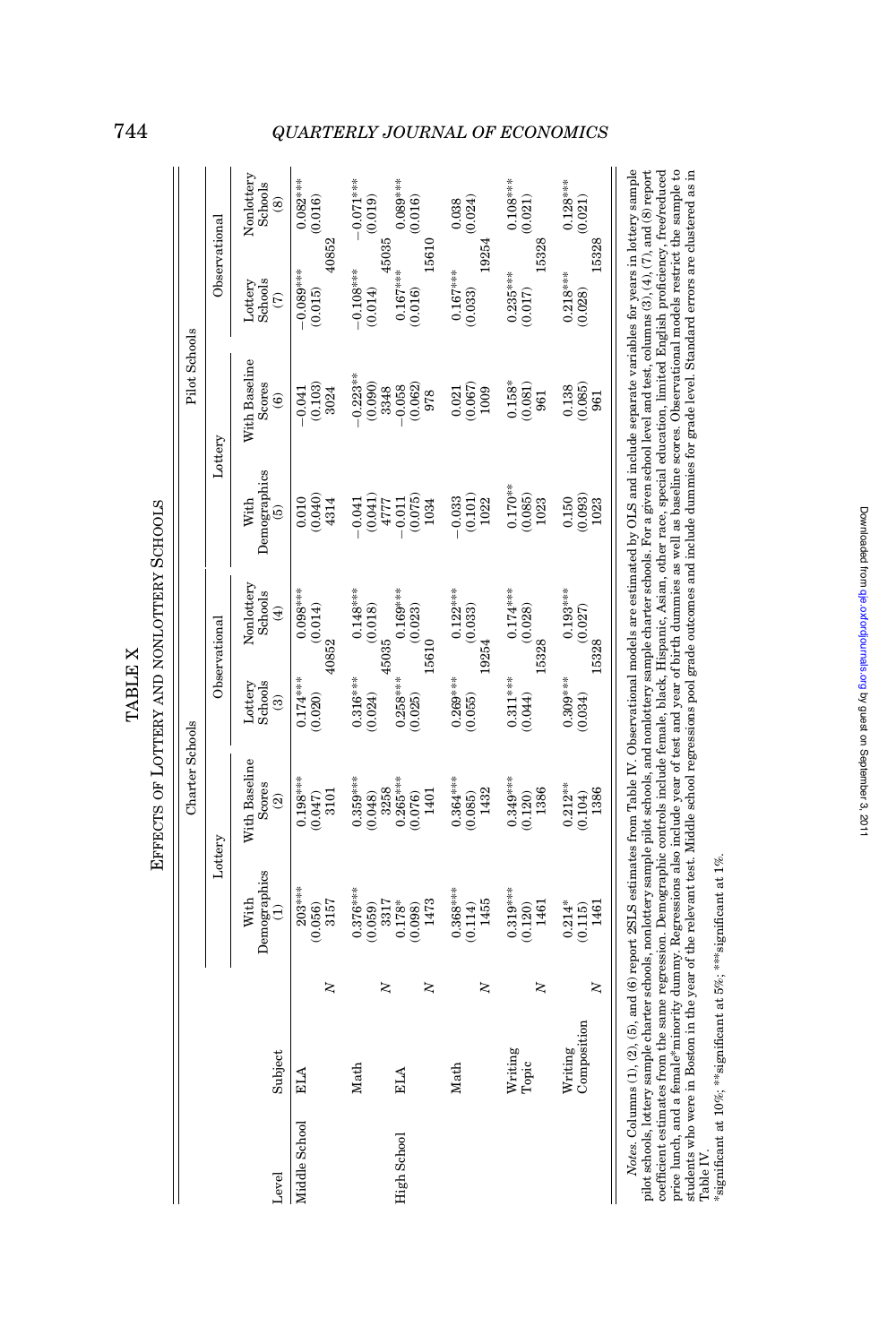to the corresponding lottery estimates with baseline scores  $(0.20\sigma)$ for ELA and  $0.36\sigma$  for math). The high school estimates are also a good match: compare, for example, ELA effects of about  $0.26\sigma$ using both designs.

The results in Table [X](#page-45-0) support the notion that the observational study design does a good job of controlling for selection bias in the evaluation of charter effects (or that there is not much selection bias in the first place). On the other hand, the table also suggests that the charter schools in our lottery study are among the best in Boston. Observational estimates of the effect of time spent in charter schools that were not included in the lottery study are economically and statistically significant, but only about half as large as the corresponding estimates for lottery-sample schools.

The observational and lottery-based analyses of pilot middle schools both produce negative estimates in the sample that includes lagged scores. The observational results for pilot ELA are more negative than the corresponding lottery estimates, while the opposite is true for math. The match across designs is not as good for pilot high schools, where the observational analysis for lottery schools produces substantial and significant positive estimates, while the lottery results for ELA and math are small and not significantly different from 0 (though the match for writing is good). The variation in pilot results across designs may be due to the fact that the lottery estimates for pilot high schools are not very precise. It's noteworthy, however, that the observational estimates of pilot high school treatment effects are larger for schools used in the lottery study than for other pilot schools.

## IX. SUMMARY AND CONCLUSIONS

<span id="page-46-0"></span>Lottery-based estimates of the impact of charter attendance on student achievement in Boston show impressive score gains for students in middle and high school. In contrast, lottery-based estimates for pilot school students are small and mostly insignificant, sometimes even negative. Although we cannot say for sure why charter and pilot school effects are so different, a number of factors seem likely to be important. For one thing, the student-teacher ratio is smaller in charter high schools while the school day and year are longer in both charter high schools and charter middle schools. Charter teaching staff are also unusually young. These differences may originate in collective bargaining agreements that make it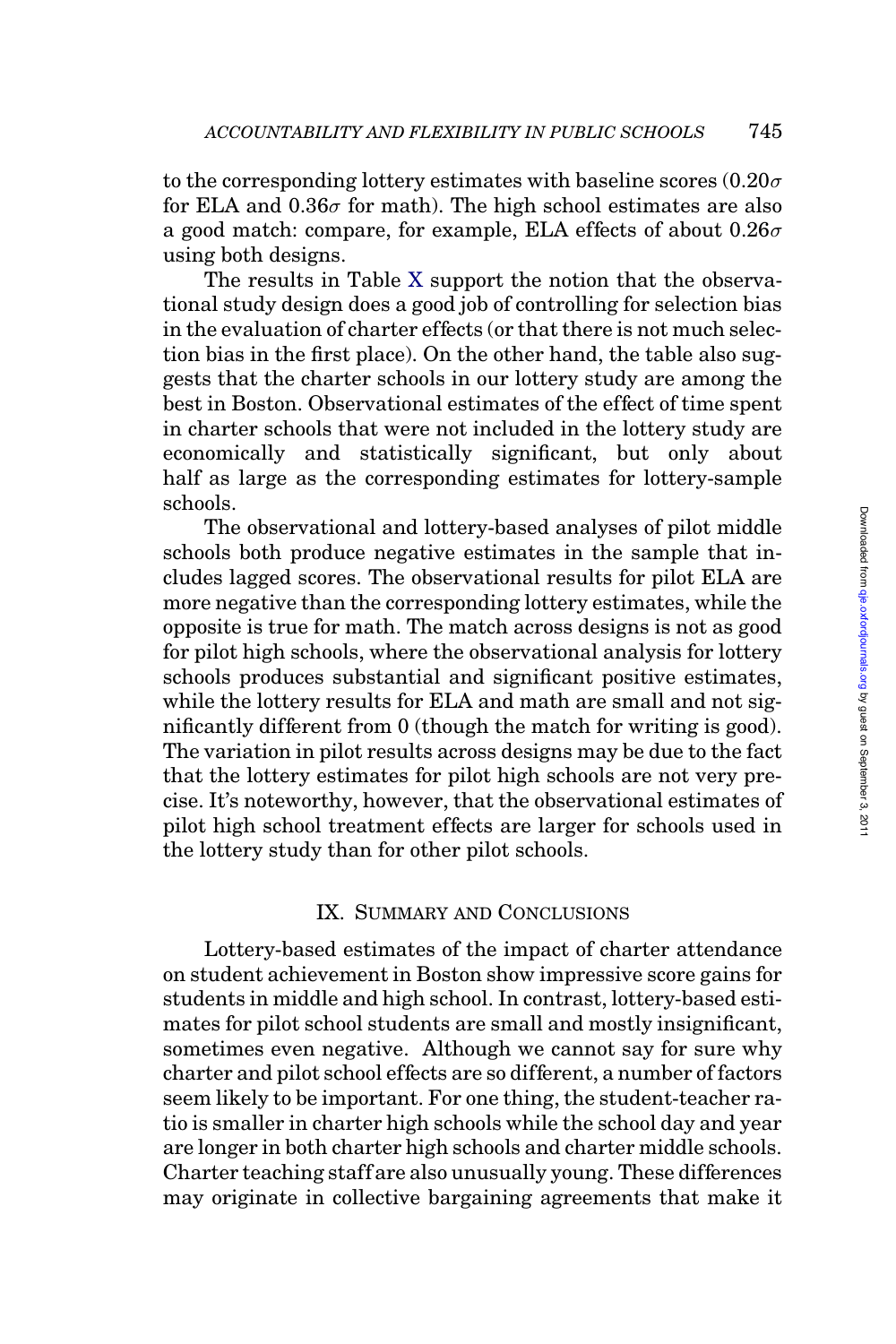relatively expensive for pilot schools to expand instructional hours and staffing and that favor teacher seniority over classroom effectiveness. In addition, most of the charter schools in our lottery sample embrace elements of the No Excuses model, an instructional paradigm that is not common in public schools, pilot or otherwise.

Many of the charter schools in our study aspire to boost minority achievement, so a natural benchmark for charter effectiveness is the black-white test score gap. Among students attending regular BPS middle schools, blacks score about  $0.7\sigma$  below whites in language arts and  $0.8\sigma$  below whites in math. The charter school effects reported here are therefore large enough to reduce the black-white reading gap in middle school by two-thirds. The even larger estimated math gains (about  $0.4\sigma$ ) are more than enough to eliminate the racial gap in math while students are in middle school. Effects of roughly  $0.2\sigma$  estimated for high school ELA and math are large enough to close the black-white high school gap of about  $0.8\sigma$  in both subjects (assuming four years of charter high school enrollment).

It's worth emphasizing that the large gains reported here are generated by charter schools with over-subscribed and welldocumented admissions lotteries. Charter schools with good records that parents find attractive are likely to be among the most effective. In an effort to gauge the external validity of our lottery estimates, we computed observational estimates that rely solely on statistical controls, with separate effects for schools in and out of the lottery sample. Lottery and observational estimates are similar when estimated using the same set of charter schools. On the other hand, the observational estimates for charter schools that contribute to the lottery study are larger than the observational estimates for other charter schools (though the latter are still positive and significantly different from 0).

There are too few schools in the lottery study to generate an informative comparison of specific charter models or practices. On the other hand, the fact that most of the schools in the lottery study embrace key elements of the No Excuses model suggests the lottery results can be seen as particularly informative for this approach. In line with this finding, our study of a single No Excuses–style KIPP school also generates evidence of large gains [\(Angrist et al. 2010\)](#page-48-0). Likewise, in ongoing work using a larger sample of schools from around the state, preliminary results point to larger gains in urban schools, most of which embrace key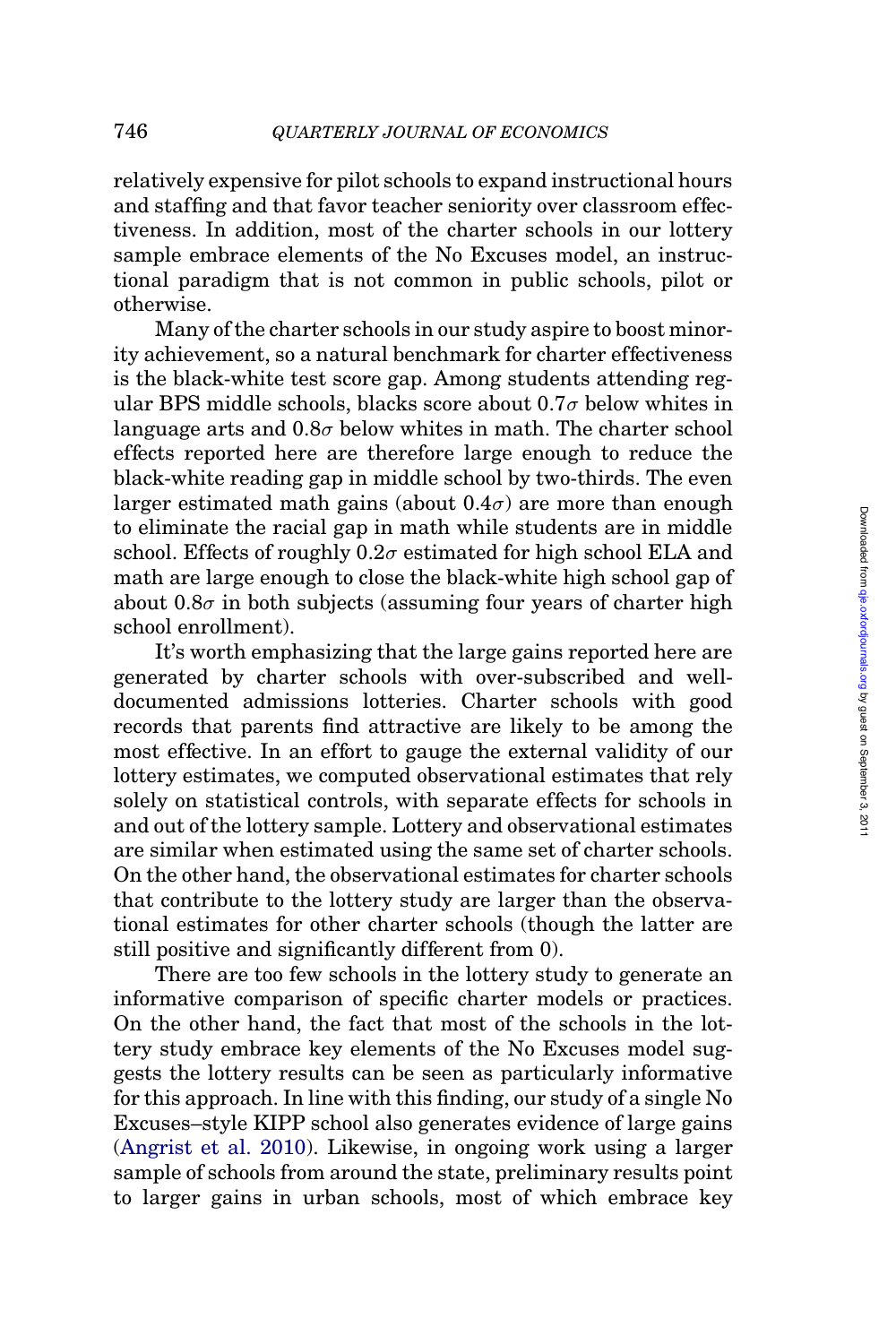elements of the No Excuses paradigm. Other charter schools seem to generate insignificant or even negative effects (see also [Gleason](#page-49-0) [et al. 2010](#page-49-0) for evidence of heterogeneous charter effects). In future work, we hope to provide additional evidence on the relative effectiveness of alternative charter models.

DEPARTMENT OF ECONOMICS, DUKE UNIVERSITY

DEPARTMENT OF ECONOMICS, MASSACHUSETTS INSTITUTE OF TECHNOLOGY AND NBER

GERALD R. FORD SCHOOL OF PUBLIC POLICY AND SCHOOL OF EDUCATION, UNIVERSITY OF MICHIGAN AND NBER

GRADUATE SCHOOL OF EDUCATION, HARVARD UNIVERSITY AND NBER

DEPARTMENT OF ECONOMICS, MASSACHUSETTS INSTITUTE OF TECHNOLOGY AND NBER

#### **REFERENCES**

- Abdulkadiroglu, Atila, Joshua D. Angrist, Susan M. Dynarski, Thomas J. Kane, and Parag A. Pathak, "Accountability and Flexibility in Public Schools: Evidence from Boston's Charters and Pilots," NBER Working Paper No. w15549, 2009.
- Abdulkadiroglu, Atila, Parag A. Pathak, Alvin E. Roth, and Tayfun Sönmez, "Changing the Boston School Choice Mechanism," NBER Working Paper No. w11965, 2006.
- Abdulkadiroglu, Atila and Tayfun Sönmez, "School Choice: A Mechanism Design Approach," *American Economic Review*, 93 (2003), 729–747.
- Angrist, Joshua D., "Group-data Estimation and Testing in Simple Labor Supply Models," *Journal of Econometrics*, 47 (1991), 243–266. Angrist, Joshua D., "Conditional Independence in Sample Selection Models,"
- *Economics Letters*, 54 (1997), 103–112.
- Angrist, Joshua D., Susan M. Dynarski, Thomas J. Kane, Parag A. Pathak, and Christopher Walters, "Who Benefits from KIPP?" NBER Working Paper No. w15740, 2010.
- Angrist, Joshua D. and Guido W. Imbens, "Two-Stage Least Squares Estimation of Average Causal Effects in Models with Variable Treatment Intensity," *Journal of the American Statistical Association: Applications and Case Studies*, 90 (1995), 431–442.
- Berends, Mark, Maria Mendiburo, and Anna Nicotera, "Charter Schools Effects in an Urban School District: An Analysis of Student Achievement Growth,"
- Vanderbilt University Working Paper, 2008. Bifulco, Robert and Helen F. Ladd, "The Impact of Charter Schools on Student Achievement: Evidence from North Carolina," *American Education Finance*
- Association, 1 (2006), 50–90.<br>Booker, Kevin, Tim R. Sass, Brian Gill, and Ron Zimmer, "Going beyond Test<br>Scores: Evaluating Charter School Impact on Educational Attainment in<br>Chicago and Florida," RAND Working Paper No. WR
- Center for Collaborative Education, "Description of the Boston Pilot Schools Network," 2006. Retrieved online on November 25, 2009, from http://www. ccebos.org/pilotschools/pilot qa.doc.
- <span id="page-48-0"></span>Clark, Damon, "The Performance and Competitive Effects of School Autonomy," *Journal of Political Economy*, 117 (2009), 745–783.